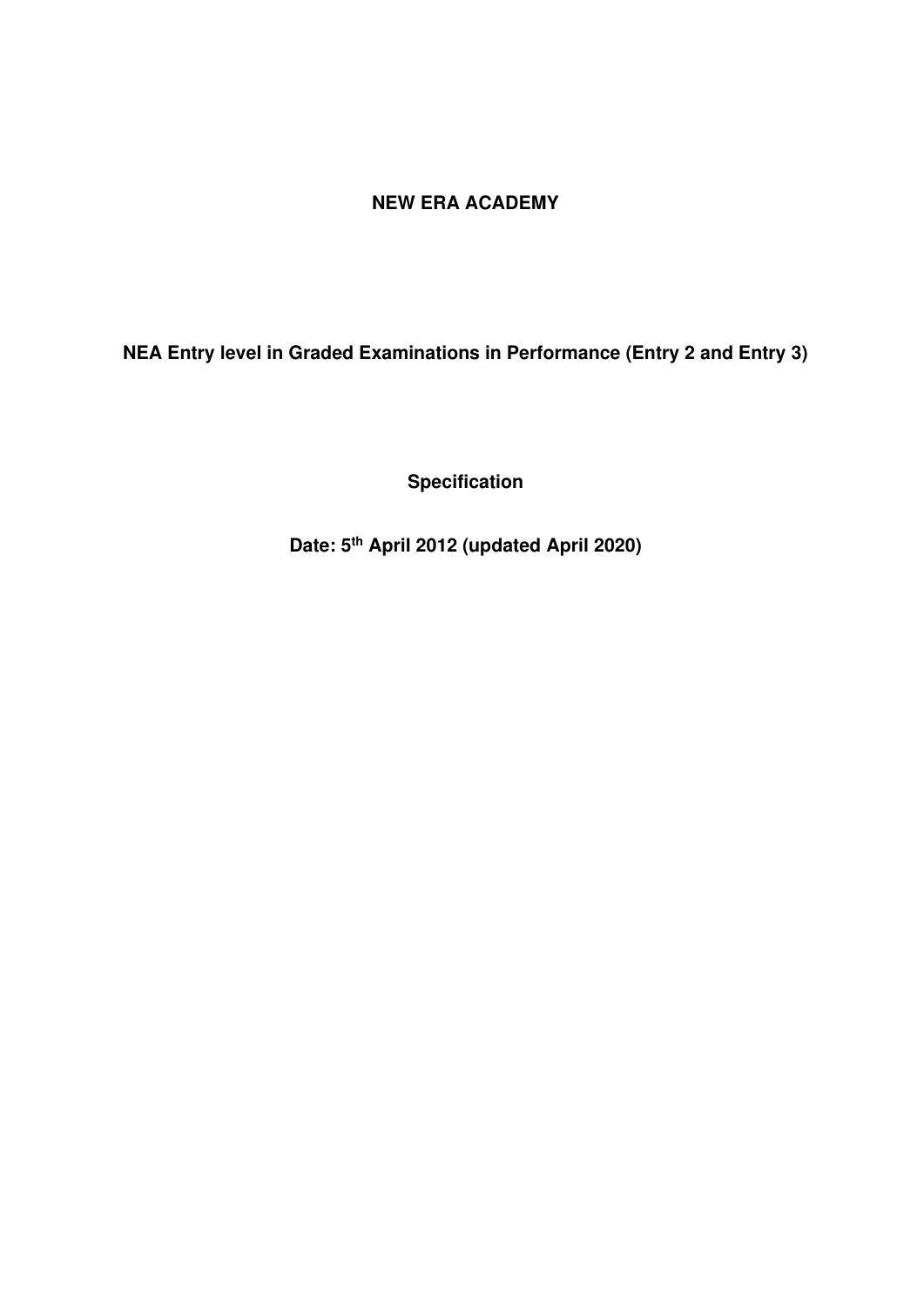| 6                |
|------------------|
| 6                |
| 6                |
| 7                |
| 7                |
| 7                |
| 7                |
| 7                |
| 7<br>8<br>8<br>g |
|                  |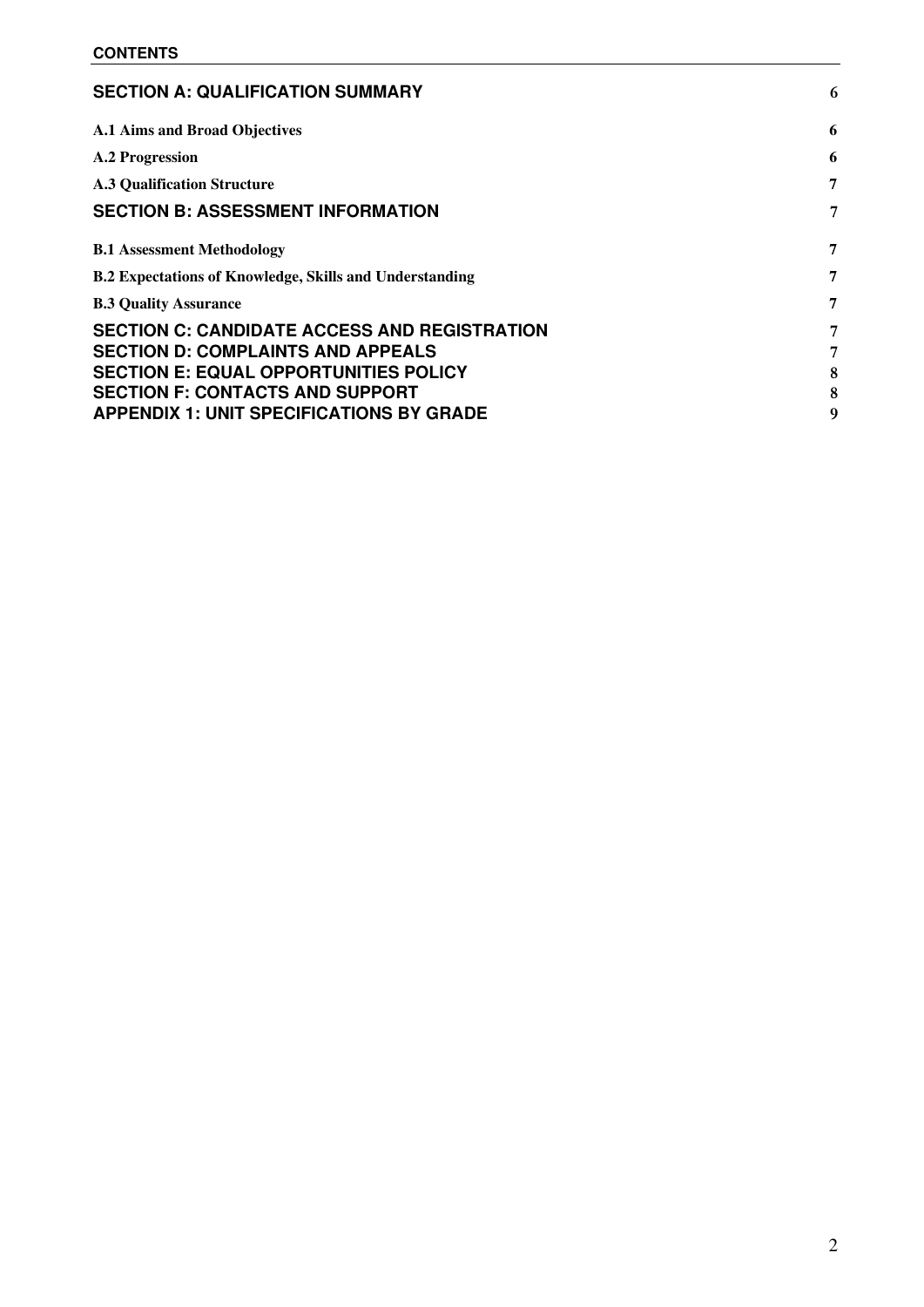| <b>Qualification Titles</b>                                | Total no.<br>of units | <b>GLH</b> | <b>TQT</b> |
|------------------------------------------------------------|-----------------------|------------|------------|
| <b>Acting - Preparatory</b>                                | 1                     | 15         | 60         |
| <b>Acting Duologue - Preparatory</b>                       | 1                     | 15         | 60         |
| <b>Acting Group - Preparatory</b>                          | 1                     | 15         | 60         |
| <b>Acting Group Performance - Preparatory</b>              | 1                     | 15         | 60         |
| <b>Musical Theatre - Preparatory</b>                       | 1                     | 15         | 60         |
| <b>Musical Theatre Duologue - Preparatory</b>              | 1                     | 15         | 60         |
| <b>Musical Theatre Group - Preparatory</b>                 | 1                     | 15         | 60         |
| <b>Musical Theatre Group Performance -</b><br>Preparatory  | 1                     | 15         | 60         |
| <b>Miming - Preparatory</b>                                | 1                     | 15         | 60         |
| <b>Miming Duologue - Preparatory</b>                       | 1                     | 15         | 60         |
| <b>Miming Group - Preparatory</b>                          | 1                     | 15         | 60         |
| <b>Devised Drama - Preparatory</b>                         | 1                     | 15         | 60         |
| <b>Devised Drama Duologue - Preparatory</b>                | 1                     | 15         | 60         |
| <b>Devised Drama Group - Preparatory</b>                   | 1                     | 15         | 60         |
| Devised Drama Group Performance -<br><b>Preparatory</b>    | 1                     | 15         | 60         |
| <b>Acting - Introductory</b>                               |                       | 15         | 60         |
| <b>Acting Duologue - Introductory</b>                      | 1                     | 15         | 60         |
| <b>Acting Group - Introductory</b>                         | 1                     | 15         | 60         |
| <b>Acting Group Performance - Introductory</b>             | 1                     | 15         | 60         |
| <b>Musical Theatre - Introductory</b>                      | 1                     | 15         | 60         |
| <b>Musical Theatre Duologue - Introductory</b>             | 1                     | 15         | 60         |
| <b>Musical Theatre Group - Introductory</b>                | 1                     | 15         | 60         |
| <b>Musical Theatre Group Performance -</b><br>Introductory | 1                     | 15         | 60         |
| Miming - Introductory                                      | 1                     | 15         | 60         |
| <b>Miming Duologue - Introductory</b>                      | 1                     | 15         | 60         |
| <b>Miming Group - Introductory</b>                         | 1                     | 15         | 60         |
| <b>Devised Drama - Introductory</b>                        | 1                     | 15         | 60         |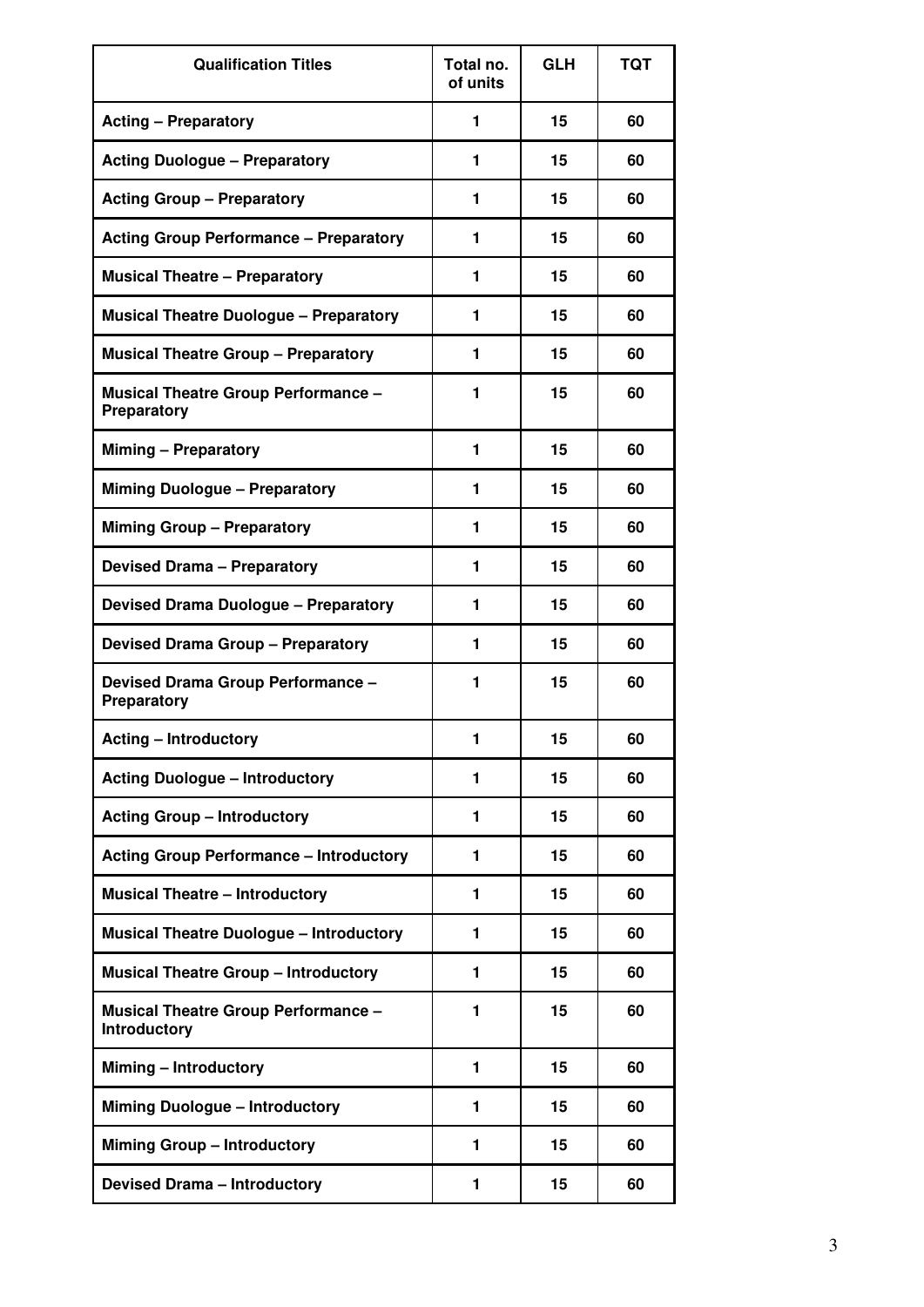| <b>Devised Drama Duologue - Introductory</b>              | 1 | 15 | 60 |
|-----------------------------------------------------------|---|----|----|
| <b>Devised Drama Group - Introductory</b>                 | 1 | 15 | 60 |
| Devised Drama Group Performance -<br>Introductory         | 1 | 15 | 60 |
| <b>Acting - Preliminary</b>                               | 1 | 15 | 60 |
| <b>Acting Duologue - Preliminary</b>                      | 1 | 15 | 60 |
| <b>Acting Group - Preliminary</b>                         | 1 | 15 | 60 |
| <b>Acting Group Performance - Preliminary</b>             | 1 | 15 | 60 |
| <b>Musical Theatre - Preliminary</b>                      | 1 | 15 | 60 |
| <b>Musical Theatre Duologue - Preliminary</b>             | 1 | 15 | 60 |
| <b>Musical Theatre Group - Preliminary</b>                | 1 | 15 | 60 |
| <b>Musical Theatre Group Performance -</b><br>Preliminary | 1 | 15 | 60 |
| Miming - Preliminary                                      | 1 | 15 | 60 |
| <b>Miming Duologue - Preliminary</b>                      | 1 | 15 | 60 |
| <b>Miming Group - Preliminary</b>                         | 1 | 15 | 60 |
| <b>Devised Drama - Preliminary</b>                        | 1 | 15 | 60 |
| <b>Devised Drama Duologue - Preliminary</b>               | 1 | 15 | 60 |
| <b>Devised Drama Group - Preliminary</b>                  | 1 | 15 | 60 |
| Devised Drama Group Performance -<br>Preliminary          | 1 | 15 | 60 |
| <b>Acting - Preliminary</b>                               | 1 | 15 | 60 |
| <b>Acting Duologue - Preliminary</b>                      | 1 | 15 | 60 |
| <b>Acting Group - Preliminary</b>                         | 1 | 15 | 60 |
| <b>Acting Group Performance - Preliminary</b>             | 1 | 15 | 60 |
| <b>Musical Theatre - Preliminary</b>                      | 1 | 15 | 60 |
| <b>Musical Theatre Duologue - Preliminary</b>             | 1 | 15 | 60 |
| <b>Musical Theatre Group - Preliminary</b>                | 1 | 15 | 60 |
| <b>Musical Theatre Group Performance -</b><br>Preliminary | 1 | 15 | 60 |
| <b>Miming - Preliminary</b>                               | 1 | 15 | 60 |
| <b>Miming Duologue - Preliminary</b>                      | 1 | 15 | 60 |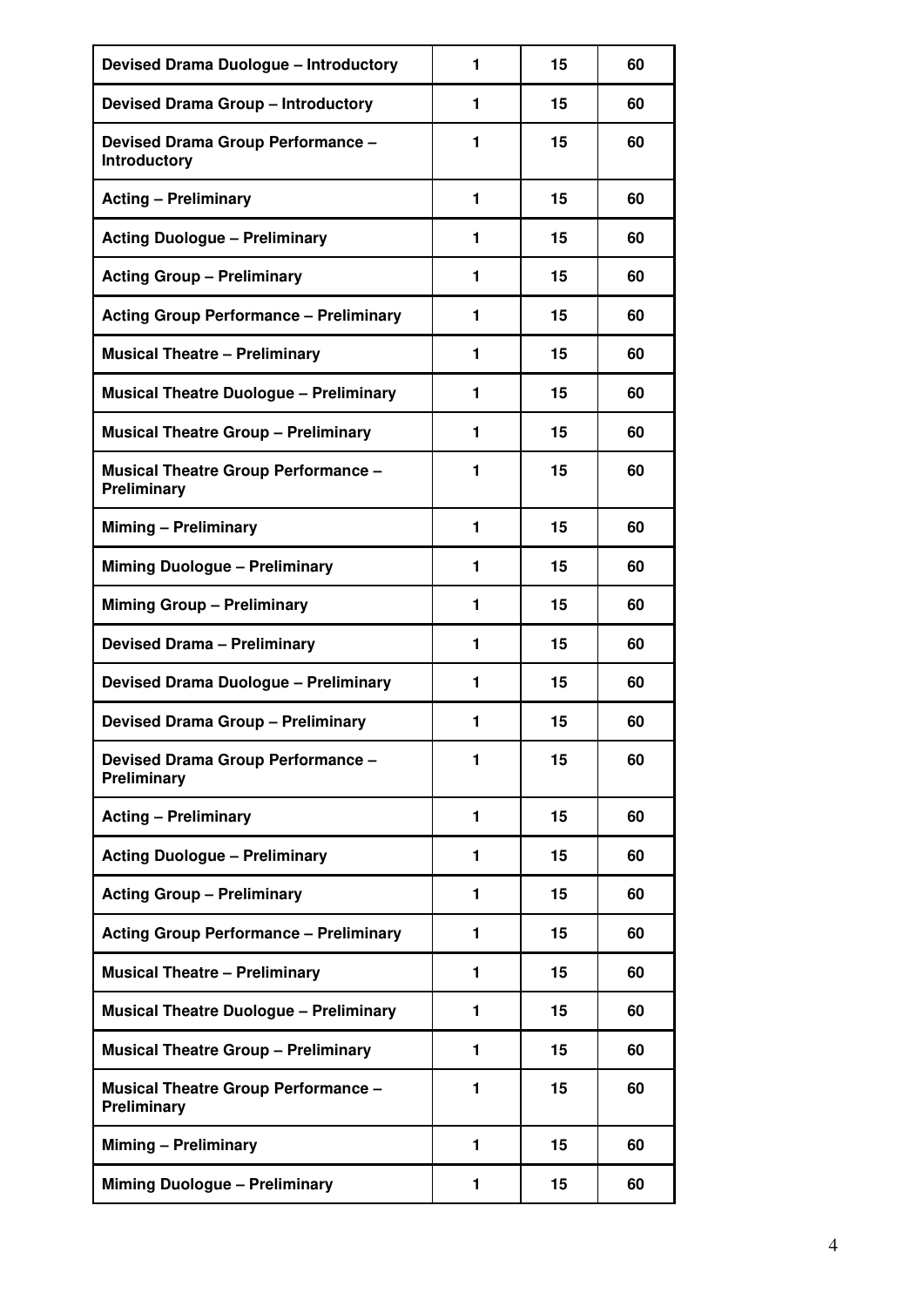| <b>Miming Group - Preliminary</b>                               | 1              | 15 | 60 |
|-----------------------------------------------------------------|----------------|----|----|
| <b>Devised Drama - Preliminary</b>                              | 1              | 15 | 60 |
| <b>Devised Drama Duologue - Preliminary</b>                     | 1              | 15 | 60 |
| <b>Devised Drama Group - Preliminary</b>                        | 1              | 15 | 60 |
| Devised Drama Group Performance -<br>Preliminary                | 1              | 15 | 60 |
|                                                                 |                |    |    |
| <b>Acting - Transition</b>                                      | 1              | 15 | 60 |
| <b>Acting Duologue - Transition</b>                             | 1              | 15 | 60 |
| <b>Acting Group - Transition</b>                                | 1              | 15 | 60 |
| <b>Acting Group Performance - Transition</b>                    | 1              | 15 | 60 |
| <b>Musical Theatre - Transition</b>                             | 1              | 15 | 60 |
| <b>Musical Theatre Duologue - Transition</b>                    | 1              | 15 | 60 |
| <b>Musical Theatre Group - Transition</b>                       | 1              | 15 | 60 |
| <b>Musical Theatre Group Performance -</b><br><b>Transition</b> | 1              | 15 | 60 |
| <b>Miming - Transition</b>                                      | 1              | 15 | 60 |
| <b>Miming Duologue - Transition</b>                             | 1              | 15 | 60 |
| <b>Miming Group - Transition</b>                                | 1              | 15 | 60 |
| <b>Devised Drama - Transition</b>                               | 1              | 15 | 60 |
| <b>Devised Drama Duologue - Transition</b>                      | $\blacksquare$ | 15 | 60 |
| <b>Devised Drama Group - Transition</b>                         | 1              | 15 | 60 |
| Devised Drama Group Performance -<br><b>Transition</b>          | 1              | 15 | 60 |
|                                                                 |                |    |    |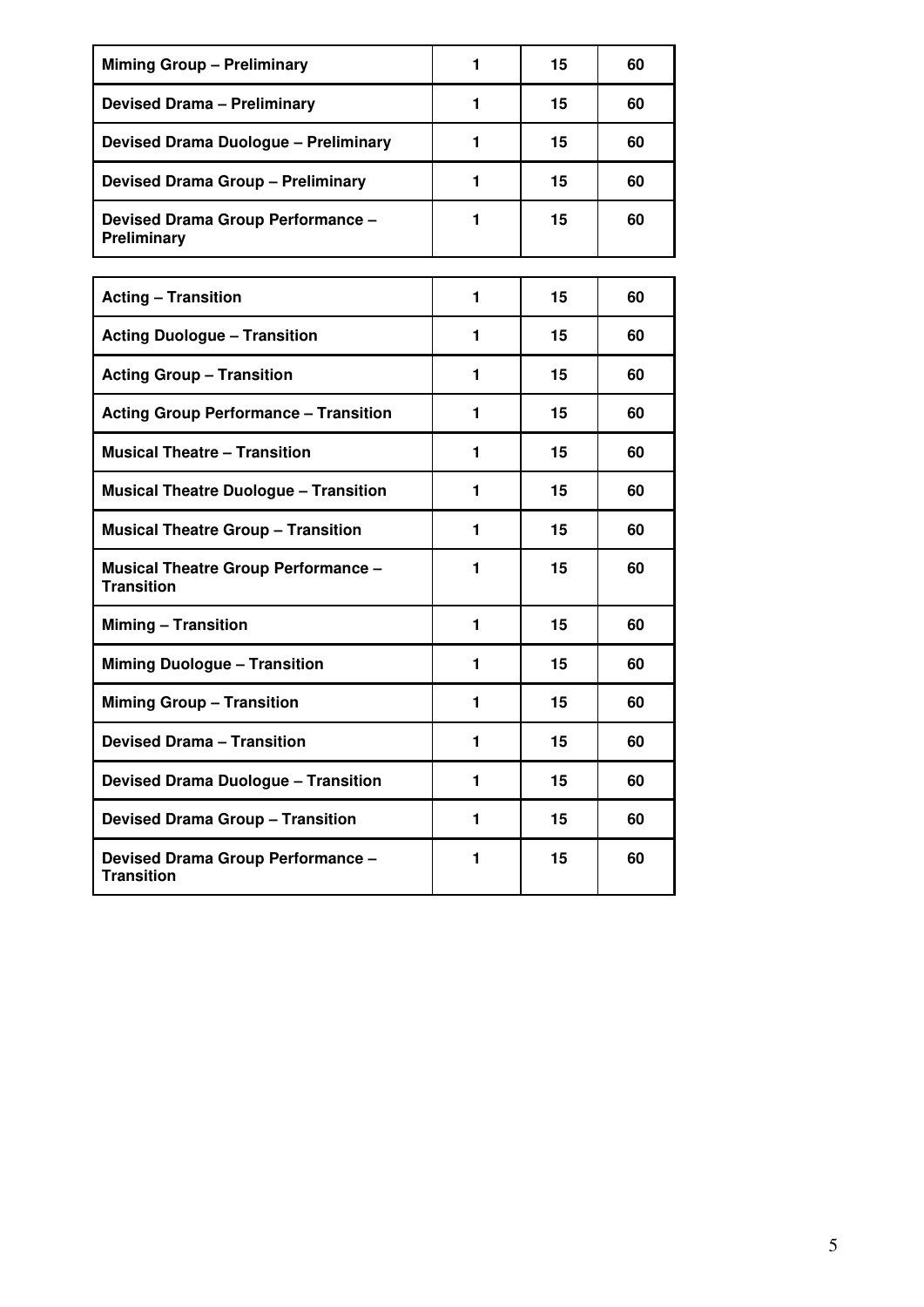| <b>Assessment</b>          |                                                                                                                                                                                                                                                                                                                               |  |  |  |  |  |
|----------------------------|-------------------------------------------------------------------------------------------------------------------------------------------------------------------------------------------------------------------------------------------------------------------------------------------------------------------------------|--|--|--|--|--|
| <b>Form of Assessment</b>  | All assessment is by external assessment. Learners should register through<br>their teacher or (qualification discipline) school for assessment, which will be<br>carried out by an NEA examiner.                                                                                                                             |  |  |  |  |  |
| <b>Examination Format</b>  | The examination (unit) specifications contain the title, learning outcomes (what<br>has to be learnt) and assessment requirements (evidence on which the<br>candidate is assessed). (See Appendix 1.)                                                                                                                         |  |  |  |  |  |
| <b>Bands of Assessment</b> | There are three bands of attainment: pass, merit or distinction.                                                                                                                                                                                                                                                              |  |  |  |  |  |
| <b>Quality Assurance</b>   | Quality Assurance ensures that all assessments are carried out to the same<br>standard by external assessment of Learners' work. A team of external<br>examiners is appointed, trained and standardised by NEA and the<br>qualifications conform to the normal quality assurance procedures and<br>processes operated by NEA. |  |  |  |  |  |

### <span id="page-5-0"></span>**SECTION A: Qualification Summary**

Welcome to the NEA specification for:

NEA Entry Level Awards in Graded Examination in Performance (Entry 2 and Entry 3)

This specification is designed to give teachers and learners practical information on the NEA Entry Level Graded Examinations in Performance run by NEA

If you have any general queries about these qualifications or any other NEA qualifications, then please do not hesitate to call us on 0330 133 1885 or email us at **exams@neweraacademy.co.uk**

## <span id="page-5-1"></span>**A.1 Aims and Broad Objectives**

The aim of the NEA Entry Level Graded Examinations in Performance at Entry levels 2 and 3 are to provide Learners with the opportunity to obtain recognised qualifications in:

Acting Musical Theatre Mime Devised Drama

The qualifications also aim to encourage personal self-confidence and group awareness and develop a general appreciation of performance skills in various disciplines.

The purpose of NEA's Entry Level Graded Examinations in Performance are to motivate and encourage Learners of all ages and levels through a system of progressive mastery and to provide a form of training that develops and enhances skills, knowledge and understanding, in a safe and consistent way. The qualifications are not only beneficial to those studying performance skills as a recreational pursuit but could also prepare Learners for further learning by helping them to develop their skills and enabling them to progress to the next level.

These qualifications are suitable for Learners in the pre-16 age group.

## <span id="page-5-2"></span>**A.2 Progression**

The NEA Entry Level Graded Examinations in Performance provide a progression route through the Entry levels 2 and 3 and to Level 1. It can be argued that the NEA Entry Level Graded Examinations in Performance are not strictly speaking 'vocational' in that it is not absolutely essential for entry into Speech & Drama. However, it remains a positive means of determining progress and enables Learners to learn the necessary techniques to allow them to progress to further study. NEA's Entry Level Graded Examinations in Performance operate according to a well-established methodology of 'progressive mastery'. It allows Learners to be tested in discrete stages in the development of a wide range of skills.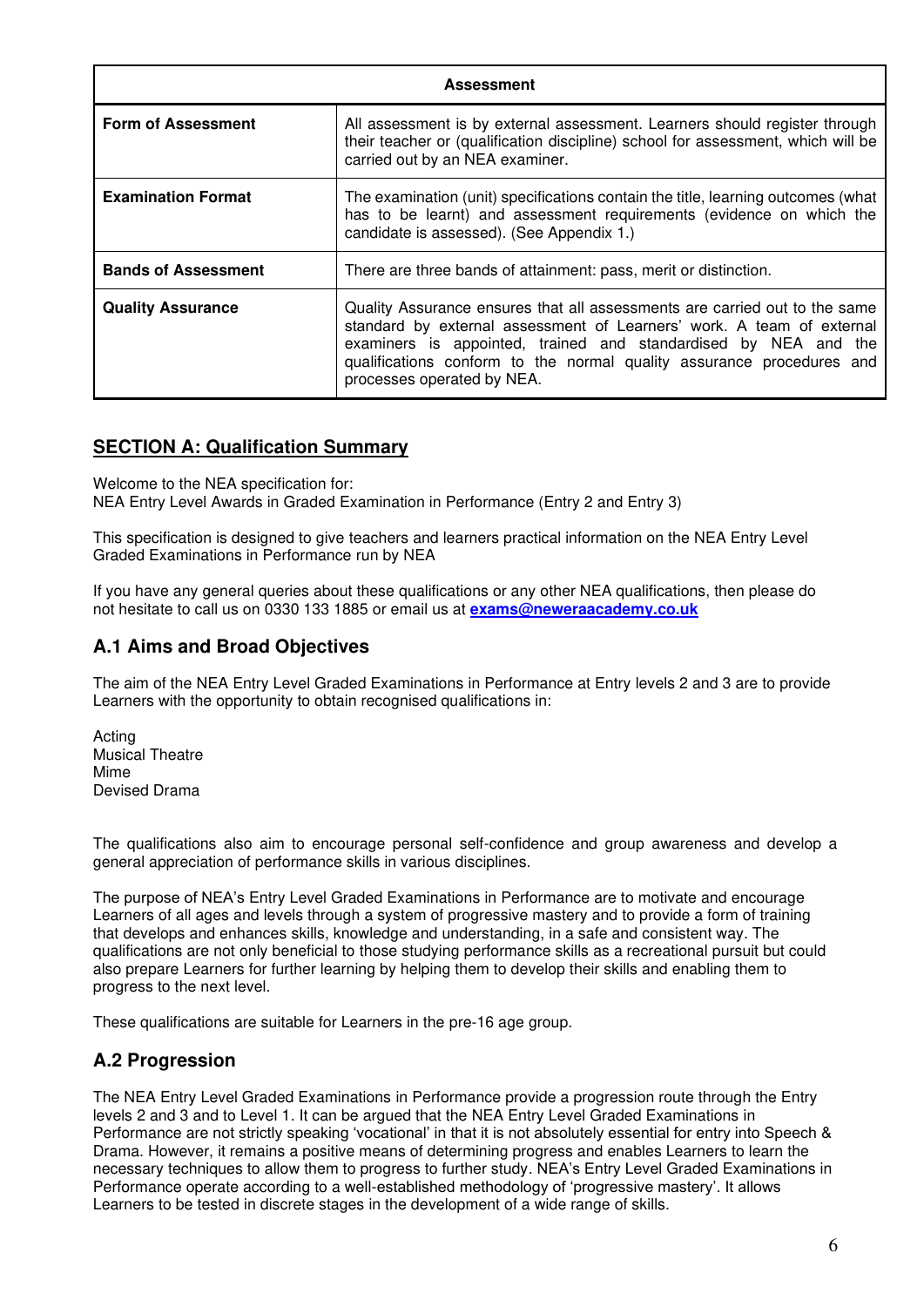# <span id="page-6-0"></span>**A.3 Qualification Structure**

An NEA Entry Level Graded Examination in Performance consists of pre-prepared elements, all of which are performance based. They are single unit qualifications in which Learners are asked to undertake performancebased assessment as specified in the relevant syllabus. The unit specifications for each grade can be found in Appendix 1 below. For more information on qualification structure and content in a particular discipline please contact us for a copy of the relevant syllabus on 0330 133 1885 or **[exams@neweraacademy.co.uk](mailto:exams@neweraacademy.co.uk)** 

Qualifications can be taken by learners working alone, in pairs (duologue) or in groups. There are two separate types of group examinations. Examinations which are titled 'group' allow learners to be examined in a group performance, however the individual learners are assessed on their individual skills, knowledge and understanding. Examinations which are titled 'group performance' are examined as a group with the focus of assessment on the learner's contribution to the success of the group performance overall.

The qualifications have 15 Guided Learning Hours (GLH). This is also specified in the unit template in Appendix 1.

## <span id="page-6-1"></span>**SECTION B: Assessment Information**

### <span id="page-6-2"></span>**B.1 Assessment Methodology**

The underlying philosophy for assessment is that Learners should receive credit for positive achievement, and that all should be encouraged to reach their full potential.

All assessment of these qualifications is external and is undertaken by NEA Examiners. Please see **[www.neweraacademy.co.uk](http://www.neweraacademy.co.uk/)** for more detail about how NEA marks and grades its qualifications.

### <span id="page-6-3"></span>**B.2 Expectations of Knowledge, Skills and Understanding**

The Graded Examination system is based on the principle of 'progressive mastery': each step in the exam chain demonstrates learning, progression and skills in incremental steps. Successful learning is characterised by a mastery of the fundamentals of the skills demanded in each grade. Learners will be able to complete a set of performance skills sequences (the complexity and variety of which are determined by which qualification is being attempted), which allow them to demonstrate discipline-specific artistic appreciation. These technical and performance skills set a firm platform for further technical and artistic development by the Learner.

## <span id="page-6-4"></span>**B.3 Quality Assurance**

All NEA Entry Level Graded Examinations in Performance are standardised according to the processes and procedures laid down by NEA.

### <span id="page-6-5"></span>**SECTION C: Candidate Access and Registration**

The qualifications will:

- be available to everyone who is capable of reaching the required standards
- be free from any barriers that restrict access and progression
- offer equal opportunities for all wishing to access them

There are no prerequisites for other qualifications to have been completed and no specified knowledge, skills or understanding required prior to taking NEA Entry Level Graded Examinations in Performance. It is expected, however, that for successful learning, the skills demanded in each grade are to be mastered before progressing to the next.

Please email **[exams@neweraacademy.co.uk](mailto:exams@neweraacademy.co.uk)** for details about registering Learners for NEA examinations.

### <span id="page-6-6"></span>**SECTION D: Complaints and Appeals**

Please see **[www.neweraacademy.co.uk](http://www.neweraacademy.co.uk/)** for details about how we operate our complaints and appeals procedures.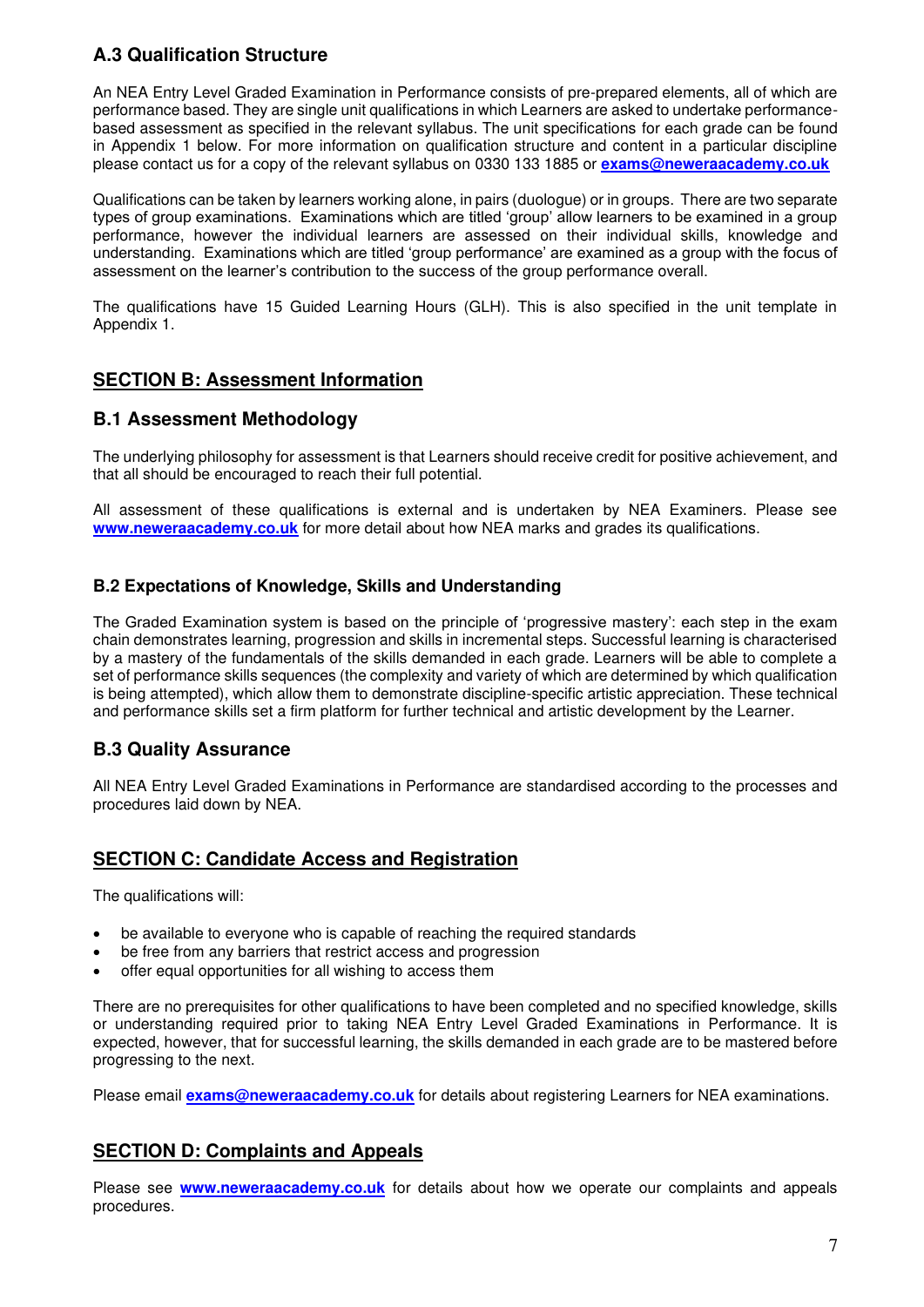# <span id="page-7-0"></span>**SECTION E: Equal Opportunities Policy**

NEA is committed to a comprehensive policy of equal opportunities in the management of its qualifications in which individuals are selected and treated on the basis of their relevant merits and abilities, without regard to: race, religion, colour, sex, age, national origin, disability or sexual orientation and are given equal opportunities within the company. The aim of this policy is to ensure that no candidate entering an examination receives less favourable treatment on grounds not relevant to good candidate practice.

Our equal opportunities policy can be found at **[www.neweraacademy.co.uk](http://www.neweraacademy.co.uk/)**.

## <span id="page-7-1"></span>**SECTION F: Contacts and Support**

**New Era Academy (Speech and Drama) 2, Aglaia Road Worthing West Sussex BN11 5SN** 

**Telephone Number: 0330 133 1885** 

**Email: [exams@neweraacademy.co.uk](mailto:exams@neweraacademy.co.uk)** 

**Website: [www.neweraacademy.co.uk](http://www.neweraacademy.co.uk/)**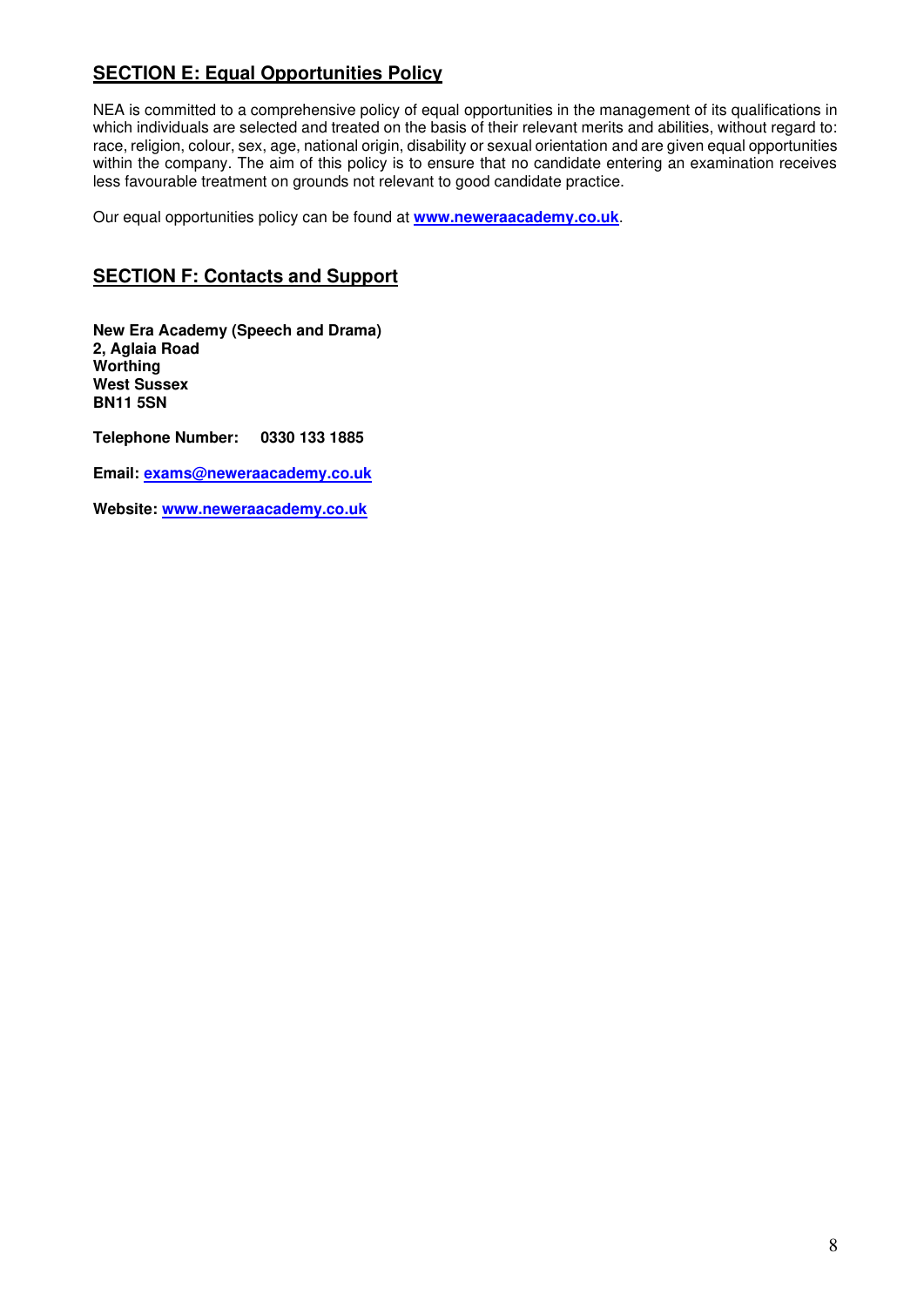# <span id="page-8-0"></span>**Appendix 1: Unit Specifications by Grade**

Unit specifications are divided into learning outcomes and assessment requirements:

- Learning Outcome a statement of what has been learnt as a result of the successful completion of the assessment requirements
- Assessment Requirements the evidence upon which the candidate is assessed
- **Technique**
- The technical skills required in the preparation and performance of the selection. This includes vocal technique, stagecraft and teamwork where appropriate
- **Interpretation**
- The artistic realisation of the selection presented demonstrating appropriate qualities required for performance. This includes the appreciation of and the thought process in achieving the writer's intention
- **Communication**
- To demonstrate the ability to share mentally, vocally and physically in both performance and discussion to an appropriate standard
- **Discussion**
- To convey the knowledge required for the level and to be able to participate in an exchange of ideas to an appropriate standard

#### **Pass:**

Learners must:

- adequately achieve the Learner outcomes
- perform their selections
- demonstrate satisfactory preparation
- show a basic background knowledge of all selections
- show a basic understanding of any theory set

#### **Merit:**

Learners must:

- adequately achieve the Learner outcomes
- show preparation has been thorough
- demonstrate their work clearly, expressively and enthusiastically
- demonstrate good attention to detail
- show a good background knowledge of all selections
- show a good understanding of any theory set

#### **Distinction:**

Learners must:

- adequately achieve the Learner outcomes
- demonstrate that work is of a really high standard
- fully meet the requirements of the syllabus
- present work that is artistic, well communicated, technically correct and altogether excellent
- show an excellent background knowledge of all selections
- show an excellent background knowledge of any theory set

Unit specifications also give details of the Credit Value (notional learning) and the Guided Learning Hours (GLH), which represent the indicative teaching time for the unit.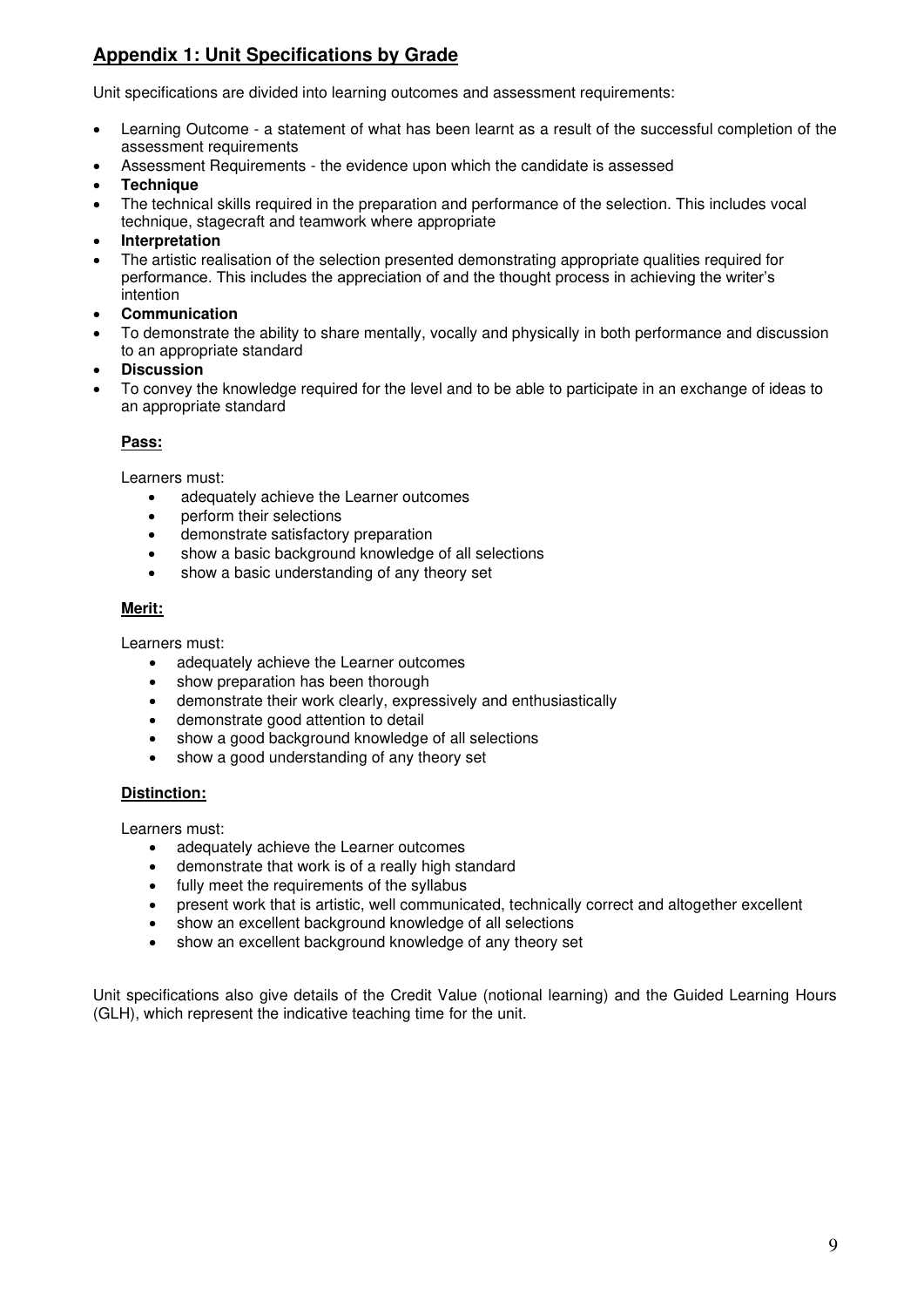| Title:                   |                                                        | Acting - Preparatory |                            |                                      |
|--------------------------|--------------------------------------------------------|----------------------|----------------------------|--------------------------------------|
|                          | Level:                                                 | Entry 2              |                            |                                      |
| GLH:                     |                                                        | 15                   |                            |                                      |
| TQT:                     |                                                        | 60                   |                            |                                      |
| <b>Learning Outcomes</b> |                                                        |                      | <b>Assessment Criteria</b> |                                      |
|                          | The Learner will:                                      |                      |                            | The Learner can:                     |
|                          | Know the techniques of dramatic performance            |                      | 1.1                        | Perform a scene arranged for one     |
|                          |                                                        |                      |                            | character to an appropriate standard |
|                          |                                                        |                      | 1.2                        | Demonstrate basic skills of creative |
|                          |                                                        |                      | interpretation             |                                      |
| 2.                       | Understand the techniques involved in preparing a role |                      | 2.1                        | Meaningfully discuss the character   |
|                          |                                                        |                      |                            |                                      |

|    | Title:                                                 | Acting Duologue - Preparatory |            |                                                                                                                                        |
|----|--------------------------------------------------------|-------------------------------|------------|----------------------------------------------------------------------------------------------------------------------------------------|
|    | Level:                                                 | Entry 2                       |            |                                                                                                                                        |
|    | GLH:                                                   | 15                            |            |                                                                                                                                        |
|    | TQT:                                                   | 60                            |            |                                                                                                                                        |
|    | <b>Learning Outcomes</b>                               | <b>Assessment Criteria</b>    |            |                                                                                                                                        |
|    | <b>The Learner will:</b>                               |                               |            | The Learner can:                                                                                                                       |
| 1. | Know the techniques of dramatic performance            |                               | 1.1<br>1.2 | Perform a scene arranged for two<br>characters to an appropriate<br>standard<br>Demonstrate basic skills of creative<br>interpretation |
| 2. | Understand the techniques involved in preparing a role |                               | 2.1        | Meaningfully discuss the characters                                                                                                    |

|    | Title:                                      | Acting Group - Preparatory |                                |                                                                                                                                                                                                                             |  |
|----|---------------------------------------------|----------------------------|--------------------------------|-----------------------------------------------------------------------------------------------------------------------------------------------------------------------------------------------------------------------------|--|
|    | Level:                                      | Entry 2                    |                                |                                                                                                                                                                                                                             |  |
|    | GLH:                                        | 15                         |                                |                                                                                                                                                                                                                             |  |
|    | <b>TQT:</b>                                 | 60                         |                                |                                                                                                                                                                                                                             |  |
|    | <b>Learning Outcomes</b>                    |                            |                                | <b>Assessment Criteria</b>                                                                                                                                                                                                  |  |
|    | The Learner will:                           |                            |                                | The Learner can:                                                                                                                                                                                                            |  |
| 1. | Know the techniques of dramatic performance |                            | 1.1<br>1.2 <sub>2</sub><br>1.3 | Perform a scene or a One-Act play<br>with energy and sense of<br>performance to an appropriate<br>standard<br>Show basic theatrical skills to<br>establish character and situation<br>Demonstrate some sense of<br>teamwork |  |

| Title:                                      | Acting Group Performance- Preparatory<br>Entry 2 |            |                                                                                                              |  |
|---------------------------------------------|--------------------------------------------------|------------|--------------------------------------------------------------------------------------------------------------|--|
| Level:                                      |                                                  |            |                                                                                                              |  |
| GLH:                                        | 15                                               |            |                                                                                                              |  |
| TQT:                                        | 60                                               |            |                                                                                                              |  |
| <b>Learning Outcomes</b>                    |                                                  |            | <b>Assessment Criteria</b>                                                                                   |  |
| <b>The Learner will:</b>                    |                                                  |            | The Learner can:                                                                                             |  |
| Know the techniques of dramatic performance |                                                  | 1.1        | Perform a scene or a One-Act play<br>with energy and sense of<br>performance to an appropriate<br>standard   |  |
|                                             |                                                  | 1.2<br>1.3 | Show basic theatrical skills to<br>establish character and situation<br>Participate in the group performance |  |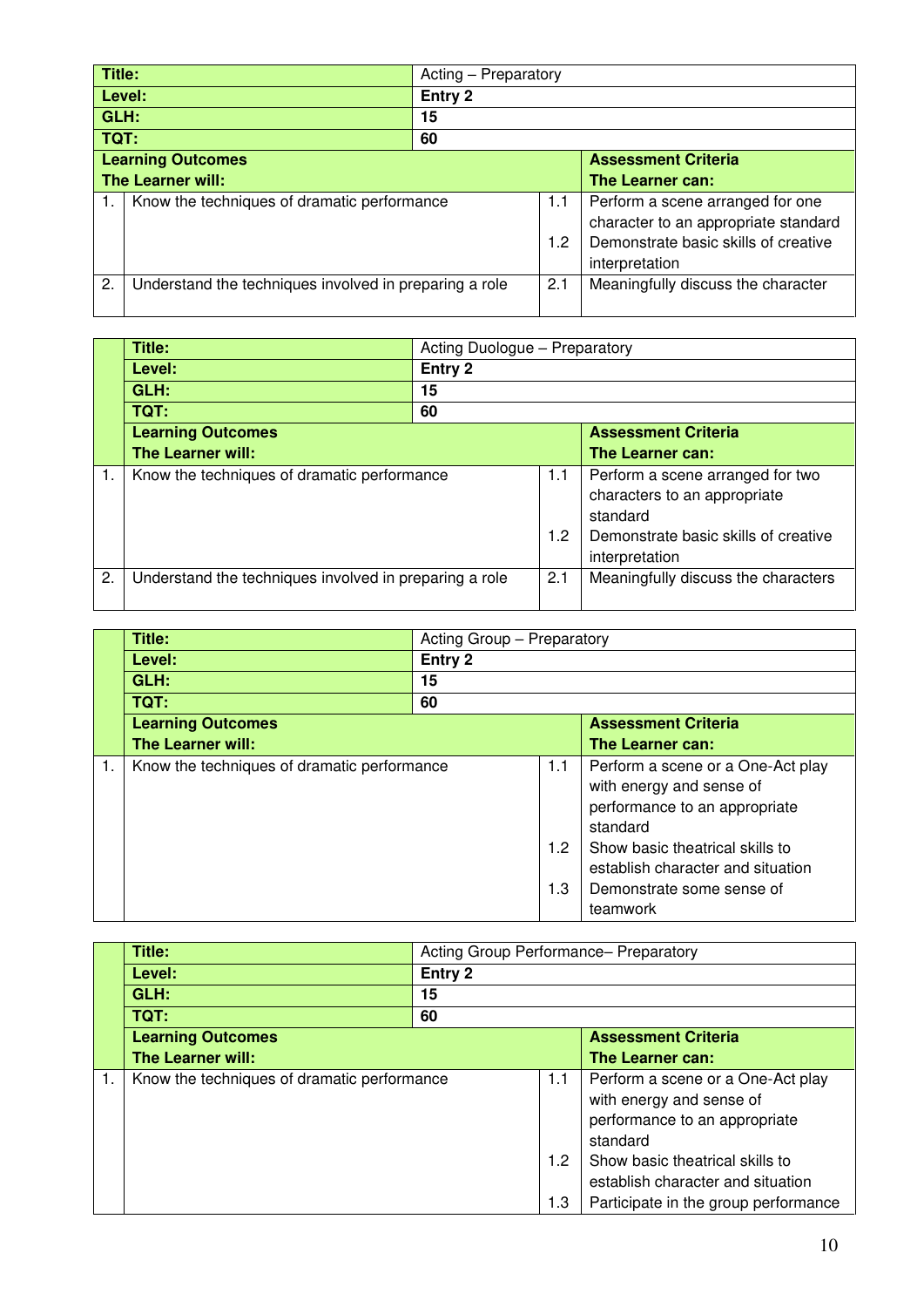| Be able to discuss character | Participate in a group discussion |
|------------------------------|-----------------------------------|
|                              | about their character.            |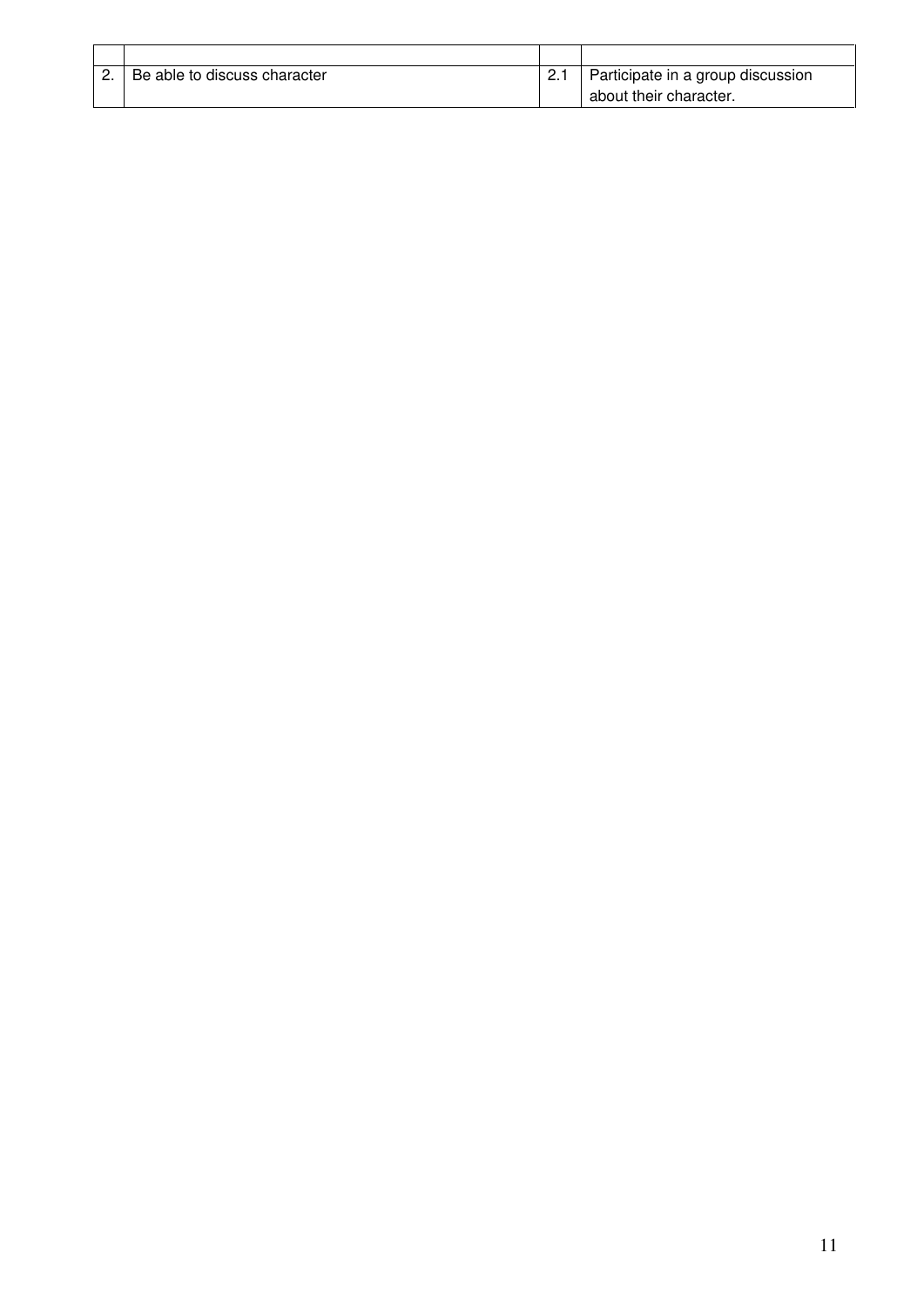|    | Title:                                                 | Acting – Introductory |     |                                      |
|----|--------------------------------------------------------|-----------------------|-----|--------------------------------------|
|    | Level:                                                 | Entry 2               |     |                                      |
|    | GLH:                                                   | 15                    |     |                                      |
|    | TQT:                                                   | 60                    |     |                                      |
|    | <b>Learning Outcomes</b>                               |                       |     | <b>Assessment Criteria</b>           |
|    | <b>The Learner will:</b>                               |                       |     | The Learner can:                     |
|    | Know the techniques of dramatic performance            | 1.1                   |     | Perform a scene arranged for one     |
|    |                                                        |                       |     | character to an appropriate standard |
|    |                                                        | 1.2                   |     | Perform a contrasting scene          |
|    |                                                        |                       |     | arranged for one character to an     |
|    |                                                        |                       |     | appropriate standard.                |
|    |                                                        |                       | 1.3 | Demonstrate basic skills of creative |
|    |                                                        |                       |     | interpretation                       |
| 2. | Understand the techniques involved in preparing a role |                       | 2.1 | Meaningfully discuss the character   |
|    |                                                        |                       |     |                                      |

|    | Title:                                                 | Acting Duologue - Introductory |                             |                                                                                                                                                                                                                                    |
|----|--------------------------------------------------------|--------------------------------|-----------------------------|------------------------------------------------------------------------------------------------------------------------------------------------------------------------------------------------------------------------------------|
|    | Level:                                                 | Entry 2                        |                             |                                                                                                                                                                                                                                    |
|    | GLH:                                                   | 15                             |                             |                                                                                                                                                                                                                                    |
|    | <b>TQT:</b>                                            | 60                             |                             |                                                                                                                                                                                                                                    |
|    | <b>Learning Outcomes</b>                               |                                |                             | <b>Assessment Criteria</b>                                                                                                                                                                                                         |
|    | <b>The Learner will:</b>                               |                                |                             | The Learner can:                                                                                                                                                                                                                   |
| 1. | Know the techniques of dramatic performance            |                                | 1.1<br>$1.2^{\circ}$<br>1.3 | Perform a scene arranged for two<br>characters to an appropriate<br>standard<br>Perform a contrasting scene<br>arranged for two characters to an<br>appropriate standard<br>Demonstrate basic skills of creative<br>interpretation |
| 2. | Understand the techniques involved in preparing a role |                                | 2.1                         | Meaningfully discuss the character                                                                                                                                                                                                 |

| Title:                   |                                             | Acting Group - Introductory |                                   |  |  |
|--------------------------|---------------------------------------------|-----------------------------|-----------------------------------|--|--|
| Level:                   | Entry 2                                     |                             |                                   |  |  |
| GLH:                     | 15                                          |                             |                                   |  |  |
| TQT:                     | 60                                          |                             |                                   |  |  |
| <b>Learning Outcomes</b> |                                             |                             | <b>Assessment Criteria</b>        |  |  |
| The Learner will:        |                                             |                             | The Learner can:                  |  |  |
|                          | Know the techniques of dramatic performance |                             | Perform a scene or a One-Act play |  |  |
|                          |                                             |                             | with energy and sense of          |  |  |
|                          |                                             | 1.2                         | performance to an appropriate     |  |  |
|                          |                                             |                             | standard                          |  |  |
|                          |                                             | 1.3                         | Show basic theatrical skills to   |  |  |
|                          |                                             | 1.4                         | establish character and situation |  |  |
|                          |                                             |                             | Demonstrate some sense of         |  |  |
|                          |                                             |                             | teamwork                          |  |  |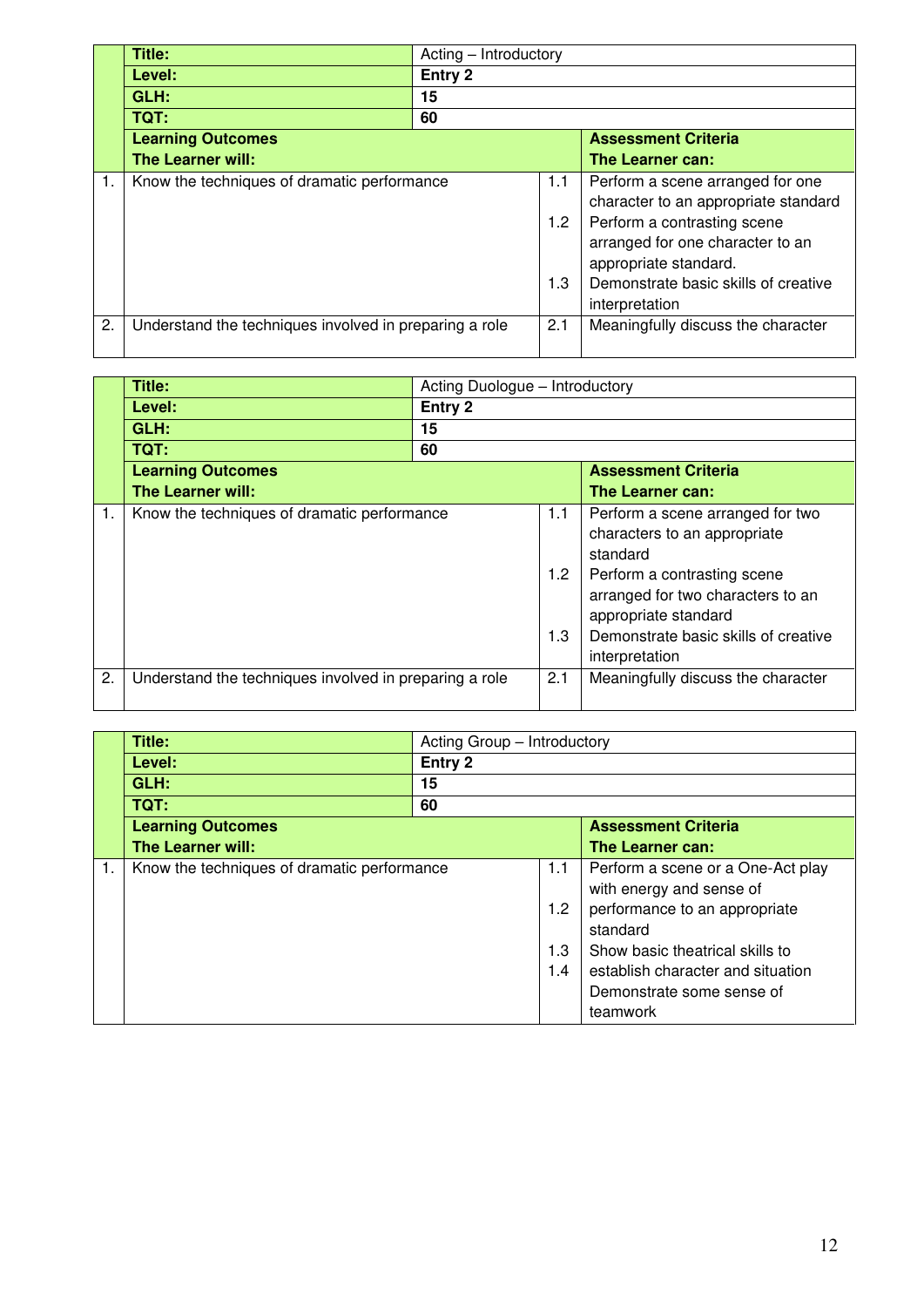|    | Title:                                      | Acting Group Performance- Introductory |                   |                                                                                                                                                                                                                                        |  |  |
|----|---------------------------------------------|----------------------------------------|-------------------|----------------------------------------------------------------------------------------------------------------------------------------------------------------------------------------------------------------------------------------|--|--|
|    | Level:                                      | Entry 2                                |                   |                                                                                                                                                                                                                                        |  |  |
|    | GLH:                                        | 15                                     |                   |                                                                                                                                                                                                                                        |  |  |
|    | TQT:                                        | 60                                     |                   |                                                                                                                                                                                                                                        |  |  |
|    | <b>Learning Outcomes</b>                    |                                        |                   | <b>Assessment Criteria</b>                                                                                                                                                                                                             |  |  |
|    | <b>The Learner will:</b>                    |                                        |                   | The Learner can:                                                                                                                                                                                                                       |  |  |
|    | Know the techniques of dramatic performance |                                        | 1.1<br>1.2<br>1.3 | Perform a scene or a One-Act play<br>with energy and sense of<br>performance to an appropriate<br>standard<br>Show basic theatrical skills to<br>establish character and situation<br>Actively participate in the group<br>performance |  |  |
| 2. | Be able to discuss character                |                                        | 2.1               | Actively participate in a group<br>discussion about their character.                                                                                                                                                                   |  |  |

|    | Title:                                                 | Acting - Preliminary |                   |                                                                                                                                                                                                                                |
|----|--------------------------------------------------------|----------------------|-------------------|--------------------------------------------------------------------------------------------------------------------------------------------------------------------------------------------------------------------------------|
|    | Level:                                                 | Entry 3              |                   |                                                                                                                                                                                                                                |
|    | GLH:                                                   | 15                   |                   |                                                                                                                                                                                                                                |
|    | TQT:                                                   | 60                   |                   |                                                                                                                                                                                                                                |
|    | <b>Learning Outcomes</b>                               |                      |                   | <b>Assessment Criteria</b>                                                                                                                                                                                                     |
|    | <b>The Learner will:</b>                               |                      |                   | The Learner can:                                                                                                                                                                                                               |
|    | Know the techniques of dramatic performance            |                      | 1.1<br>1.2<br>1.3 | Perform a scene arranged for one<br>character to an appropriate standard<br>Perform a contrasting scene<br>arranged for one character to an<br>appropriate standard.<br>Demonstrate basic skills of creative<br>interpretation |
| 2. | Understand the techniques involved in preparing a role |                      | 2.1               | Meaningfully discuss the character                                                                                                                                                                                             |

|                | Title:                                                    | Acting Duologue - Preliminary |                   |                                                                                                                                                                                                                                 |  |
|----------------|-----------------------------------------------------------|-------------------------------|-------------------|---------------------------------------------------------------------------------------------------------------------------------------------------------------------------------------------------------------------------------|--|
|                | Level:                                                    | Entry 3                       |                   |                                                                                                                                                                                                                                 |  |
|                | GLH:                                                      | 15                            |                   |                                                                                                                                                                                                                                 |  |
|                | TQT:                                                      | 60                            |                   |                                                                                                                                                                                                                                 |  |
|                | <b>Learning Outcomes</b>                                  | <b>Assessment Criteria</b>    |                   |                                                                                                                                                                                                                                 |  |
|                | The Learner will:                                         |                               |                   | The Learner can:                                                                                                                                                                                                                |  |
| $\mathbf{1}$ . | Know the techniques of dramatic performance               |                               | 1.1<br>1.2<br>1.3 | Perform a scene arranged for two<br>characters to an appropriate standard<br>Perform a contrasting scene arranged for<br>two characters to an appropriate<br>standard<br>Demonstrate basic skills of creative<br>interpretation |  |
| 2.             | Understand the techniques involved in preparing a<br>role |                               | 2.1               | Meaningfully discuss the character                                                                                                                                                                                              |  |

| Title:                   |         | Acting Group - Preliminary |  |  |
|--------------------------|---------|----------------------------|--|--|
| Level:                   | Entry 3 |                            |  |  |
| TQT:                     | 60      |                            |  |  |
| GLH:                     | 15      |                            |  |  |
| <b>Learning Outcomes</b> |         | <b>Assessment Criteria</b> |  |  |
| The Learner will:        |         | The Learner can:           |  |  |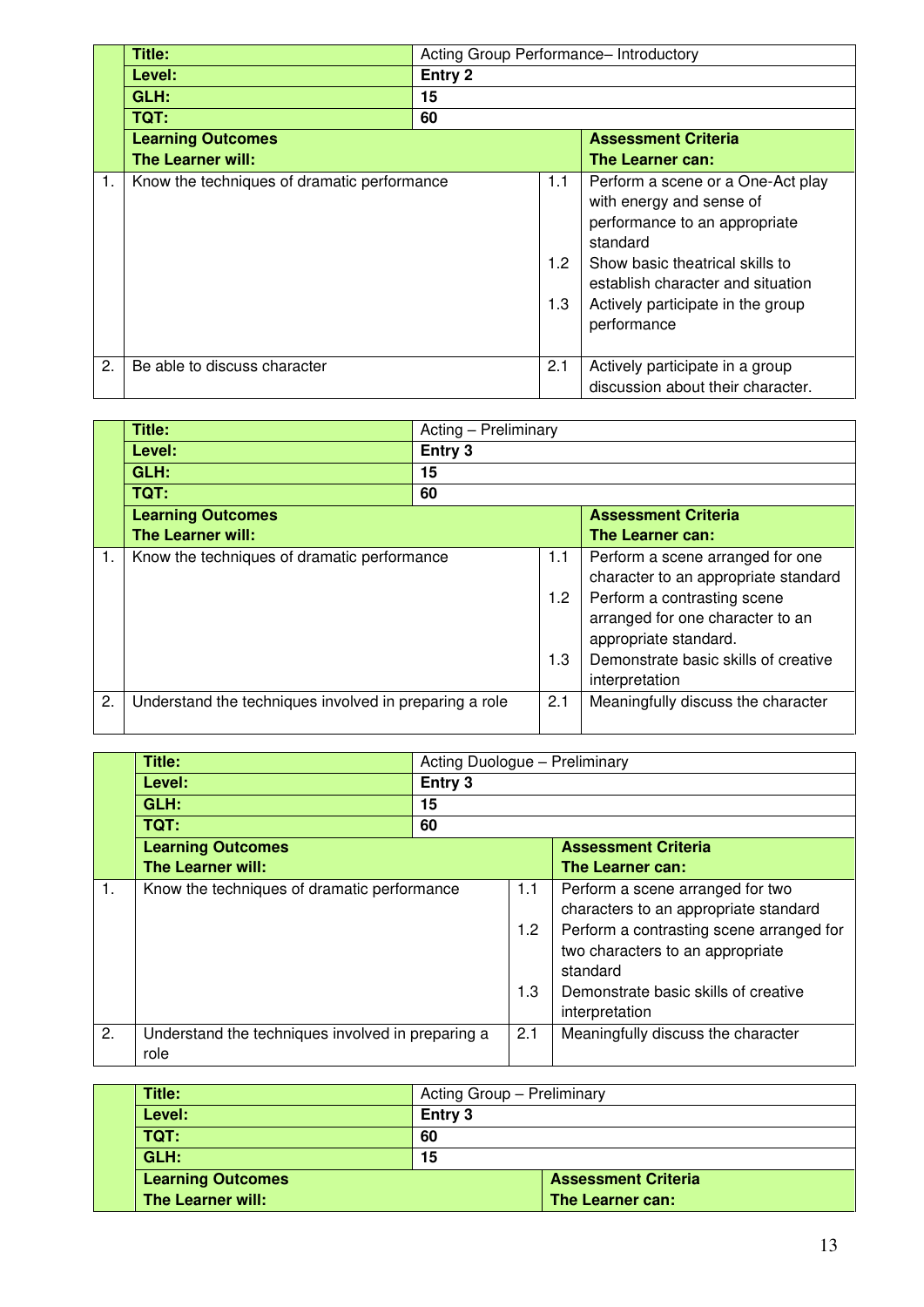| Know the techniques of dramatic performance | 1.1 | Perform a scene or a One-Act play with    |
|---------------------------------------------|-----|-------------------------------------------|
|                                             |     | energy and sense of performance to an     |
|                                             | 1.2 | appropriate standard                      |
|                                             |     | Show basic theatrical skills to establish |
|                                             |     | character and situation                   |
|                                             | 1.4 | Demonstrate some sense of teamwork        |
|                                             |     |                                           |

|    | Title:                                      |         | Acting Group Performance - Preliminary |                                                                                                                                                                                                                        |  |  |
|----|---------------------------------------------|---------|----------------------------------------|------------------------------------------------------------------------------------------------------------------------------------------------------------------------------------------------------------------------|--|--|
|    | Level:                                      | Entry 3 |                                        |                                                                                                                                                                                                                        |  |  |
|    | TQT:                                        | 60      |                                        |                                                                                                                                                                                                                        |  |  |
|    | GLH:                                        | 15      |                                        |                                                                                                                                                                                                                        |  |  |
|    | <b>Learning Outcomes</b>                    |         |                                        | <b>Assessment Criteria</b>                                                                                                                                                                                             |  |  |
|    | The Learner will:                           |         |                                        | The Learner can:                                                                                                                                                                                                       |  |  |
| 1. | Know the techniques of dramatic performance |         | 1.1<br>1.2<br>1.3<br>1.4               | Perform a scene or a One-Act play with<br>energy and sense of performance to an<br>appropriate standard<br>Show basic theatrical skills to establish<br>character and situation<br>Contribute to the group performance |  |  |
| 2. | Be able to discuss character                |         | 2.1                                    | Contribute to a group discussion about<br>their character.                                                                                                                                                             |  |  |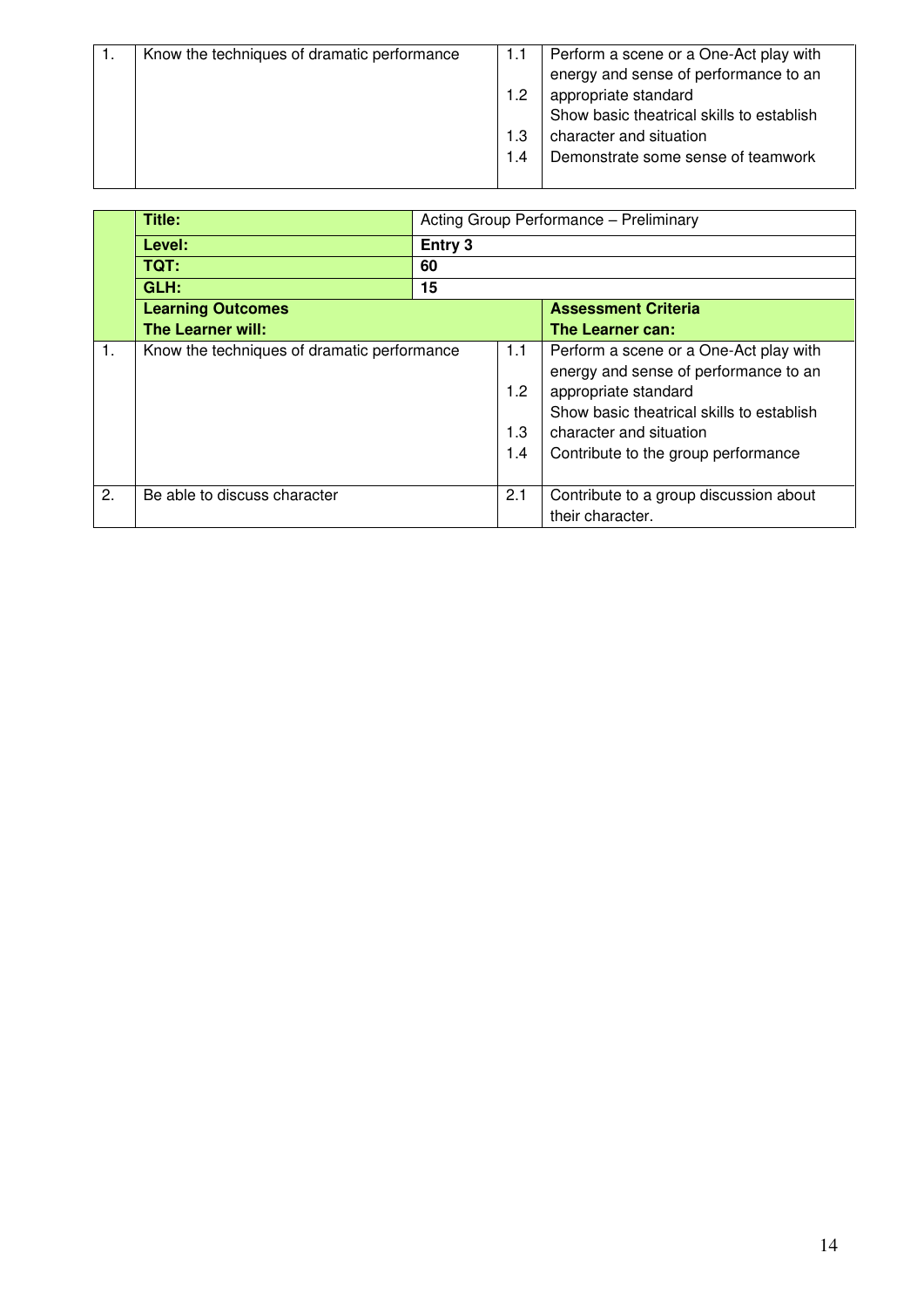|    | Title:                                                 | Acting – Transition |     |                                      |  |
|----|--------------------------------------------------------|---------------------|-----|--------------------------------------|--|
|    | Level:                                                 | Entry 3             |     |                                      |  |
|    | GLH:                                                   | 15                  |     |                                      |  |
|    | TQT:                                                   | 60                  |     |                                      |  |
|    | <b>Learning Outcomes</b>                               |                     |     | <b>Assessment Criteria</b>           |  |
|    | <b>The Learner will:</b>                               |                     |     | The Learner can:                     |  |
|    | Know the techniques of dramatic performance            |                     | 1.1 | Perform a scene arranged for one     |  |
|    |                                                        |                     |     | character to an appropriate standard |  |
|    |                                                        | 1.2                 |     | Perform a contrasting scene          |  |
|    |                                                        |                     |     | arranged for one character to an     |  |
|    |                                                        |                     |     | appropriate standard.                |  |
|    |                                                        | 1.3                 |     | Demonstrate basic skills of creative |  |
|    |                                                        |                     |     | interpretation                       |  |
| 2. | Understand the techniques involved in preparing a role |                     | 2.1 | Meaningfully discuss the character   |  |
|    |                                                        |                     |     |                                      |  |

|                | Title:                                                    |         | Acting Duologue - Transition |                                                                                                                                                                                                                                 |  |
|----------------|-----------------------------------------------------------|---------|------------------------------|---------------------------------------------------------------------------------------------------------------------------------------------------------------------------------------------------------------------------------|--|
|                | Level:                                                    | Entry 3 |                              |                                                                                                                                                                                                                                 |  |
|                | GLH:                                                      | 15      |                              |                                                                                                                                                                                                                                 |  |
|                | TQT:                                                      | 80      |                              |                                                                                                                                                                                                                                 |  |
|                | <b>Credit Value:</b>                                      | 8       |                              |                                                                                                                                                                                                                                 |  |
|                | <b>Learning Outcomes</b>                                  |         |                              | <b>Assessment Criteria</b>                                                                                                                                                                                                      |  |
|                | <b>The Learner will:</b>                                  |         |                              | The Learner can:                                                                                                                                                                                                                |  |
| $\mathbf{1}$ . | Know the techniques of dramatic performance               |         | 1.1<br>1.2<br>1.3            | Perform a scene arranged for two<br>characters to an appropriate standard<br>Perform a contrasting scene arranged for<br>two characters to an appropriate<br>standard<br>Demonstrate basic skills of creative<br>interpretation |  |
| 2.             | Understand the techniques involved in preparing a<br>role |         | 2.1                          | Meaningfully discuss the characters                                                                                                                                                                                             |  |

| Title:                                      |         | Acting Group - Transition |                                                                                                                                                                                                                       |  |  |
|---------------------------------------------|---------|---------------------------|-----------------------------------------------------------------------------------------------------------------------------------------------------------------------------------------------------------------------|--|--|
| Level:                                      | Entry 3 |                           |                                                                                                                                                                                                                       |  |  |
| TQT:                                        | 60      |                           |                                                                                                                                                                                                                       |  |  |
| GLH:                                        | 15      |                           |                                                                                                                                                                                                                       |  |  |
| <b>Learning Outcomes</b>                    |         |                           | <b>Assessment Criteria</b>                                                                                                                                                                                            |  |  |
| <b>The Learner will:</b>                    |         |                           | The Learner can:                                                                                                                                                                                                      |  |  |
| Know the techniques of dramatic performance |         | 1.1<br>1.2<br>1.3<br>1.4  | Perform a scene or a One-Act play with<br>energy and sense of performance to an<br>appropriate standard<br>Show basic theatrical skills to establish<br>character and situation<br>Demonstrate some sense of teamwork |  |  |

| Title:                   | Acting Group Performance - Transition |                            |  |
|--------------------------|---------------------------------------|----------------------------|--|
| Level:                   | Entry 3                               |                            |  |
| TQT:                     | 60                                    |                            |  |
| GLH:                     | 15                                    |                            |  |
| <b>Learning Outcomes</b> |                                       | <b>Assessment Criteria</b> |  |
| The Learner will:        |                                       | The Learner can:           |  |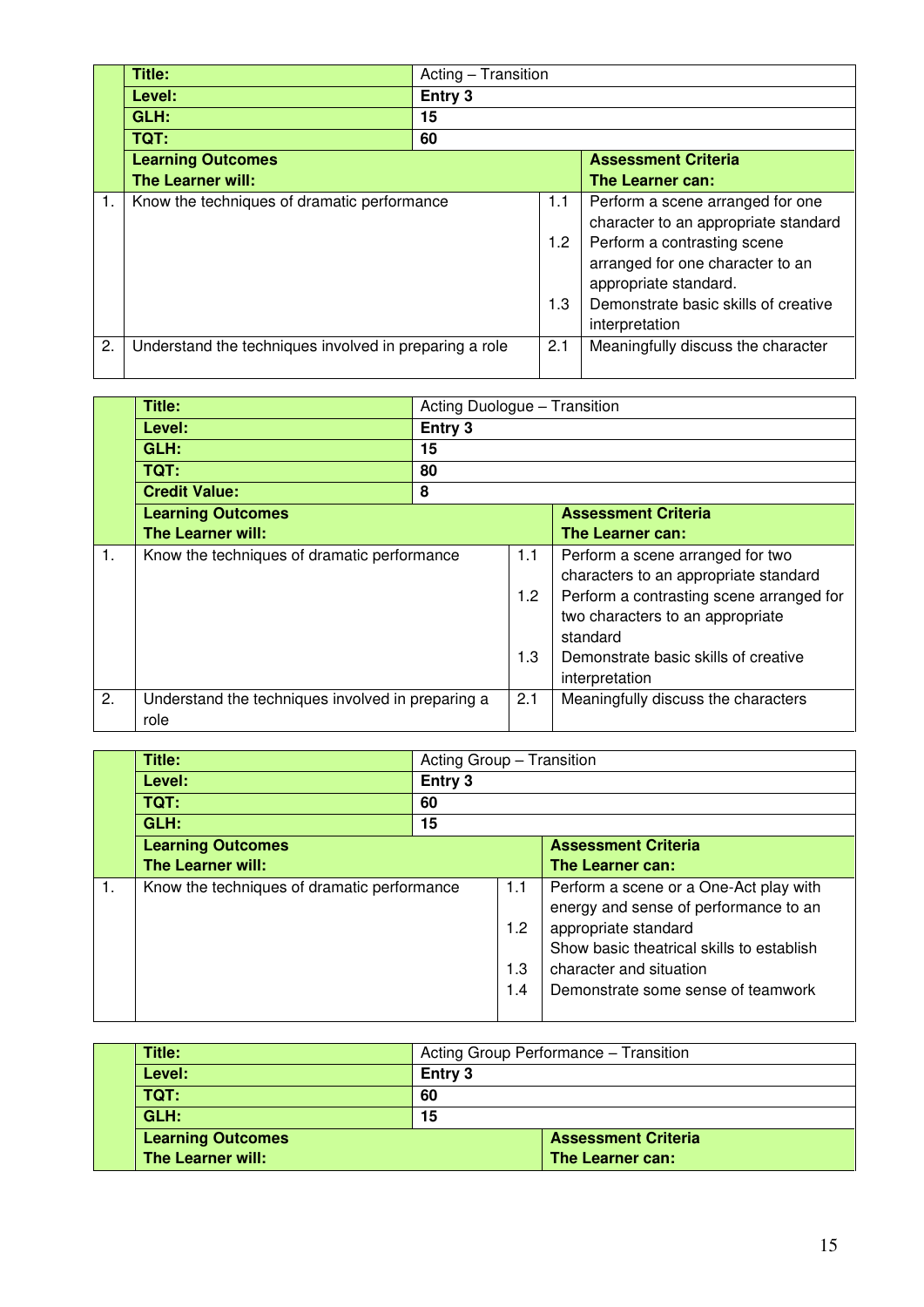| -1. | Know the techniques of dramatic performance | 1.1<br>1.2<br>1.3<br>1.4 | Perform a scene or a One-Act play with<br>energy and sense of performance to an<br>appropriate standard<br>Show basic theatrical skills to establish<br>character and situation<br>Contribute positively to the group |
|-----|---------------------------------------------|--------------------------|-----------------------------------------------------------------------------------------------------------------------------------------------------------------------------------------------------------------------|
| 2.  | Be able to discuss character                | 2.1                      | Contribute positively to a group discussion<br>about their character.                                                                                                                                                 |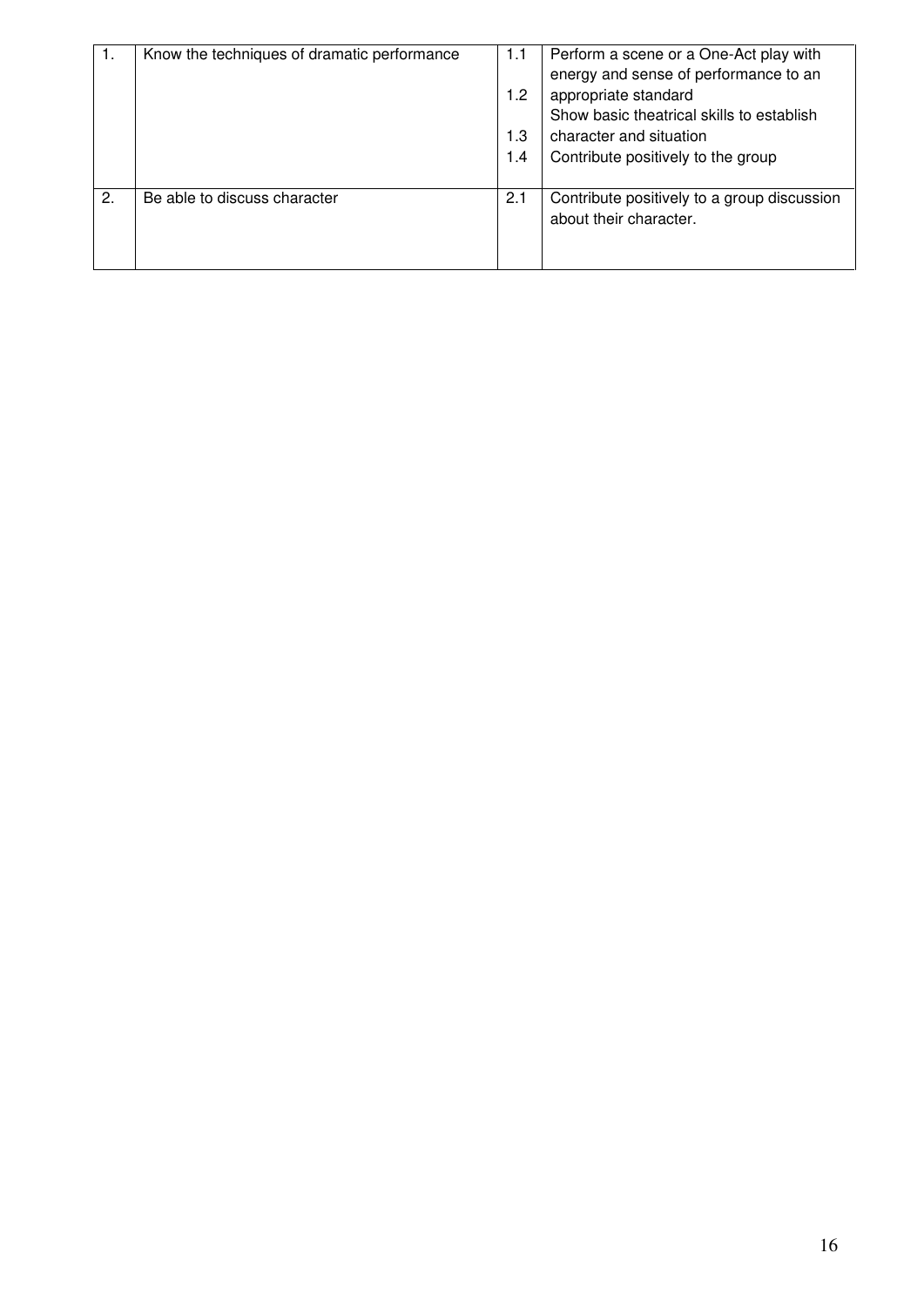|    | Title:                                             |    | Musical Theatre - Preparatory<br>Entry 2 |                                   |
|----|----------------------------------------------------|----|------------------------------------------|-----------------------------------|
|    | Level:                                             |    |                                          |                                   |
|    | GLH:                                               | 15 |                                          |                                   |
|    | TQT:                                               | 60 |                                          |                                   |
|    | <b>Learning Outcomes</b>                           |    |                                          | <b>Assessment Criteria</b>        |
|    | <b>The Learner will:</b>                           |    |                                          | The Learner can:                  |
| 1. | Know the techniques of musical theatre performance |    | 1.1                                      | Perform one song of Learner's     |
|    |                                                    |    |                                          | choice to an appropriate level    |
|    |                                                    |    |                                          |                                   |
|    |                                                    |    | 1.2                                      | Demonstrate confidence, enjoyment |
|    |                                                    |    |                                          | and sense of performance          |
| 2. | Understand the techniques involved in preparing a  |    | 2.1                                      | Meaningfully discuss the chosen   |
|    | musical theatre role                               |    |                                          | song                              |

|    | Title:                                                                    |         | Musical Theatre Duologue - Preparatory |                                                                                                      |  |
|----|---------------------------------------------------------------------------|---------|----------------------------------------|------------------------------------------------------------------------------------------------------|--|
|    | Level:                                                                    | Entry 2 |                                        |                                                                                                      |  |
|    | GLH:                                                                      | 15      |                                        |                                                                                                      |  |
|    | TQT:                                                                      | 60      |                                        |                                                                                                      |  |
|    | <b>Learning Outcomes</b>                                                  |         | <b>Assessment Criteria</b>             |                                                                                                      |  |
|    | <b>The Learner will:</b>                                                  |         |                                        | The Learner can:                                                                                     |  |
| 1. | Know the techniques of musical theatre performance                        |         | 1.1<br>1.2                             | Perform one song of Learner's choice<br>to an appropriate level<br>Demonstrate confidence, enjoyment |  |
|    |                                                                           |         | 1.3                                    | and sense of performance<br>Demonstrate some sense of teamwork                                       |  |
| 2. | Understand the techniques involved in preparing a<br>musical theatre role |         | 2.1                                    | Meaningfully discuss the chosen song                                                                 |  |

|    | Title:                                             | Musical Theatre Group - Preparatory |            |                                                                                                                                                                                                                              |  |
|----|----------------------------------------------------|-------------------------------------|------------|------------------------------------------------------------------------------------------------------------------------------------------------------------------------------------------------------------------------------|--|
|    | Level:                                             | Entry 2                             |            |                                                                                                                                                                                                                              |  |
|    | GLH:                                               | 15                                  |            |                                                                                                                                                                                                                              |  |
|    | TQT:                                               | 60                                  |            |                                                                                                                                                                                                                              |  |
|    | <b>Learning Outcomes</b>                           |                                     |            | <b>Assessment Criteria</b>                                                                                                                                                                                                   |  |
|    | <b>The Learner will:</b>                           |                                     |            | The Learner can:                                                                                                                                                                                                             |  |
| 1. | Know the techniques of musical theatre performance |                                     | 1.1<br>1.2 | Perform one scene from a film or<br>stage musical to include acted<br>sequences and one or more songs to<br>an appropriate standard<br>Demonstrate confidence and sense of<br>shared performance when working in<br>ensemble |  |

| Title:                                             | Musical Theatre Group Performance - Preparatory |     |                                                                                         |
|----------------------------------------------------|-------------------------------------------------|-----|-----------------------------------------------------------------------------------------|
| Level:                                             | Entry 2                                         |     |                                                                                         |
| GLH:                                               | 15                                              |     |                                                                                         |
| TQT:                                               | 60                                              |     |                                                                                         |
| <b>Learning Outcomes</b>                           |                                                 |     | <b>Assessment Criteria</b>                                                              |
| <b>The Learner will:</b>                           |                                                 |     | The Learner can:                                                                        |
| Know the techniques of musical theatre performance |                                                 | 1.1 | Perform one song from a musical or<br>film and create a short scene to lead<br>into it. |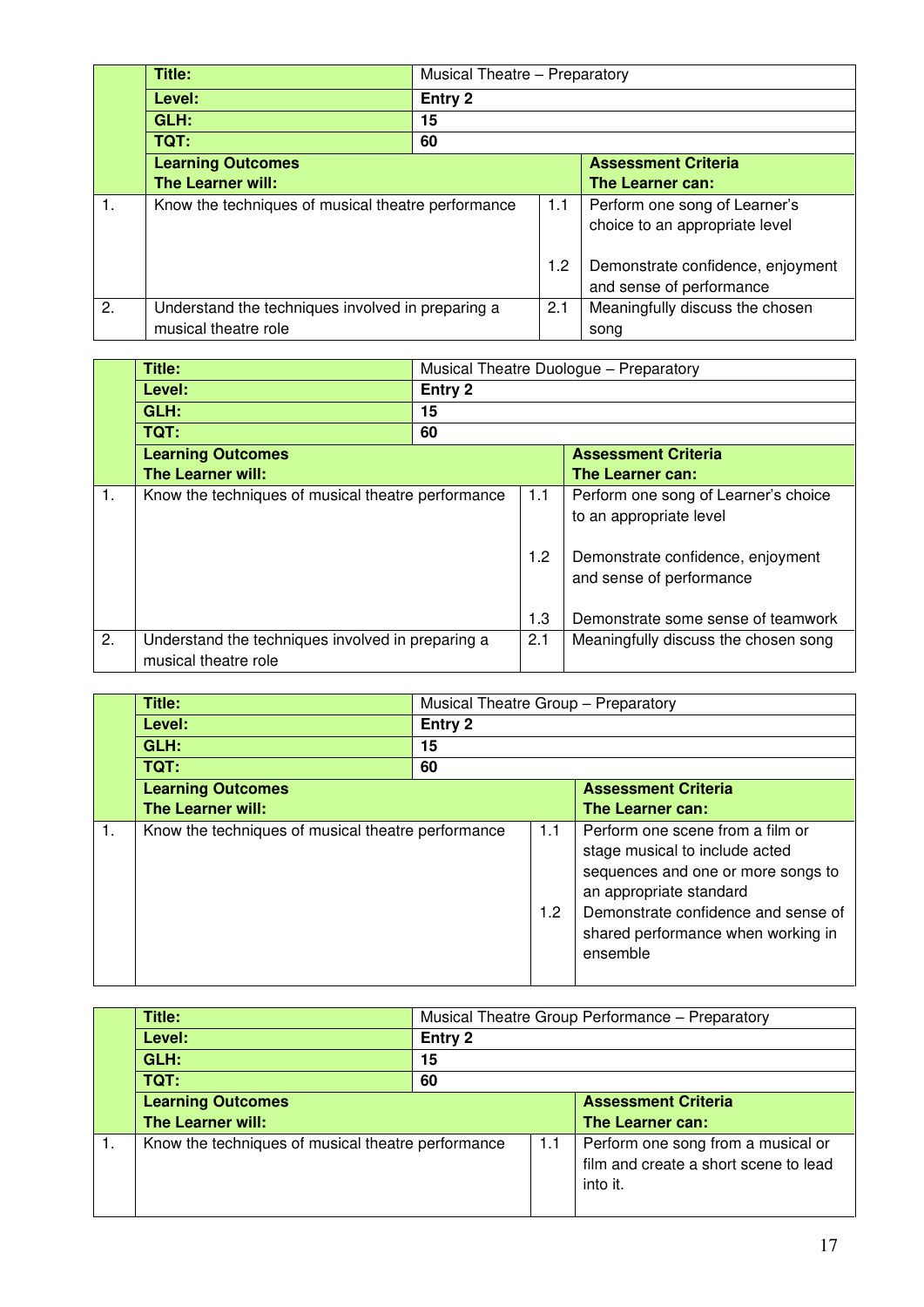|    |                                            | 1.2<br>1.3 | Demonstrate confidence and sense of<br>shared performance when working in<br>ensemble<br>Participate in the group performance |
|----|--------------------------------------------|------------|-------------------------------------------------------------------------------------------------------------------------------|
| 2. | Be able to participate in group discussion | 2.1        | Participate in group discussion about<br>the song                                                                             |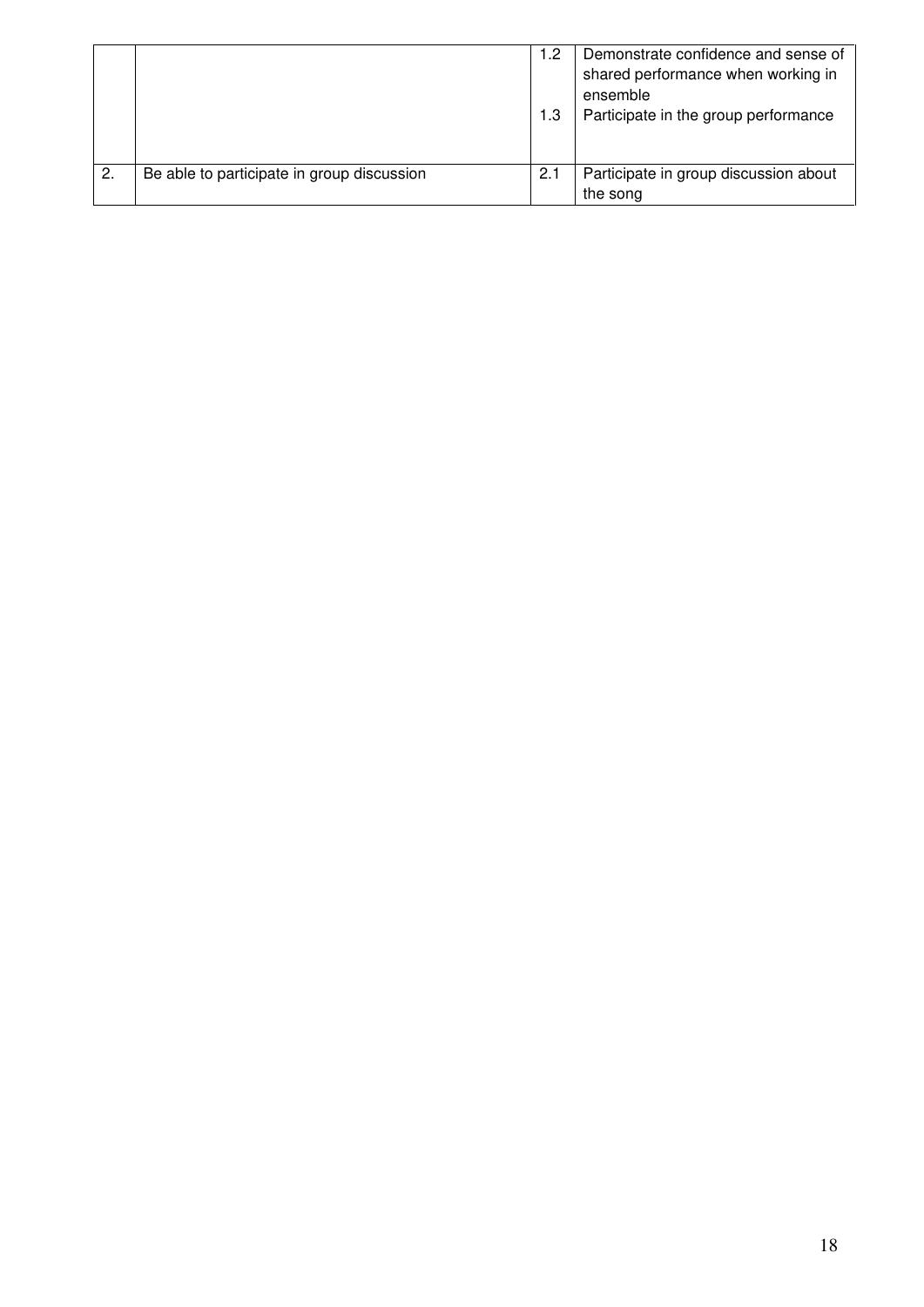|    | Title:                                             |         | Musical Theatre - Introductory |                                     |  |
|----|----------------------------------------------------|---------|--------------------------------|-------------------------------------|--|
|    | Level:                                             | Entry 2 |                                |                                     |  |
|    | GLH:                                               | 15      |                                |                                     |  |
|    | TQT:                                               | 70      |                                |                                     |  |
|    | <b>Learning Outcomes</b>                           |         |                                | <b>Assessment Criteria</b>          |  |
|    | The Learner will:                                  |         |                                | The Learner can:                    |  |
| 1. | Know the techniques of musical theatre performance |         | 1.1                            | Perform one song of Learner's       |  |
|    |                                                    |         |                                | choice to an appropriate level      |  |
|    |                                                    |         | 1.2                            | Demonstrate confidence, enjoyment   |  |
|    |                                                    |         |                                | and sense of performance            |  |
|    |                                                    |         |                                |                                     |  |
| 2. | Understand the techniques involved in preparing a  |         | 2.1                            | Meaningfully discuss the chosen     |  |
|    | musical theatre role                               |         |                                | song and the reason for choosing it |  |

|    | Title:                                            |                                                           | Musical Theatre Duologue - Introductory |                                      |  |  |
|----|---------------------------------------------------|-----------------------------------------------------------|-----------------------------------------|--------------------------------------|--|--|
|    | Level:                                            | Entry 2                                                   |                                         |                                      |  |  |
|    | GLH:                                              | 15                                                        |                                         |                                      |  |  |
|    | TQT:                                              | 70                                                        |                                         |                                      |  |  |
|    | <b>Learning Outcomes</b>                          | <b>Assessment Criteria</b>                                |                                         |                                      |  |  |
|    | <b>The Learner will:</b>                          |                                                           |                                         | The Learner can:                     |  |  |
| 1. |                                                   | Know the techniques of musical theatre performance<br>1.1 |                                         | Perform one song of Learner's choice |  |  |
|    |                                                   |                                                           |                                         | to an appropriate level              |  |  |
|    |                                                   |                                                           |                                         |                                      |  |  |
|    |                                                   |                                                           | 1.2                                     | Demonstrate confidence, enjoyment    |  |  |
|    |                                                   |                                                           |                                         | and sense of performance             |  |  |
|    |                                                   |                                                           |                                         |                                      |  |  |
|    |                                                   |                                                           | 1.3                                     | Demonstrate some sense of teamwork   |  |  |
| 2. | Understand the techniques involved in preparing a |                                                           | 2.1                                     | Meaningfully discuss the chosen song |  |  |
|    | musical theatre role                              |                                                           |                                         | and the reason for choosing it       |  |  |

|    | Title:                                              | Musical Theatre Group - Introductory |            |                                                                                                                                                                                                                              |
|----|-----------------------------------------------------|--------------------------------------|------------|------------------------------------------------------------------------------------------------------------------------------------------------------------------------------------------------------------------------------|
|    | Level:                                              | Entry 2                              |            |                                                                                                                                                                                                                              |
|    | GLH:                                                | 15                                   |            |                                                                                                                                                                                                                              |
|    | TQT:                                                | 70                                   |            |                                                                                                                                                                                                                              |
|    | <b>Learning Outcomes</b>                            |                                      |            | <b>Assessment Criteria</b>                                                                                                                                                                                                   |
|    | The Learner will:                                   |                                      |            | The Learner can:                                                                                                                                                                                                             |
| 1. | Know the techniques for musical theatre performance |                                      | 1.1<br>1.2 | Perform one scene from a film or<br>stage musical to include acted<br>sequences and one or more songs to<br>an appropriate standard<br>Demonstrate confidence and sense<br>of shared performance when working<br>in ensemble |

| Title:                                              | Musical Theatre Group Performance - Introductory |     |                                                                                                                            |  |
|-----------------------------------------------------|--------------------------------------------------|-----|----------------------------------------------------------------------------------------------------------------------------|--|
| Level:                                              | Entry 2                                          |     |                                                                                                                            |  |
| GLH:                                                | 15                                               |     |                                                                                                                            |  |
| TQT:                                                | 70                                               |     |                                                                                                                            |  |
| <b>Learning Outcomes</b>                            |                                                  |     | <b>Assessment Criteria</b>                                                                                                 |  |
| <b>The Learner will:</b>                            |                                                  |     | The Learner can:                                                                                                           |  |
| Know the techniques for musical theatre performance |                                                  | 1.1 | Perform one song from a film or<br>stage musical at an appropriate<br>standard and create a short scene to<br>lead into it |  |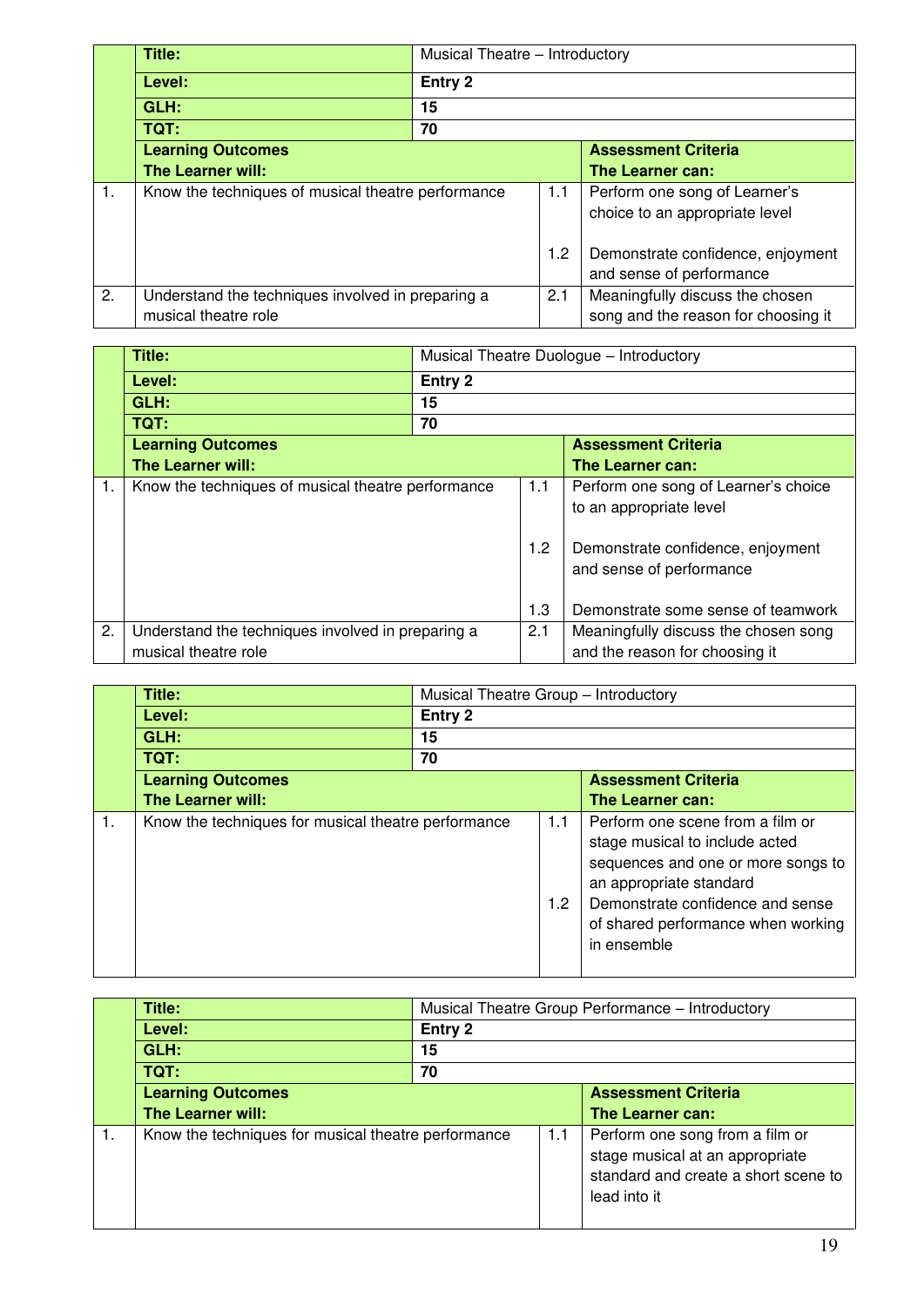|    |                                            | 1.2<br>1.3 | Demonstrate confidence and sense<br>of shared performance when working<br>in ensemble<br>Actively participate in the group<br>performance |
|----|--------------------------------------------|------------|-------------------------------------------------------------------------------------------------------------------------------------------|
| 2. | Be able to participate in group discussion | 2.1        | Actively participate in group<br>discussion about the song and why<br>they chose it                                                       |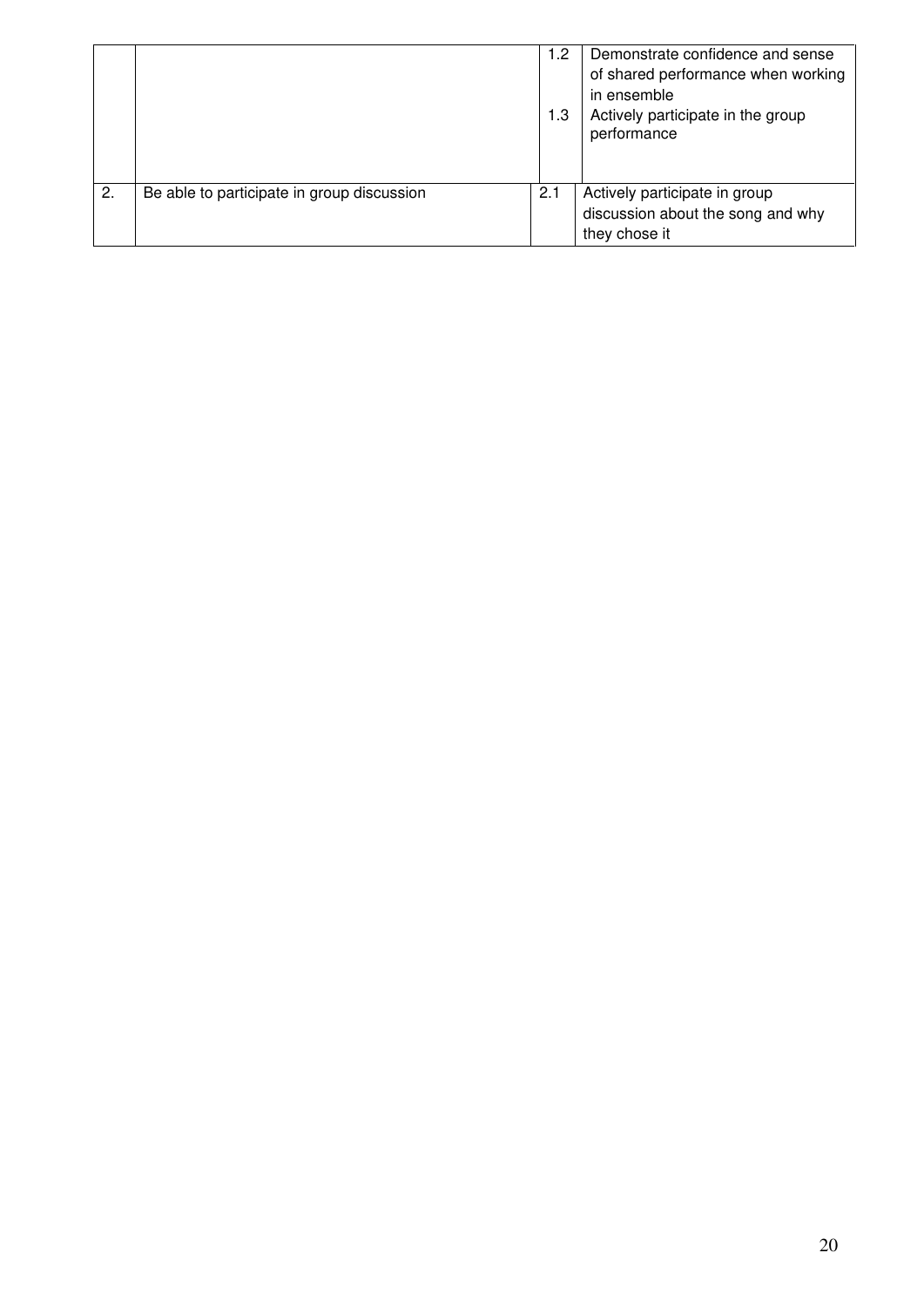|    | Title:                                                   |                                                    | <b>Musical Theatre - Preliminary</b> |                                   |  |
|----|----------------------------------------------------------|----------------------------------------------------|--------------------------------------|-----------------------------------|--|
|    | Level:                                                   | Entry 3                                            |                                      |                                   |  |
|    | GLH:                                                     | 15                                                 |                                      |                                   |  |
|    | TQT:                                                     | 80                                                 |                                      |                                   |  |
|    | <b>Learning Outcomes</b>                                 |                                                    |                                      | <b>Assessment Criteria</b>        |  |
|    | <b>The Learner will:</b>                                 |                                                    |                                      | The Learner can:                  |  |
| 1. |                                                          | Know the techniques of musical theatre performance |                                      | Perform one song of Learner's     |  |
|    |                                                          |                                                    |                                      | choice to an appropriate level    |  |
|    |                                                          |                                                    |                                      | Demonstrate confidence, enjoyment |  |
|    |                                                          |                                                    |                                      | and sense of performance          |  |
| 2. | Understand the techniques involved in preparing a<br>2.1 |                                                    | Meaningfully discuss the chosen      |                                   |  |
|    | musical theatre role                                     |                                                    |                                      | song and the characters who sing  |  |
|    |                                                          |                                                    |                                      | them                              |  |

|    | Title:                                               |         | Musical Theatre Duologue - Preliminary |                                   |  |
|----|------------------------------------------------------|---------|----------------------------------------|-----------------------------------|--|
|    | Level:                                               | Entry 3 |                                        |                                   |  |
|    | GLH:                                                 | 15      |                                        |                                   |  |
|    | TQT:                                                 | 80      |                                        |                                   |  |
|    | <b>Learning Outcomes</b>                             |         |                                        | <b>Assessment Criteria</b>        |  |
|    | The Learner will:                                    |         |                                        | The Learner can:                  |  |
| 1. | Know the techniques of musical theatre performance   |         | 1.1                                    | Perform one song of Learner's     |  |
|    |                                                      |         |                                        | choice to an appropriate level    |  |
|    |                                                      |         | 1.2 <sub>2</sub>                       | Demonstrate confidence, enjoyment |  |
|    |                                                      |         |                                        | and sense of performance          |  |
| 2. | Understanding the techniques involved in preparing a |         | 2.1                                    | Meaningfully discuss the chosen   |  |
|    | musical theatre role                                 |         |                                        | song and the characters who sing  |  |
|    |                                                      |         |                                        | them                              |  |

| Title:                                             | Musical Theatre Group - Preliminary |                         |                                                                                                                                                                                                                              |  |
|----------------------------------------------------|-------------------------------------|-------------------------|------------------------------------------------------------------------------------------------------------------------------------------------------------------------------------------------------------------------------|--|
| Level:                                             | Entry 3                             |                         |                                                                                                                                                                                                                              |  |
| GLH:                                               | 15                                  |                         |                                                                                                                                                                                                                              |  |
| TQT:                                               | 80                                  |                         |                                                                                                                                                                                                                              |  |
| <b>Learning Outcomes</b>                           |                                     |                         | <b>Assessment Criteria</b>                                                                                                                                                                                                   |  |
| <b>The Learner will:</b>                           |                                     |                         | The Learner can:                                                                                                                                                                                                             |  |
| Know the techniques of musical theatre performance |                                     | 1.1<br>1.2 <sub>2</sub> | Perform one scene from a film or<br>stage musical to include acted<br>sequences and one or more songs to<br>an appropriate standard<br>Demonstrate confidence and sense<br>of shared performance when working<br>in ensemble |  |

| Title:                                             |         | Musical Theatre Group Performance - Preliminary |                                                                                                                            |  |  |
|----------------------------------------------------|---------|-------------------------------------------------|----------------------------------------------------------------------------------------------------------------------------|--|--|
| Level:                                             | Entry 3 |                                                 |                                                                                                                            |  |  |
| GLH:                                               | 15      |                                                 |                                                                                                                            |  |  |
| TQT:                                               | 80      |                                                 |                                                                                                                            |  |  |
| <b>Learning Outcomes</b>                           |         |                                                 | <b>Assessment Criteria</b>                                                                                                 |  |  |
| <b>The Learner will:</b>                           |         |                                                 | The Learner can:                                                                                                           |  |  |
| Know the techniques of musical theatre performance |         | 1.1                                             | Perform one song from a film or<br>stage musical at an appropriate<br>standard and create a short scene to<br>lead into it |  |  |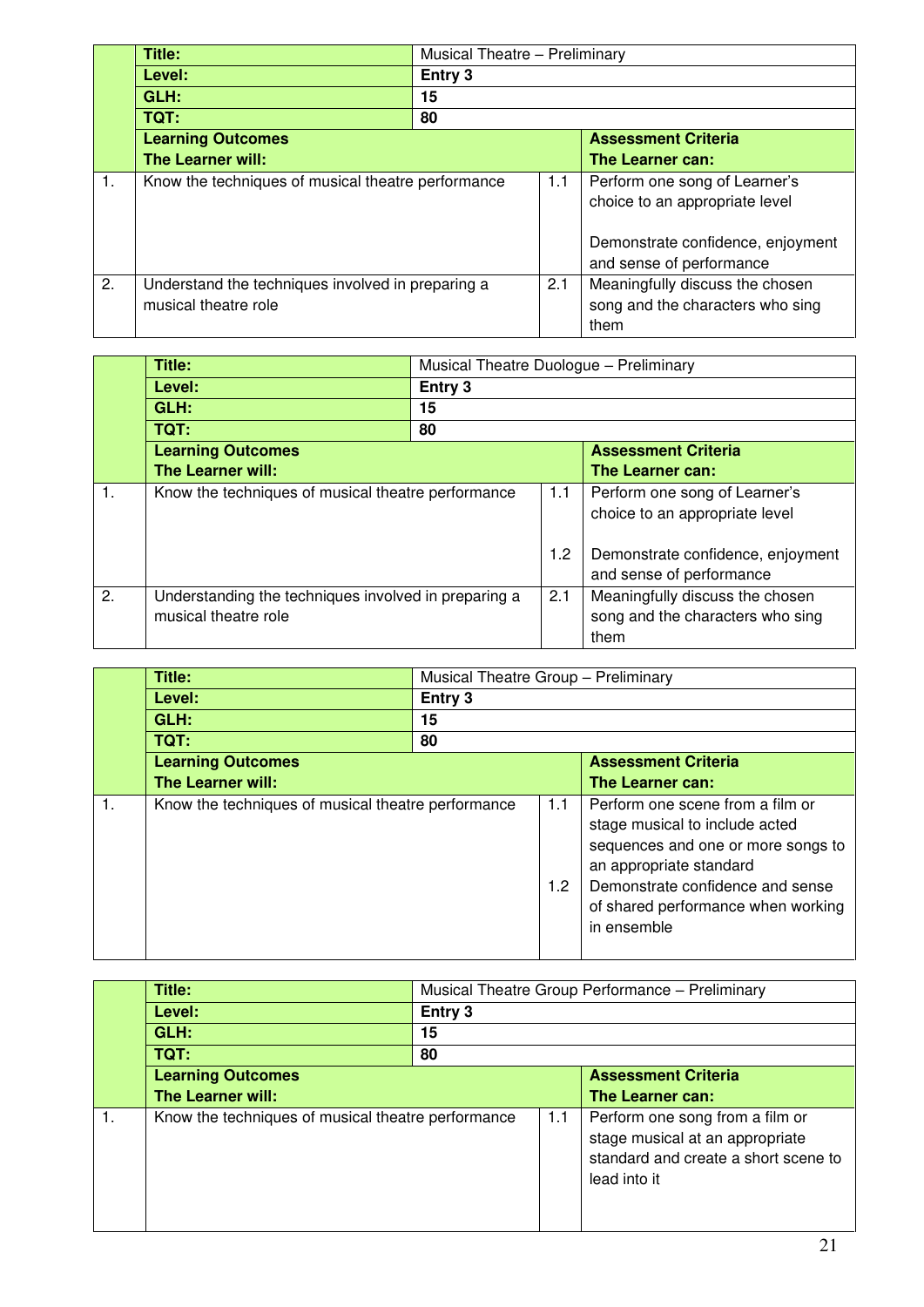|                  |                                            | .2.<br>1.3 | Demonstrate confidence and sense<br>of shared performance when working<br>in ensemble<br>Contribute to the group performance |
|------------------|--------------------------------------------|------------|------------------------------------------------------------------------------------------------------------------------------|
| $\overline{2}$ . | Be able to participate in group discussion | 2.1        | Contribute to a group discussion<br>about the characters who sing the<br>song                                                |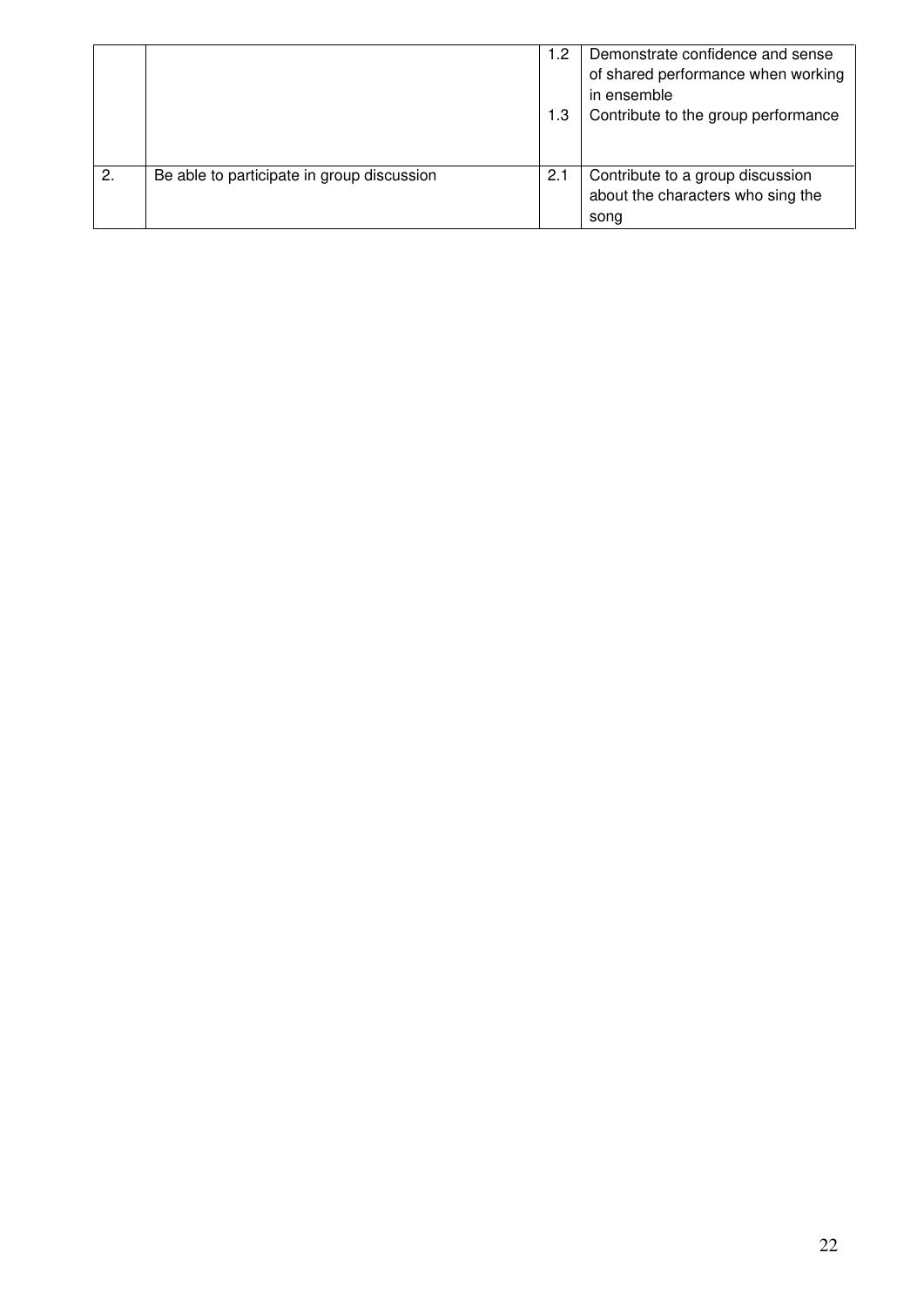|    | Title:                                                                    |         | Musical Theatre - Transition |                                                                                                                                                                                                                                                      |  |
|----|---------------------------------------------------------------------------|---------|------------------------------|------------------------------------------------------------------------------------------------------------------------------------------------------------------------------------------------------------------------------------------------------|--|
|    | Level:                                                                    | Entry 3 |                              |                                                                                                                                                                                                                                                      |  |
|    | GLH:                                                                      | 15      |                              |                                                                                                                                                                                                                                                      |  |
|    | TQT:                                                                      | 80      |                              |                                                                                                                                                                                                                                                      |  |
|    | <b>Learning Outcomes</b>                                                  |         |                              | <b>Assessment Criteria</b>                                                                                                                                                                                                                           |  |
|    | The Learner will:                                                         |         |                              | The Learner can:                                                                                                                                                                                                                                     |  |
| 1. | Know the techniques of musical theatre performance                        |         | 1.1                          | Perform two songs of Learner's                                                                                                                                                                                                                       |  |
|    |                                                                           |         | 1.2<br>1.3                   | choice to an appropriate level<br>Display basic techniques in acting<br>and singing to achieve competent<br>tuning, clarity of diction and<br>projection to an appropriate standard<br>Demonstrate confidence, enjoyment<br>and sense of performance |  |
| 2. | Understand the techniques involved in preparing a<br>musical theatre role |         | 2.1                          | Meaningfully discuss the meaning of<br>the songs and the characters who<br>sing them.                                                                                                                                                                |  |

|                | Title:                                               | Musical Theatre Duologue - Transition |                  |                                       |  |
|----------------|------------------------------------------------------|---------------------------------------|------------------|---------------------------------------|--|
|                | Level:                                               |                                       | Entry 3          |                                       |  |
|                | GLH:                                                 | 15                                    |                  |                                       |  |
|                | TQT:                                                 | 80                                    |                  |                                       |  |
|                |                                                      |                                       |                  |                                       |  |
|                | <b>Credit Value:</b>                                 | 8                                     |                  |                                       |  |
|                | <b>Learning Outcomes</b>                             |                                       |                  | <b>Assessment Criteria</b>            |  |
|                | <b>The Learner will:</b>                             |                                       |                  | The Learner can:                      |  |
| $\mathbf{1}$ . | Know the techniques of musical theatre performance   |                                       | 1.1              | Perform two songs of Learner's        |  |
|                |                                                      |                                       |                  | choice to an appropriate level        |  |
|                |                                                      |                                       | 1.2 <sub>2</sub> | Display basic techniques in acting    |  |
|                |                                                      |                                       |                  | and singing to achieve competent      |  |
|                |                                                      |                                       |                  | tuning, clarity of diction and        |  |
|                |                                                      |                                       |                  | projection to an appropriate standard |  |
|                |                                                      |                                       | 1.3              | Demonstrate confidence, enjoyment     |  |
|                |                                                      |                                       |                  | and sense of performance              |  |
|                |                                                      |                                       |                  |                                       |  |
|                |                                                      |                                       | 1.4              | Demonstrate increasing                |  |
|                |                                                      |                                       |                  | teamworking skills                    |  |
| 2.             | Understanding the techniques involved in preparing a |                                       | 2.1              | Meaningfully discuss the meaning of   |  |
|                | musical theatre role                                 |                                       |                  | the songs and the characters who      |  |
|                |                                                      |                                       |                  | sing them.                            |  |

|    | Title:                                             | Musical Theatre Group - Transition |                         |                                                                                                                                                                                                                              |  |  |
|----|----------------------------------------------------|------------------------------------|-------------------------|------------------------------------------------------------------------------------------------------------------------------------------------------------------------------------------------------------------------------|--|--|
|    | Level:                                             | Entry 3                            |                         |                                                                                                                                                                                                                              |  |  |
|    | GLH:                                               | 15                                 |                         |                                                                                                                                                                                                                              |  |  |
|    | TQT:                                               | 80                                 |                         |                                                                                                                                                                                                                              |  |  |
|    | <b>Credit Value:</b>                               | 8                                  |                         |                                                                                                                                                                                                                              |  |  |
|    | <b>Learning Outcomes</b>                           |                                    |                         | <b>Assessment Criteria</b>                                                                                                                                                                                                   |  |  |
|    | <b>The Learner will:</b>                           |                                    |                         | The Learner can:                                                                                                                                                                                                             |  |  |
| 1. | Know the techniques of musical theatre performance |                                    | 1.1<br>1.2 <sub>2</sub> | Perform one scene from a film or<br>stage musical to include acted<br>sequences and one or more songs to<br>an appropriate standard<br>Demonstrate confidence and sense<br>of shared performance when working<br>in ensemble |  |  |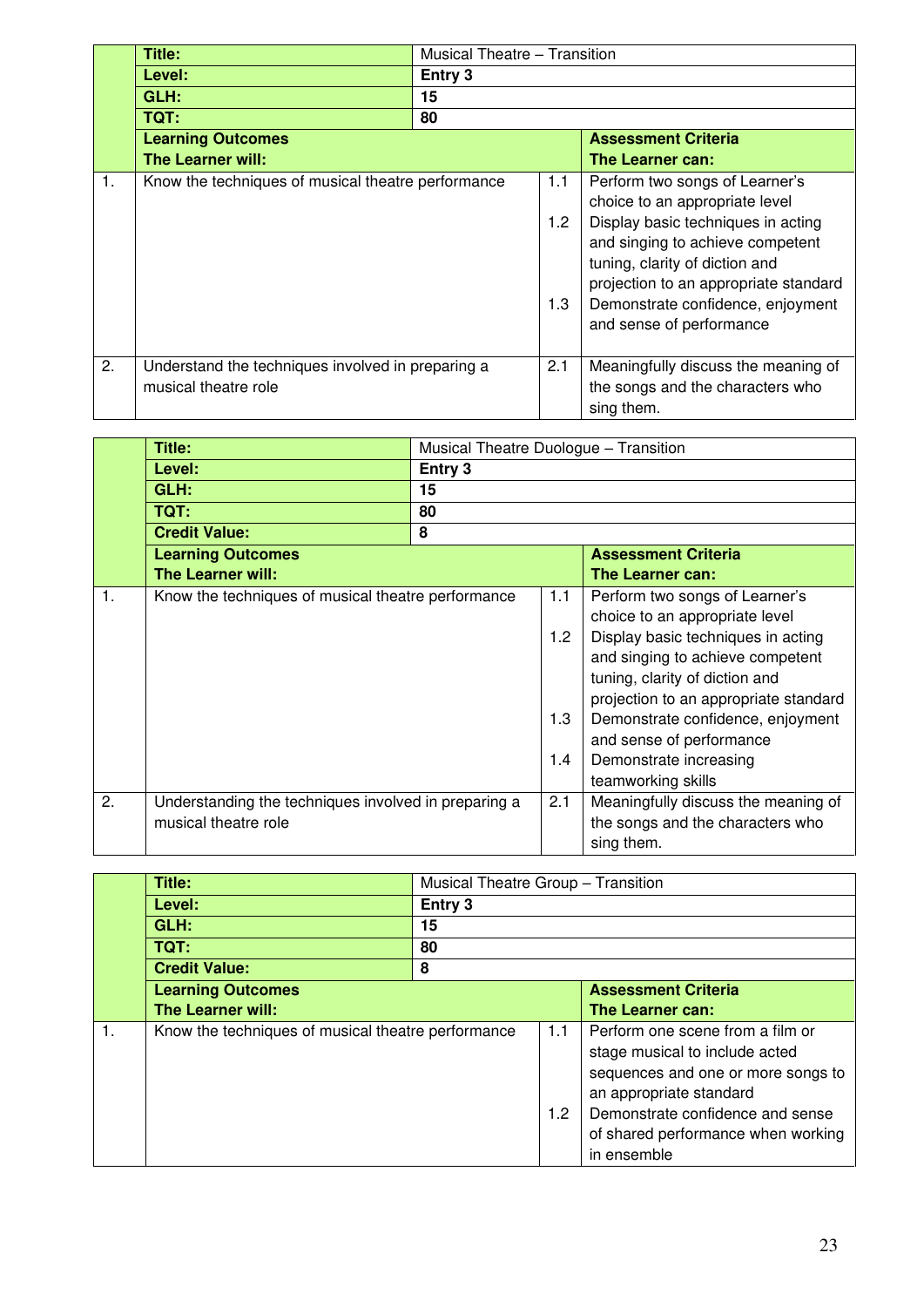|                | Title:                                             |                            |                                | Musical Theatre Group Performance - Transition                                                                                                                                                                                                            |  |
|----------------|----------------------------------------------------|----------------------------|--------------------------------|-----------------------------------------------------------------------------------------------------------------------------------------------------------------------------------------------------------------------------------------------------------|--|
|                | Level:                                             | Entry 3                    |                                |                                                                                                                                                                                                                                                           |  |
|                | GLH:                                               | 15                         |                                |                                                                                                                                                                                                                                                           |  |
|                | TQT:                                               | 80                         |                                |                                                                                                                                                                                                                                                           |  |
|                | <b>Credit Value:</b>                               | 8                          |                                |                                                                                                                                                                                                                                                           |  |
|                | <b>Learning Outcomes</b>                           | <b>Assessment Criteria</b> |                                |                                                                                                                                                                                                                                                           |  |
|                | <b>The Learner will:</b>                           | The Learner can:           |                                |                                                                                                                                                                                                                                                           |  |
| $\mathbf{1}$ . | Know the techniques of musical theatre performance |                            | 1.1<br>1.2 <sub>1</sub><br>1.3 | Perform one song from a film or<br>stage musical to an appropriate<br>standard and create a short scene to<br>lead into it<br>Demonstrate confidence and sense<br>of shared performance when working<br>in ensemble<br>Contribute positively to the group |  |
| 2.             | Be able to participate in group discussion         |                            | 2.1                            | Contribute positively to a group<br>discussion about the song including:<br>The meaning<br>The characters who sing it                                                                                                                                     |  |

|                | Title:                                                       | Miming - Preparatory |     |                                                                                                                                                                                 |  |
|----------------|--------------------------------------------------------------|----------------------|-----|---------------------------------------------------------------------------------------------------------------------------------------------------------------------------------|--|
|                | Level:                                                       | Entry 2              |     |                                                                                                                                                                                 |  |
|                | GLH:                                                         | 15                   |     |                                                                                                                                                                                 |  |
|                | TQT:                                                         | 60                   |     |                                                                                                                                                                                 |  |
|                | <b>Credit Value:</b>                                         | 6                    |     |                                                                                                                                                                                 |  |
|                | <b>Learning Outcomes</b>                                     |                      |     | <b>Assessment Criteria</b>                                                                                                                                                      |  |
|                | The Learner will:                                            |                      |     | The Learner can:                                                                                                                                                                |  |
| $\mathbf{1}$ . | Know and understand techniques involved in narrative<br>mime |                      | 1.1 | Perform a narrative mime on one the<br>subject listed in the syllabus showing<br>clear content and demonstrating a<br>sense of preparation.                                     |  |
|                |                                                              |                      | 1.2 | Perform an own choice narrative<br>mime showing clear story, content<br>and preparation and demonstrating<br>confidence in the use of basic<br>physical and creative techniques |  |

|    | Title:                                                       | Miming Duologue - Preparatory |                         |                                                                                                                                                                                                                                                                                            |
|----|--------------------------------------------------------------|-------------------------------|-------------------------|--------------------------------------------------------------------------------------------------------------------------------------------------------------------------------------------------------------------------------------------------------------------------------------------|
|    | Level:                                                       | Entry 2                       |                         |                                                                                                                                                                                                                                                                                            |
|    | GLH:                                                         | 15                            |                         |                                                                                                                                                                                                                                                                                            |
|    | TQT:                                                         | 60                            |                         |                                                                                                                                                                                                                                                                                            |
|    | <b>Credit Value:</b>                                         | 6                             |                         |                                                                                                                                                                                                                                                                                            |
|    | <b>Learning Outcomes</b>                                     |                               |                         | <b>Assessment Criteria</b>                                                                                                                                                                                                                                                                 |
|    | The Learner will:                                            |                               |                         | The Learner can:                                                                                                                                                                                                                                                                           |
| 1. | Know and understand techniques involved in narrative<br>mime |                               | 1.1<br>1.2 <sub>2</sub> | Perform a narrative mime on one the<br>subject listed in the syllabus showing<br>clear content and demonstrating a<br>sense of preparation.<br>Perform an own choice narrative<br>mime showing clear story, content<br>and preparation and demonstrating<br>confidence in the use of basic |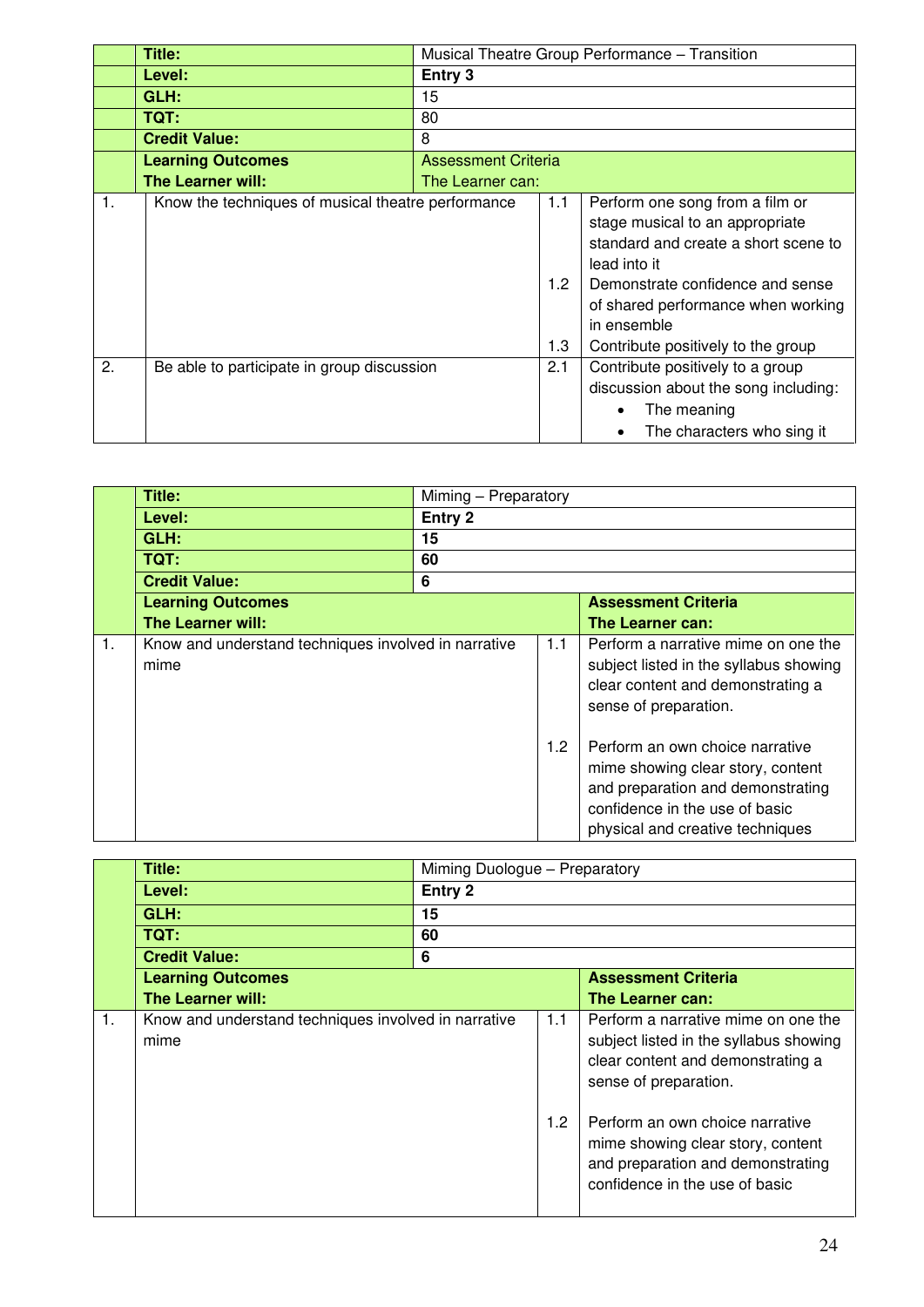|  | 3. ا | physical and interpretation<br>techniques<br>Contribute positively to the group |
|--|------|---------------------------------------------------------------------------------|
|--|------|---------------------------------------------------------------------------------|

|    | Title:                                                           | Miming Group - Preparatory |            |                                                                                                                                                                                                                                                                                                                                       |
|----|------------------------------------------------------------------|----------------------------|------------|---------------------------------------------------------------------------------------------------------------------------------------------------------------------------------------------------------------------------------------------------------------------------------------------------------------------------------------|
|    | Level:                                                           | Entry 2                    |            |                                                                                                                                                                                                                                                                                                                                       |
|    | GLH:                                                             | 15                         |            |                                                                                                                                                                                                                                                                                                                                       |
|    | TQT:                                                             | 60                         |            |                                                                                                                                                                                                                                                                                                                                       |
|    | <b>Credit Value:</b>                                             | 6                          |            |                                                                                                                                                                                                                                                                                                                                       |
|    | <b>Learning Outcomes</b>                                         |                            |            | <b>Assessment Criteria</b>                                                                                                                                                                                                                                                                                                            |
|    | <b>The Learner will:</b>                                         |                            |            | The Learner can:                                                                                                                                                                                                                                                                                                                      |
| 1. | Know and understand the techniques involved in<br>narrative mime |                            | 1.1<br>1.2 | Mime any extract from a story as set<br>by the syllabus to an appropriate<br>level, using imagination to interpret<br>familiar scenarios and characters<br>Perform a narrative mime of the<br>group's choosing demonstrating basic<br>physical and interpretation skills to<br>clearly create and perform the story<br>and characters |
|    |                                                                  |                            | 1.3        | Show sense of ease, enjoyment and<br>cooperation in working with others.                                                                                                                                                                                                                                                              |

|    | Title:                                                          |         | Miming - Introductory |                                                                                                                                                                                          |  |
|----|-----------------------------------------------------------------|---------|-----------------------|------------------------------------------------------------------------------------------------------------------------------------------------------------------------------------------|--|
|    | Level:                                                          | Entry 2 |                       |                                                                                                                                                                                          |  |
|    | GLH:                                                            | 15      |                       |                                                                                                                                                                                          |  |
|    | TQT:                                                            | 70      |                       |                                                                                                                                                                                          |  |
|    | <b>Learning Outcomes</b>                                        |         |                       | <b>Assessment Criteria</b>                                                                                                                                                               |  |
|    | <b>The Learner will:</b>                                        |         |                       | The Learner can:                                                                                                                                                                         |  |
| 1. | Know and understand techniques involved in<br>occupational mime |         | 1.1                   | Perform an occupational mime as<br>outlined by the syllabus showing<br>clear content and demonstrating a<br>sense of preparation.                                                        |  |
| 2. | Know and understand techniques involved in narrative<br>mime.   |         | 1.2 <sub>1</sub>      | Perform an own choice narrative<br>mime showing clear story, content<br>and preparation and demonstrating<br>confidence in the use of basic<br>physical and interpretation<br>techniques |  |

| Title:                                                          |    | Miming Duologue - Introductory |                                                                     |  |
|-----------------------------------------------------------------|----|--------------------------------|---------------------------------------------------------------------|--|
| Level:                                                          |    |                                |                                                                     |  |
| GLH:                                                            | 15 |                                |                                                                     |  |
| TQT:                                                            | 70 |                                |                                                                     |  |
| <b>Learning Outcomes</b>                                        |    |                                | <b>Assessment Criteria</b>                                          |  |
| The Learner will:                                               |    |                                | The Learner can:                                                    |  |
| Know and understand techniques involved in<br>occupational mime |    | 1.1                            | Perform an occupational mime as<br>outlined by the syllabus showing |  |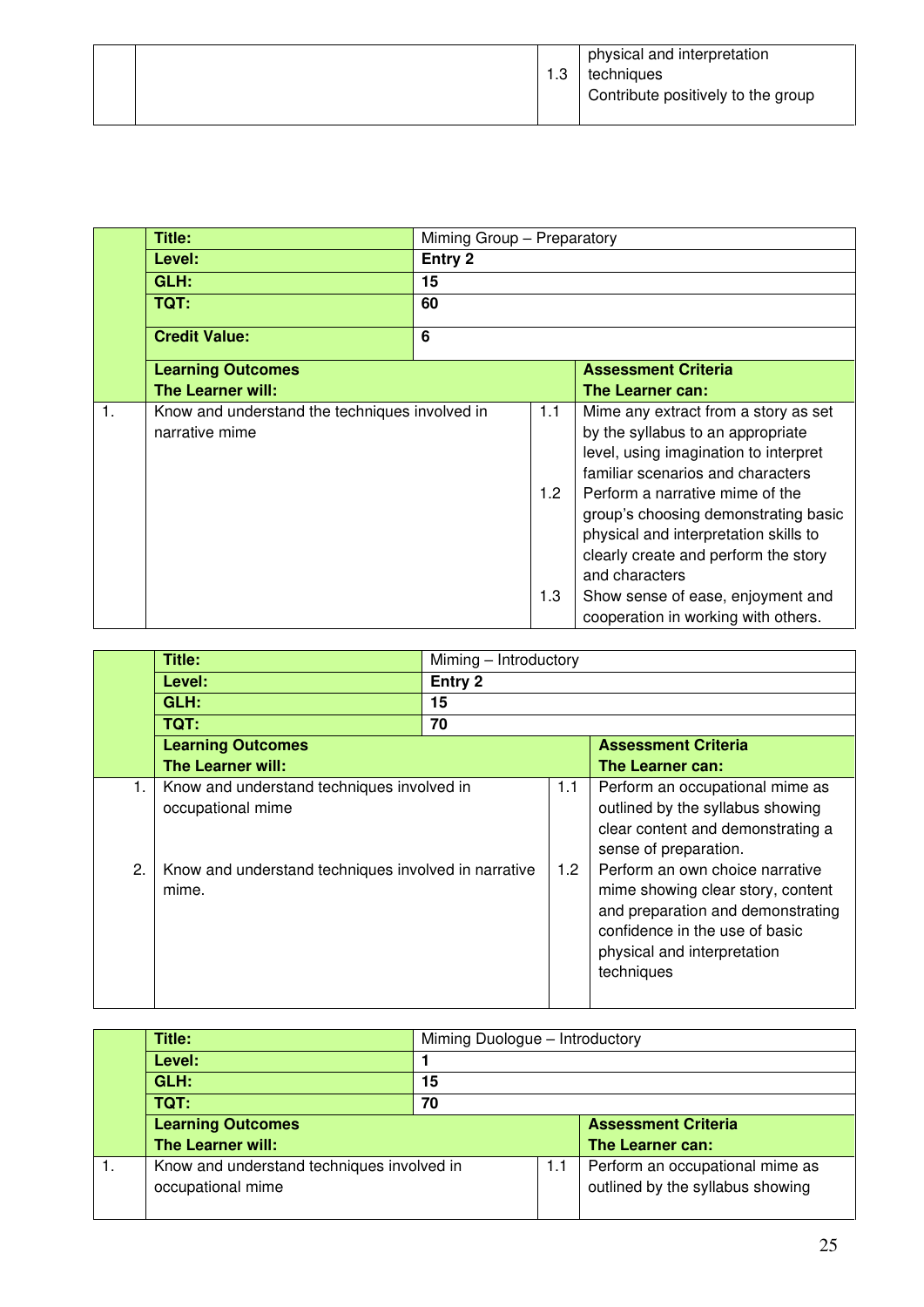| 2. | Know and understand techniques involved in narrative | 1.2 | clear content and demonstrating a<br>sense of preparation.                                                                                                                               |
|----|------------------------------------------------------|-----|------------------------------------------------------------------------------------------------------------------------------------------------------------------------------------------|
|    | mime.                                                |     | Perform an own choice narrative<br>mime showing clear story, content<br>and preparation and demonstrating<br>confidence in the use of basic<br>physical and interpretation<br>techniques |

|    | Title:                                                        | Miming Group - Introductory |                   |                                                                                                                                                                                                                                                                                                                                                                                                                  |  |
|----|---------------------------------------------------------------|-----------------------------|-------------------|------------------------------------------------------------------------------------------------------------------------------------------------------------------------------------------------------------------------------------------------------------------------------------------------------------------------------------------------------------------------------------------------------------------|--|
|    | Level:                                                        | Entry 2                     |                   |                                                                                                                                                                                                                                                                                                                                                                                                                  |  |
|    | GLH:                                                          | 15                          |                   |                                                                                                                                                                                                                                                                                                                                                                                                                  |  |
|    | <b>TQT:</b>                                                   | 70                          |                   |                                                                                                                                                                                                                                                                                                                                                                                                                  |  |
|    | <b>Learning Outcomes</b>                                      |                             |                   | <b>Assessment Criteria</b>                                                                                                                                                                                                                                                                                                                                                                                       |  |
|    | <b>The Learner will:</b>                                      |                             |                   | The Learner can:                                                                                                                                                                                                                                                                                                                                                                                                 |  |
| 1. | Know and understand techniques involved in narrative<br>mime. |                             | 1.1<br>1.2<br>1.3 | Mime any extract from a story as set<br>by the syllabus to an appropriate<br>level, using imagination to interpret<br>familiar scenarios and characters<br>Perform a narrative mime of the<br>group's choosing demonstrating<br>basic physical and interpretation<br>skills to clearly create and perform<br>the story and characters<br>Show sense of ease, enjoyment and<br>cooperation in working with others |  |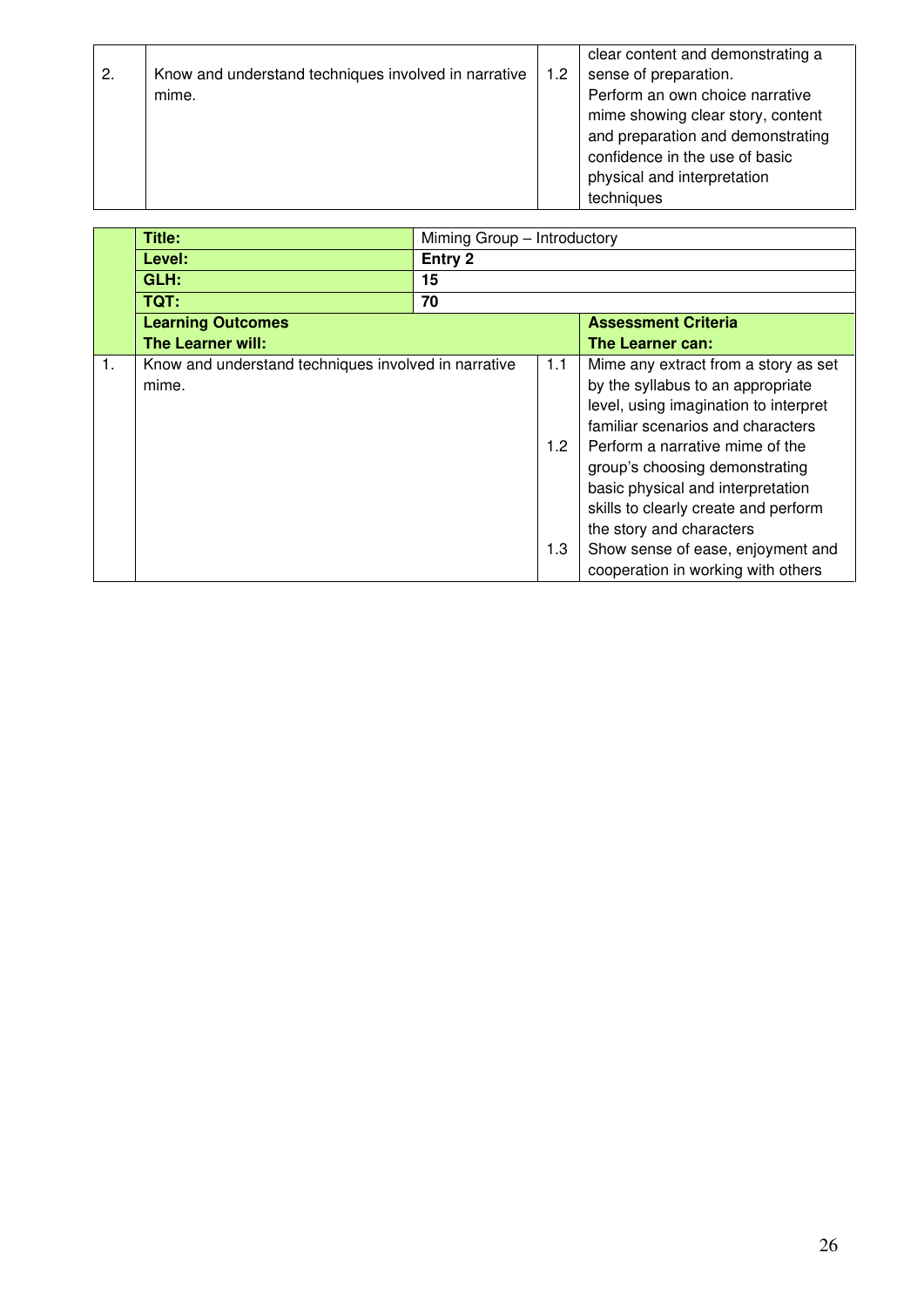|    | Title:                                                         |         | Miming - Preliminary    |                                                                                                                                                                                                                                                                                                                               |  |
|----|----------------------------------------------------------------|---------|-------------------------|-------------------------------------------------------------------------------------------------------------------------------------------------------------------------------------------------------------------------------------------------------------------------------------------------------------------------------|--|
|    | Level:                                                         | Entry 3 |                         |                                                                                                                                                                                                                                                                                                                               |  |
|    | GLH:                                                           | 15      |                         |                                                                                                                                                                                                                                                                                                                               |  |
|    | TQT:                                                           | 80      |                         |                                                                                                                                                                                                                                                                                                                               |  |
|    | <b>Learning Outcomes</b>                                       |         |                         | <b>Assessment Criteria</b>                                                                                                                                                                                                                                                                                                    |  |
|    | <b>The Learner will:</b>                                       |         |                         | The Learner can:                                                                                                                                                                                                                                                                                                              |  |
| 1. | Know and understand techniques involved in a narrative<br>mime |         | 1.1<br>1.2 <sub>2</sub> | Perform an occupational mime as<br>outlined by the syllabus showing<br>clear content and demonstrating a<br>sense of preparation.<br>Perform an own choice narrative<br>mime showing clear story, content<br>and preparation and demonstrating<br>confidence in the use of basic<br>physical and interpretation<br>techniques |  |

|    | Title:                                                          |         | Miming Duologue - Preliminary |                                                                                                                                                                                       |  |
|----|-----------------------------------------------------------------|---------|-------------------------------|---------------------------------------------------------------------------------------------------------------------------------------------------------------------------------------|--|
|    | Level:                                                          | Entry 3 |                               |                                                                                                                                                                                       |  |
|    | GLH:                                                            | 15      |                               |                                                                                                                                                                                       |  |
|    | TQT:                                                            | 80      |                               |                                                                                                                                                                                       |  |
|    | <b>Learning Outcomes</b>                                        |         |                               | <b>Assessment Criteria</b>                                                                                                                                                            |  |
|    | <b>The Learner will:</b>                                        |         |                               | The Learner can:                                                                                                                                                                      |  |
| 1. | Know and understand techniques involved in<br>occupational mime |         | 1.1                           | Perform an occupational mime as<br>outlined by the syllabus showing clear<br>content and demonstrating a sense of<br>preparation.                                                     |  |
| 2. | Know and understand techniques involved in narrative<br>mime.   |         | 1.2                           | Perform an own choice narrative mime<br>showing clear story, content and<br>preparation and demonstrating<br>confidence in the use of basic physical<br>and interpretation techniques |  |

|    | <b>Title:</b>                                                |         | Miming Group - Preliminary |                                                                                                                                                                                                                                                                                                                                                                                                               |  |
|----|--------------------------------------------------------------|---------|----------------------------|---------------------------------------------------------------------------------------------------------------------------------------------------------------------------------------------------------------------------------------------------------------------------------------------------------------------------------------------------------------------------------------------------------------|--|
|    | Level:                                                       | Entry 2 |                            |                                                                                                                                                                                                                                                                                                                                                                                                               |  |
|    | GLH:                                                         | 15      |                            |                                                                                                                                                                                                                                                                                                                                                                                                               |  |
|    | TQT:                                                         | 80      |                            |                                                                                                                                                                                                                                                                                                                                                                                                               |  |
|    | <b>Learning Outcomes</b>                                     |         |                            | <b>Assessment Criteria</b>                                                                                                                                                                                                                                                                                                                                                                                    |  |
|    | <b>The Learner will:</b>                                     |         |                            | The Learner can:                                                                                                                                                                                                                                                                                                                                                                                              |  |
| 1. | Know and understand techniques involved in narrative<br>mime |         | 1.1<br>1.2<br>1.3          | Mime any extract from a story as set by<br>the syllabus to an appropriate level,<br>using imagination to interpret familiar<br>scenarios and characters<br>Perform a narrative mime of the group's<br>choosing demonstrating basic physical<br>and interpretation skills to clearly create<br>and perform the story and characters<br>Show sense of ease, enjoyment and<br>cooperation in working with others |  |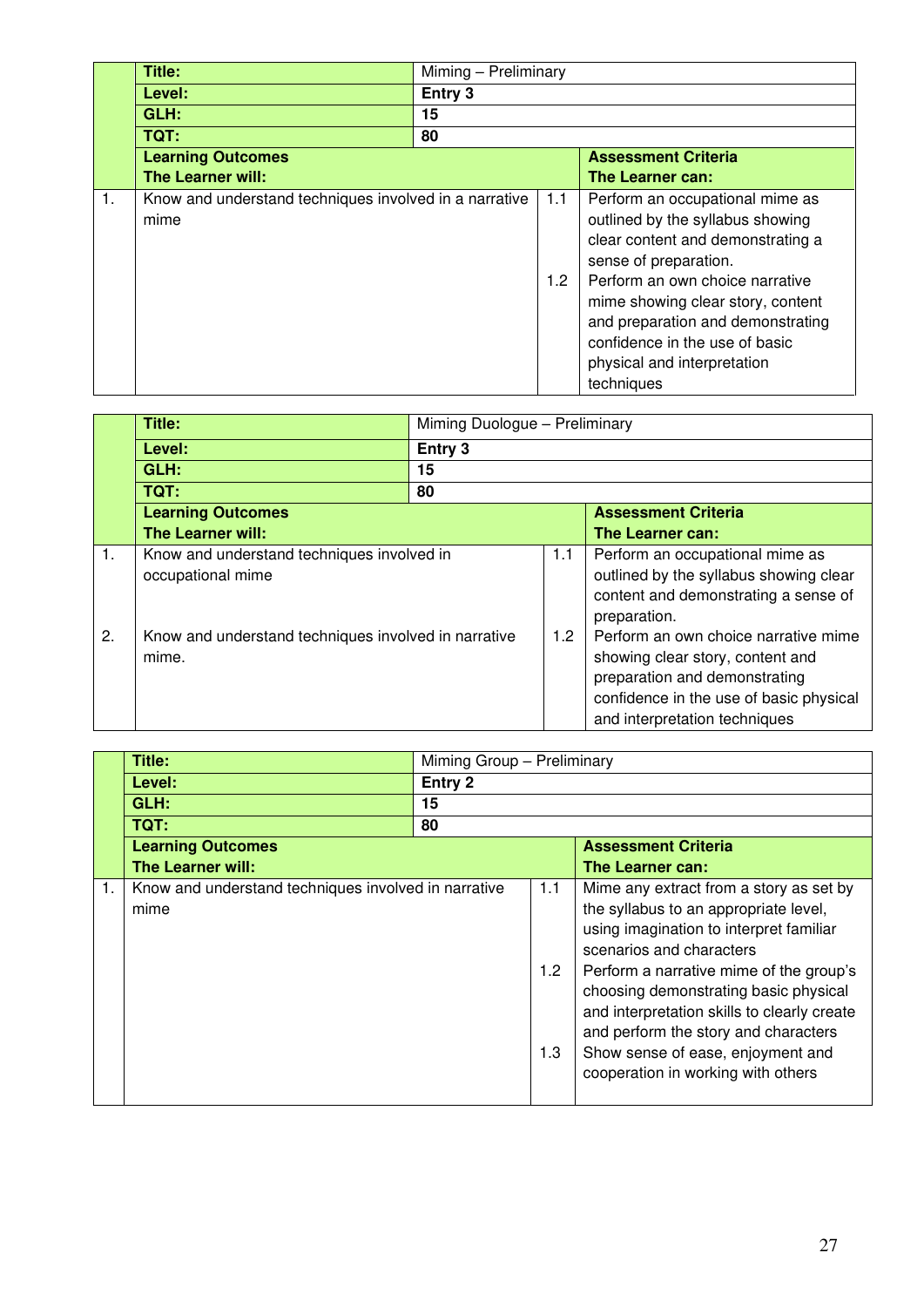|    | Title:                                              |         | Miming - Transition |                                                                                                                                                                                                                                                                                                                                                |  |
|----|-----------------------------------------------------|---------|---------------------|------------------------------------------------------------------------------------------------------------------------------------------------------------------------------------------------------------------------------------------------------------------------------------------------------------------------------------------------|--|
|    | Level:                                              | Entry 3 |                     |                                                                                                                                                                                                                                                                                                                                                |  |
|    | GLH:                                                | 15      |                     |                                                                                                                                                                                                                                                                                                                                                |  |
|    | TQT:                                                | 80      |                     |                                                                                                                                                                                                                                                                                                                                                |  |
|    | <b>Learning Outcomes</b>                            |         |                     | <b>Assessment Criteria</b>                                                                                                                                                                                                                                                                                                                     |  |
|    | The Learner will:                                   |         |                     | The Learner can:                                                                                                                                                                                                                                                                                                                               |  |
| 1. | Know and understand the techniques involved in mime |         | 1.1<br>1.2          | Perform an occupational mime on<br>one the subject listed in the syllabus<br>showing clear content and<br>demonstrating a sense of<br>preparation.<br>Perform an own choice narrative<br>mime showing clear story, content<br>and preparation and demonstrating<br>confidence in the use of basic<br>physical and interpretation<br>techniques |  |

|    | Title:                                              |         | Miming Duologue - Transition |                                                                                                                                                                                                                                                                                                                                          |  |
|----|-----------------------------------------------------|---------|------------------------------|------------------------------------------------------------------------------------------------------------------------------------------------------------------------------------------------------------------------------------------------------------------------------------------------------------------------------------------|--|
|    | Level:                                              | Entry 3 |                              |                                                                                                                                                                                                                                                                                                                                          |  |
|    | GLH:                                                | 15      |                              |                                                                                                                                                                                                                                                                                                                                          |  |
|    | TQT:                                                | 80      |                              |                                                                                                                                                                                                                                                                                                                                          |  |
|    | <b>Learning Outcomes</b>                            |         |                              | <b>Assessment Criteria</b>                                                                                                                                                                                                                                                                                                               |  |
|    | <b>The Learner will:</b>                            |         |                              | <b>The Learner can:</b>                                                                                                                                                                                                                                                                                                                  |  |
| 1. | Know and understand the techniques involved in mime |         | 1.1<br>1.2                   | Perform an occupational mime on one<br>the subject listed in the syllabus<br>showing clear content and<br>demonstrating a sense of preparation.<br>Perform an own choice narrative mime<br>showing clear story, content and<br>preparation and demonstrating<br>confidence in the use of basic physical<br>and interpretation techniques |  |

|    | Title:                                                       |         | Miming Group - Transition |                                                                                                                                                                                                                                                                                                                                                                                                               |  |  |
|----|--------------------------------------------------------------|---------|---------------------------|---------------------------------------------------------------------------------------------------------------------------------------------------------------------------------------------------------------------------------------------------------------------------------------------------------------------------------------------------------------------------------------------------------------|--|--|
|    | Level:                                                       | Entry 3 |                           |                                                                                                                                                                                                                                                                                                                                                                                                               |  |  |
|    | GLH:                                                         | 15      |                           |                                                                                                                                                                                                                                                                                                                                                                                                               |  |  |
|    | TQT:                                                         | 80      |                           |                                                                                                                                                                                                                                                                                                                                                                                                               |  |  |
|    | <b>Learning Outcomes</b>                                     |         |                           | <b>Assessment Criteria</b>                                                                                                                                                                                                                                                                                                                                                                                    |  |  |
|    | <b>The Learner will:</b>                                     |         |                           | The Learner can:                                                                                                                                                                                                                                                                                                                                                                                              |  |  |
| 1. | Know and understand techniques involved in narrative<br>mime |         | 1.1<br>1.2<br>1.3<br>1.4  | Mime any extract from a story as set by<br>the syllabus to an appropriate level,<br>using imagination to interpret familiar<br>scenarios and characters<br>Perform a narrative mime of the group's<br>choosing demonstrating basic physical<br>and interpretation skills to clearly create<br>and perform the story and characters<br>Show sense of ease, enjoyment and<br>cooperation in working with others |  |  |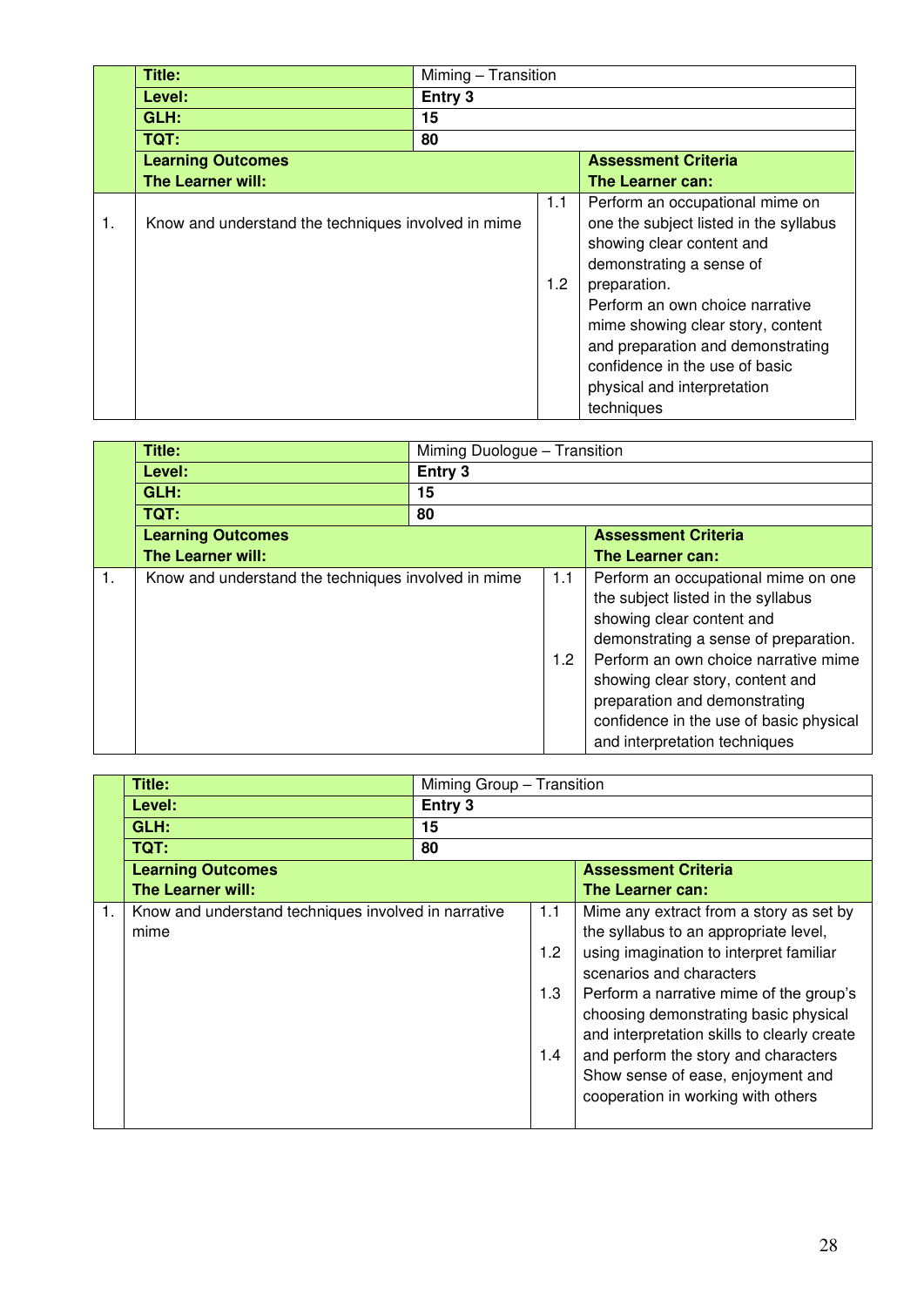|                | Title:                                           |                | Devised Drama - Preparatory |                                                                                                                                                                                                        |  |
|----------------|--------------------------------------------------|----------------|-----------------------------|--------------------------------------------------------------------------------------------------------------------------------------------------------------------------------------------------------|--|
|                | Level:                                           | Entry 2        |                             |                                                                                                                                                                                                        |  |
|                | GLH:                                             | 15             |                             |                                                                                                                                                                                                        |  |
|                | <b>TQT</b>                                       | 60             |                             |                                                                                                                                                                                                        |  |
|                | <b>Credit Value:</b>                             | $6\phantom{1}$ |                             |                                                                                                                                                                                                        |  |
|                | <b>Learning Outcomes</b>                         |                |                             | <b>Assessment Criteria</b>                                                                                                                                                                             |  |
|                | The Learner will:                                |                |                             | The Learner can:                                                                                                                                                                                       |  |
| $\mathbf{1}$ . | Be able to devise a scene and create a character |                | 1.1                         | Create a scene as outlined by the<br>syllabus                                                                                                                                                          |  |
|                |                                                  |                | 1.2                         | Show some structure to the scene<br>and believability to the character                                                                                                                                 |  |
|                |                                                  |                | 1.3                         | Clearly show other imagined<br>character/s within the scene, where<br>relevant, to an appropriate level                                                                                                |  |
|                |                                                  |                | 1.4                         | Show spatial awareness to an<br>appropriate level                                                                                                                                                      |  |
| 2.             | Show understanding of character preparation      |                | 2.1<br>2.2                  | Be questioned whilst in role<br>Understand character and situation,<br>demonstrating ability to extend<br>imaginative ideas, respond<br>spontaneously and maintain<br>character outside prepared scene |  |

|    | Title:                                         |         |     | Devised Drama Duologue - Preparatory |  |
|----|------------------------------------------------|---------|-----|--------------------------------------|--|
|    | Level:                                         | Entry 2 |     |                                      |  |
|    | GLH:                                           | 15      |     |                                      |  |
|    | TQT:                                           | 60      |     |                                      |  |
|    | <b>Learning Outcomes</b>                       |         |     | <b>Assessment Criteria</b>           |  |
|    | The Learner will:                              |         |     | The Learner can:                     |  |
| 1. | Be able to devise a scene and create character |         | 1.1 | Create a scene as outlined by the    |  |
|    |                                                |         |     | syllabus                             |  |
|    |                                                |         | 1.2 | Show structure to the scene and      |  |
|    |                                                |         |     | believability to the character       |  |
|    |                                                |         | 1.3 | Clearly show and react to the other  |  |
|    |                                                |         |     | character/s and imagined third       |  |
|    |                                                |         |     | parties, where relevant within the   |  |
|    |                                                |         |     | scene, to an appropriate level       |  |
|    |                                                |         | 1.4 | Show structure to the scene and      |  |
|    |                                                |         |     | believability to the character       |  |
|    |                                                |         | 1.5 | Show special awareness to an         |  |
|    |                                                |         |     | appropriate level                    |  |
| 2. | Show understanding of character preparation    |         | 2.1 | Be questioned whilst in role         |  |
|    |                                                |         | 2.2 | Understand character and situation,  |  |
|    |                                                |         |     | demonstrating ability to extend      |  |
|    |                                                |         |     | imaginative ideas, respond           |  |
|    |                                                |         |     | spontaneously and maintain           |  |
|    |                                                |         |     | character outside prepared scene     |  |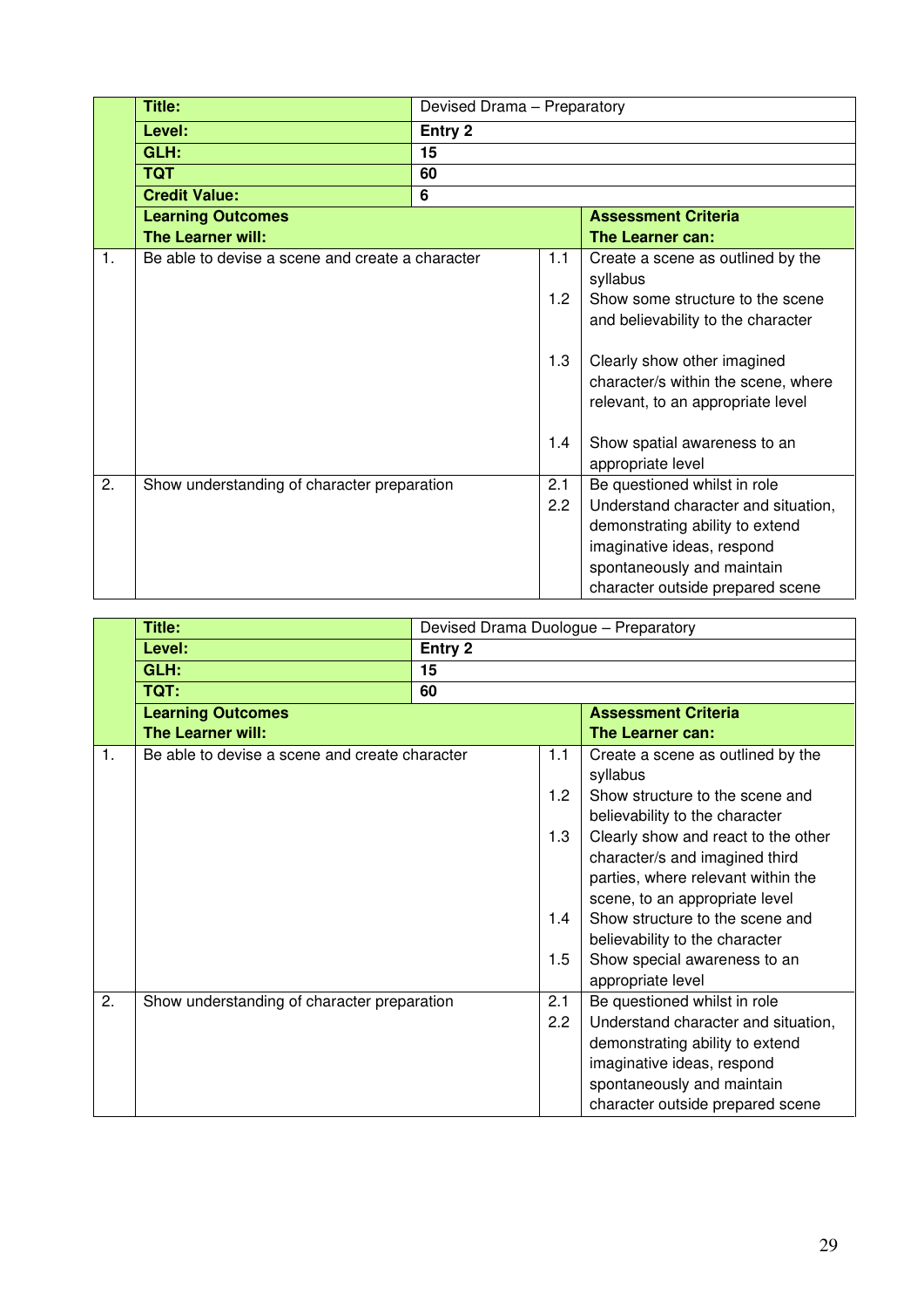|    | <b>Title:</b>                                    |                | Devised Drama Group - Preparatory |                                     |  |
|----|--------------------------------------------------|----------------|-----------------------------------|-------------------------------------|--|
|    | Level:                                           | <b>Entry 2</b> |                                   |                                     |  |
|    | GLH:                                             | 15             |                                   |                                     |  |
|    | TQT:                                             | 60             |                                   |                                     |  |
|    | <b>Learning Outcomes</b>                         |                |                                   | <b>Assessment Criteria</b>          |  |
|    | The Learner will:                                |                |                                   | The Learner can:                    |  |
| 1. | Be able to devise a scene and create a character |                | 1.1                               | Create a scene as outlined by the   |  |
|    |                                                  |                |                                   | syllabus                            |  |
|    |                                                  |                | 1.2                               | Show structure to the scene and     |  |
|    |                                                  |                |                                   | believability to the character      |  |
|    |                                                  |                | 1.3                               | Clearly show and react to the other |  |
|    |                                                  |                |                                   | character/s and imagined third      |  |
|    |                                                  |                |                                   | parties, where relevant within the  |  |
|    |                                                  |                |                                   | scene, to an appropriate level      |  |
|    |                                                  |                | 1.4                               | Show structure to the scene and     |  |
|    |                                                  |                |                                   | believability to the character      |  |
|    |                                                  |                |                                   | Show special awareness to an        |  |
|    |                                                  |                |                                   | appropriate level                   |  |
| 2. | Show understanding of character preparation      |                | 2.1                               | Be questioned whilst in role        |  |
|    |                                                  |                | 2.2                               | Understand character and situation, |  |
|    |                                                  |                |                                   | demonstrating ability to extend     |  |
|    |                                                  |                |                                   | imaginative ideas, respond          |  |
|    |                                                  |                |                                   | spontaneously and maintain          |  |
|    |                                                  |                |                                   | character outside prepared scene    |  |
|    |                                                  |                | 1.3                               | Show teamwork to an appropriate     |  |
|    |                                                  |                |                                   | level.                              |  |

|    | Title:                                           |                            |                          | Devised Drama Group Performance - Preparatory                                                                                                                                                                      |  |
|----|--------------------------------------------------|----------------------------|--------------------------|--------------------------------------------------------------------------------------------------------------------------------------------------------------------------------------------------------------------|--|
|    | Level:                                           | Entry 2                    |                          |                                                                                                                                                                                                                    |  |
|    | GLH:                                             | 15                         |                          |                                                                                                                                                                                                                    |  |
|    | TQT:                                             | 60                         |                          |                                                                                                                                                                                                                    |  |
|    | <b>Learning Outcomes</b>                         | <b>Assessment Criteria</b> |                          |                                                                                                                                                                                                                    |  |
|    | The Learner will:                                | The Learner can:           |                          |                                                                                                                                                                                                                    |  |
| 1. | Be able to devise a scene and create a character |                            | 1.1<br>1.2<br>1.3<br>1.4 | Create a scene as outlined by<br>the syllabus<br>Show structure to the scene and<br>believability to the character<br>Show spatial awareness to an<br>appropriate level<br>Participate in the group<br>performance |  |
| 2. | Show understanding of character preparation      |                            | 2.1                      | Participate in a group discussion<br>about the scene                                                                                                                                                               |  |

| Title:                                           | Devised Drama - Introductory |     |                                                                        |
|--------------------------------------------------|------------------------------|-----|------------------------------------------------------------------------|
| Level:                                           | Entry 2                      |     |                                                                        |
| GLH:                                             | 15                           |     |                                                                        |
| TQT:                                             | 70                           |     |                                                                        |
| <b>Learning Outcomes</b>                         |                              |     | <b>Assessment Criteria</b>                                             |
| <b>The Learner will:</b>                         |                              |     | The Learner can:                                                       |
| Be able to devise a scene and create a character |                              | 1.1 | Create a scene as outlined by the<br>syllabus                          |
|                                                  |                              | 1.2 | Show some structure to the scene<br>and believability to the character |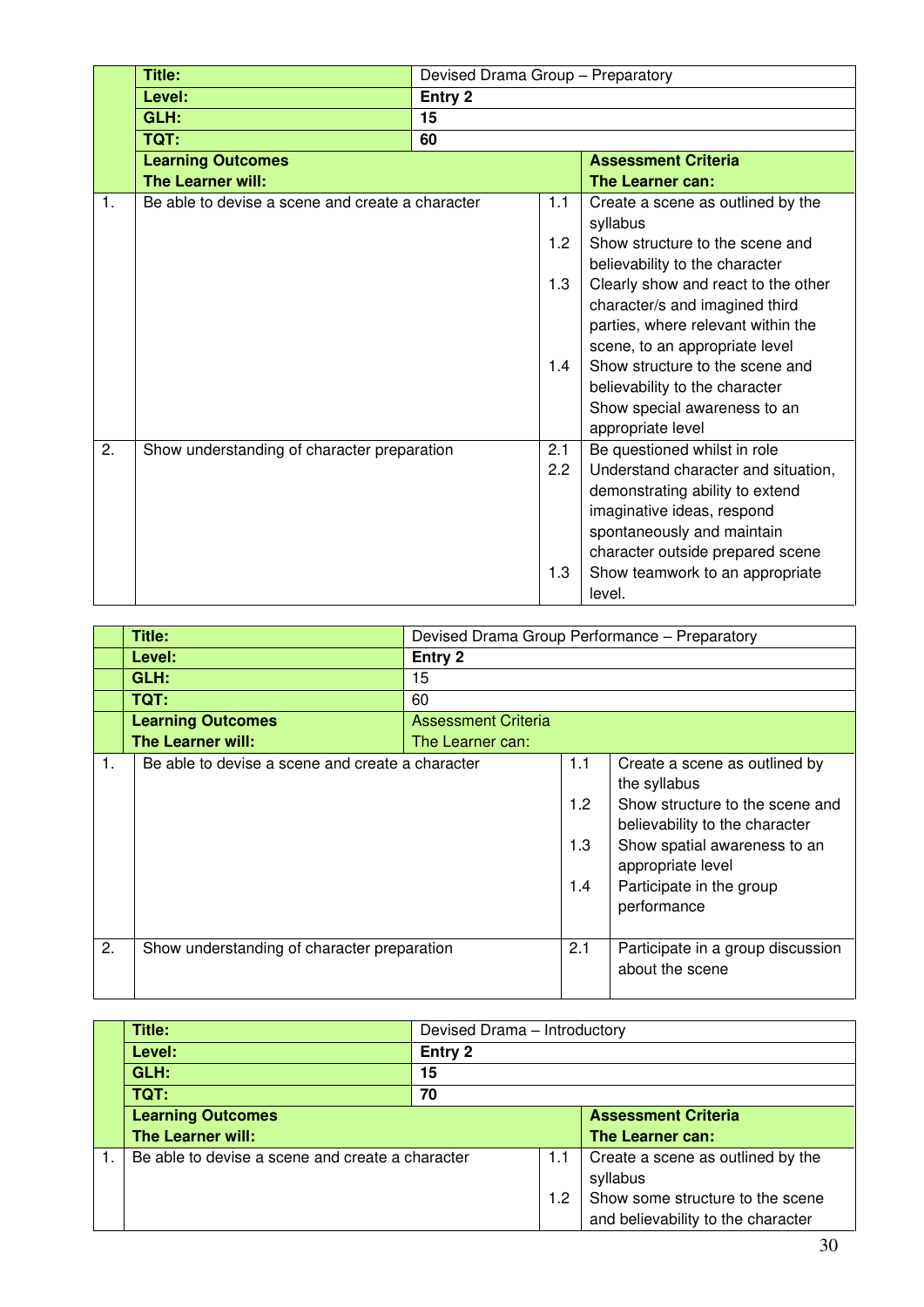|    |                                             | 1.3 | Clearly show other imagined         |
|----|---------------------------------------------|-----|-------------------------------------|
|    |                                             |     | character/s within the scene, where |
|    |                                             |     | relevant, to an appropriate level   |
|    |                                             | 1.4 | Show spatial awareness to an        |
|    |                                             |     | appropriate level                   |
| 2. | Show understanding of character preparation | 2.1 | Be questioned whilst in role        |
|    |                                             | 2.2 | Understand character and situation, |
|    |                                             |     | demonstrating ability to extend     |
|    |                                             |     | imaginative ideas, respond          |
|    |                                             |     | spontaneously and maintain          |
|    |                                             |     | character outside prepared scene    |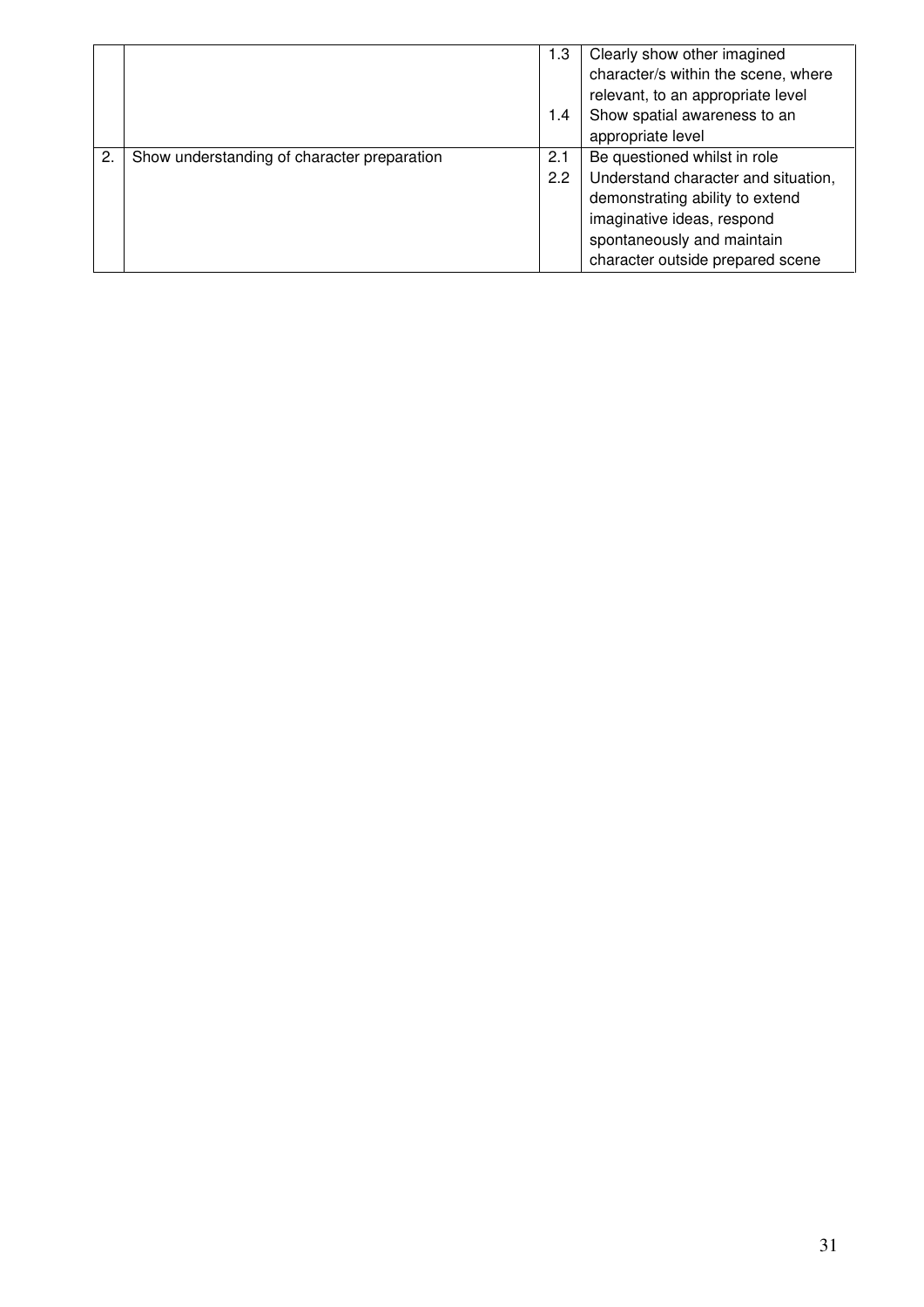|    | Title:                                           |         |               | Devised Drama Duologue - Introductory                                  |
|----|--------------------------------------------------|---------|---------------|------------------------------------------------------------------------|
|    | Level:                                           | Entry 2 |               |                                                                        |
|    | GLH:                                             | 15      |               |                                                                        |
|    | <b>TQT:</b>                                      | 70      |               |                                                                        |
|    | <b>Learning Outcomes</b>                         |         |               | <b>Assessment Criteria</b>                                             |
|    | The Learner will:                                |         |               | The Learner can:                                                       |
| 1. | Be able to devise a scene and create a character |         | 1.1           | Create a scene as outlined by the<br>syllabus                          |
|    |                                                  |         | 1.2           | Show some structure to the scene<br>and believability to the character |
|    |                                                  |         | 1.3           | Clearly show other imagined                                            |
|    |                                                  |         |               | character/s within the scene, where                                    |
|    |                                                  |         |               | relevant, to an appropriate level                                      |
|    |                                                  |         | 1.4           | Show spatial awareness to an                                           |
|    |                                                  |         |               | appropriate level                                                      |
| 2. | Show understanding of character preparation      |         | 2.1           | Be questioned whilst in role                                           |
|    |                                                  |         | $2.2^{\circ}$ | Understand character and situation,                                    |
|    |                                                  |         |               | demonstrating ability to extend                                        |
|    |                                                  |         |               | imaginative ideas, respond                                             |
|    |                                                  |         |               | spontaneously and maintain                                             |
|    |                                                  |         |               | character outside prepared scene                                       |

|    | <b>Title:</b>                                    | Devised Drama Group - Introductory |     |                                                                       |  |
|----|--------------------------------------------------|------------------------------------|-----|-----------------------------------------------------------------------|--|
|    | Level:                                           | $\blacksquare$                     |     |                                                                       |  |
|    | GLH:                                             | 15                                 |     |                                                                       |  |
|    | TQT:                                             | 70                                 |     |                                                                       |  |
|    | <b>Learning Outcomes</b>                         |                                    |     | <b>Assessment Criteria</b>                                            |  |
|    | The Learner will:                                |                                    |     | The Learner can:                                                      |  |
| 1. | Be able to devise a scene and create a character |                                    | 1.1 | Create a scene as outlined by the<br>syllabus                         |  |
|    |                                                  |                                    | 1.2 | Show structure to the scene and<br>believability to the character     |  |
|    |                                                  |                                    | 1.3 | Clearly show and react to the other<br>character/s and imagined third |  |
|    |                                                  |                                    |     | parties, where relevant within the<br>scene, to an appropriate level  |  |
|    |                                                  |                                    | 1.4 | Show structure to the scene and                                       |  |
|    |                                                  |                                    |     | believability to the character                                        |  |
|    |                                                  |                                    |     | Show special awareness to an                                          |  |
|    |                                                  |                                    |     | appropriate level                                                     |  |
| 2. | Show understanding of character preparation      |                                    | 2.1 | Be questioned whilst in role                                          |  |
|    |                                                  |                                    | 2.2 | Understand character and situation,                                   |  |
|    |                                                  |                                    |     | demonstrating ability to extend                                       |  |
|    |                                                  |                                    |     | imaginative ideas, respond                                            |  |
|    |                                                  |                                    |     | spontaneously and maintain                                            |  |
|    |                                                  |                                    |     | character outside prepared scene                                      |  |
|    |                                                  |                                    | 1.3 | Show teamwork to an appropriate                                       |  |
|    |                                                  |                                    |     | level.                                                                |  |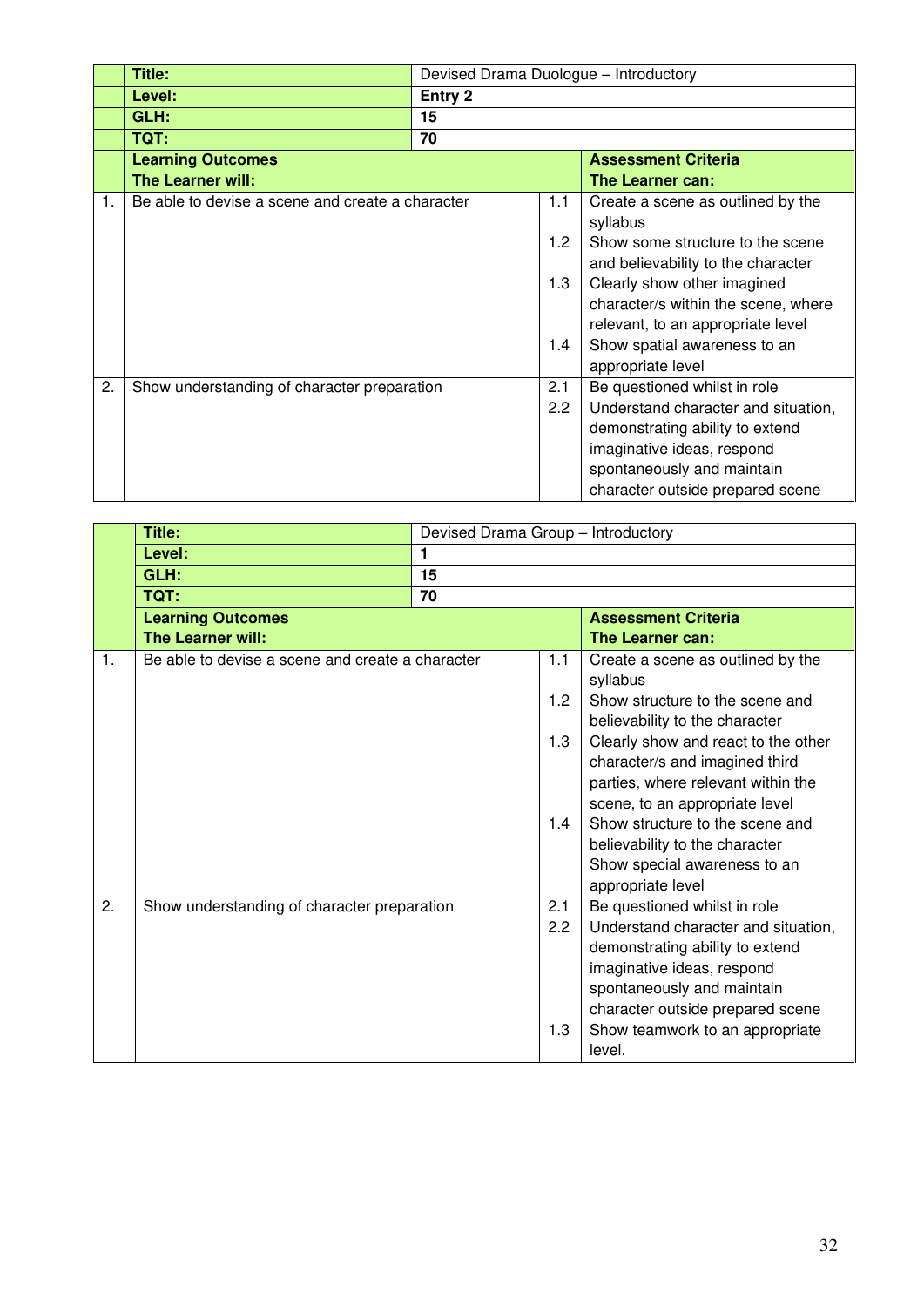|    | Title:                                           |                            | Devised Drama Group Performance- Introductory |                                                                                                                                                                                                                               |  |
|----|--------------------------------------------------|----------------------------|-----------------------------------------------|-------------------------------------------------------------------------------------------------------------------------------------------------------------------------------------------------------------------------------|--|
|    | Level:                                           | Entry 2                    |                                               |                                                                                                                                                                                                                               |  |
|    | GLH:                                             | 15                         |                                               |                                                                                                                                                                                                                               |  |
|    | TQT:                                             | 70                         |                                               |                                                                                                                                                                                                                               |  |
|    | <b>Learning Outcomes</b>                         | <b>Assessment Criteria</b> |                                               |                                                                                                                                                                                                                               |  |
|    | <b>The Learner will:</b>                         | The Learner can:           |                                               |                                                                                                                                                                                                                               |  |
| 1. | Be able to devise a scene and create a character |                            | 1.1<br>1.2 <sub>1</sub><br>1.3<br>1.4         | Create a scene as outlined by the<br>syllabus<br>Show structure to the scene and<br>believability to the character<br>Show spatial awareness to an<br>appropriate level<br>Actively participate in the group<br>performance I |  |
| 2. | Show understanding of character preparation      |                            | 2.1                                           | Actively participate in a group<br>discussion about the scene                                                                                                                                                                 |  |

|    | Title:                                           | Devised Drama - Preliminary |            |                                                                                                                                                                                                        |  |
|----|--------------------------------------------------|-----------------------------|------------|--------------------------------------------------------------------------------------------------------------------------------------------------------------------------------------------------------|--|
|    | Level:                                           | Entry 3                     |            |                                                                                                                                                                                                        |  |
|    | GLH:                                             | 15                          |            |                                                                                                                                                                                                        |  |
|    | TQT:                                             | 70                          |            |                                                                                                                                                                                                        |  |
|    | <b>Learning Outcomes</b>                         |                             |            | <b>Assessment Criteria</b>                                                                                                                                                                             |  |
|    | <b>The Learner will:</b>                         |                             |            | The Learner can:                                                                                                                                                                                       |  |
| 1, | Be able to devise a scene and create a character |                             | 1.1        | Create a scene as outlined by the<br>syllabus                                                                                                                                                          |  |
|    |                                                  |                             | 1.2        | Show some structure to the scene<br>and believability to the character                                                                                                                                 |  |
|    |                                                  |                             | 1.3        | Clearly show other imagined<br>character/s within the scene, where<br>relevant, to an appropriate level                                                                                                |  |
|    |                                                  |                             | 1.4        | Show spatial awareness to an<br>appropriate level                                                                                                                                                      |  |
| 2. | Show understanding of character preparation      |                             | 2.1<br>2.2 | Be questioned whilst in role<br>Understand character and situation,<br>demonstrating ability to extend<br>imaginative ideas, respond<br>spontaneously and maintain<br>character outside prepared scene |  |

|    | Title:                                           | Devised Drama Duologue - Preliminary |     |                                     |  |
|----|--------------------------------------------------|--------------------------------------|-----|-------------------------------------|--|
|    | Level:                                           | Entry 3                              |     |                                     |  |
|    | GLH:                                             | 15                                   |     |                                     |  |
|    | TQT:                                             | 80                                   |     |                                     |  |
|    | <b>Learning Outcomes</b>                         | <b>Assessment Criteria</b>           |     |                                     |  |
|    | The Learner will:                                |                                      |     | The Learner can:                    |  |
| 1. | Be able to devise a scene and create a character |                                      | 1.1 | Create a scene as outlined by the   |  |
|    |                                                  |                                      |     | syllabus                            |  |
|    |                                                  |                                      | 1.2 | Show some structure to the scene    |  |
|    |                                                  |                                      |     | and believability to the character  |  |
|    |                                                  |                                      | 1.3 | Clearly show other imagined         |  |
|    |                                                  |                                      |     | character/s within the scene, where |  |
|    |                                                  |                                      |     | relevant, to an appropriate level   |  |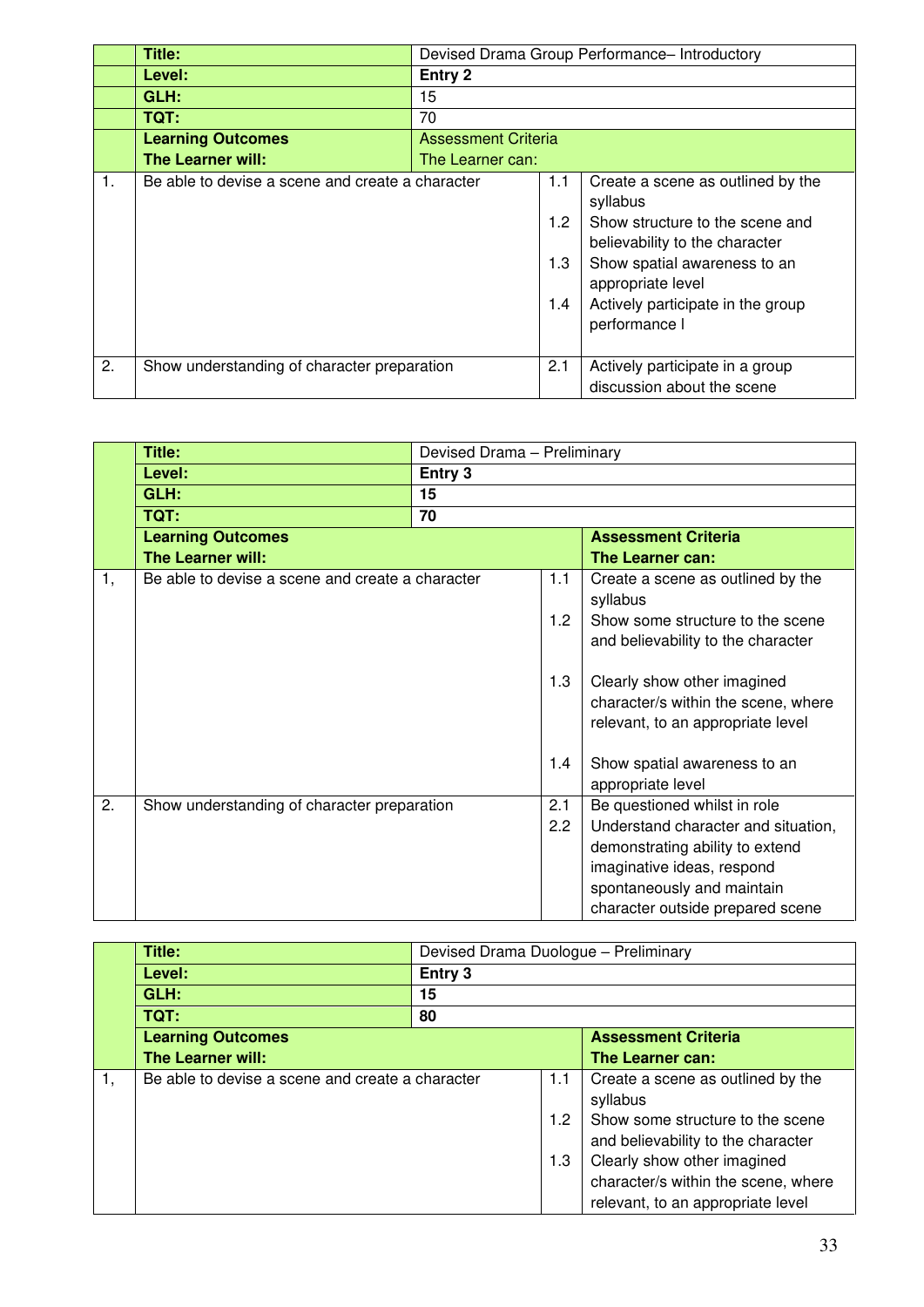|    |                                             | 1.4 | Show spatial awareness to an        |
|----|---------------------------------------------|-----|-------------------------------------|
|    |                                             |     | appropriate level                   |
| 2. | Show understanding of character preparation | 2.1 | Be questioned whilst in role        |
|    |                                             | 2.2 | Understand character and situation, |
|    |                                             |     | demonstrating ability to extend     |
|    |                                             |     | imaginative ideas, respond          |
|    |                                             |     | spontaneously and maintain          |
|    |                                             |     | character outside prepared scene    |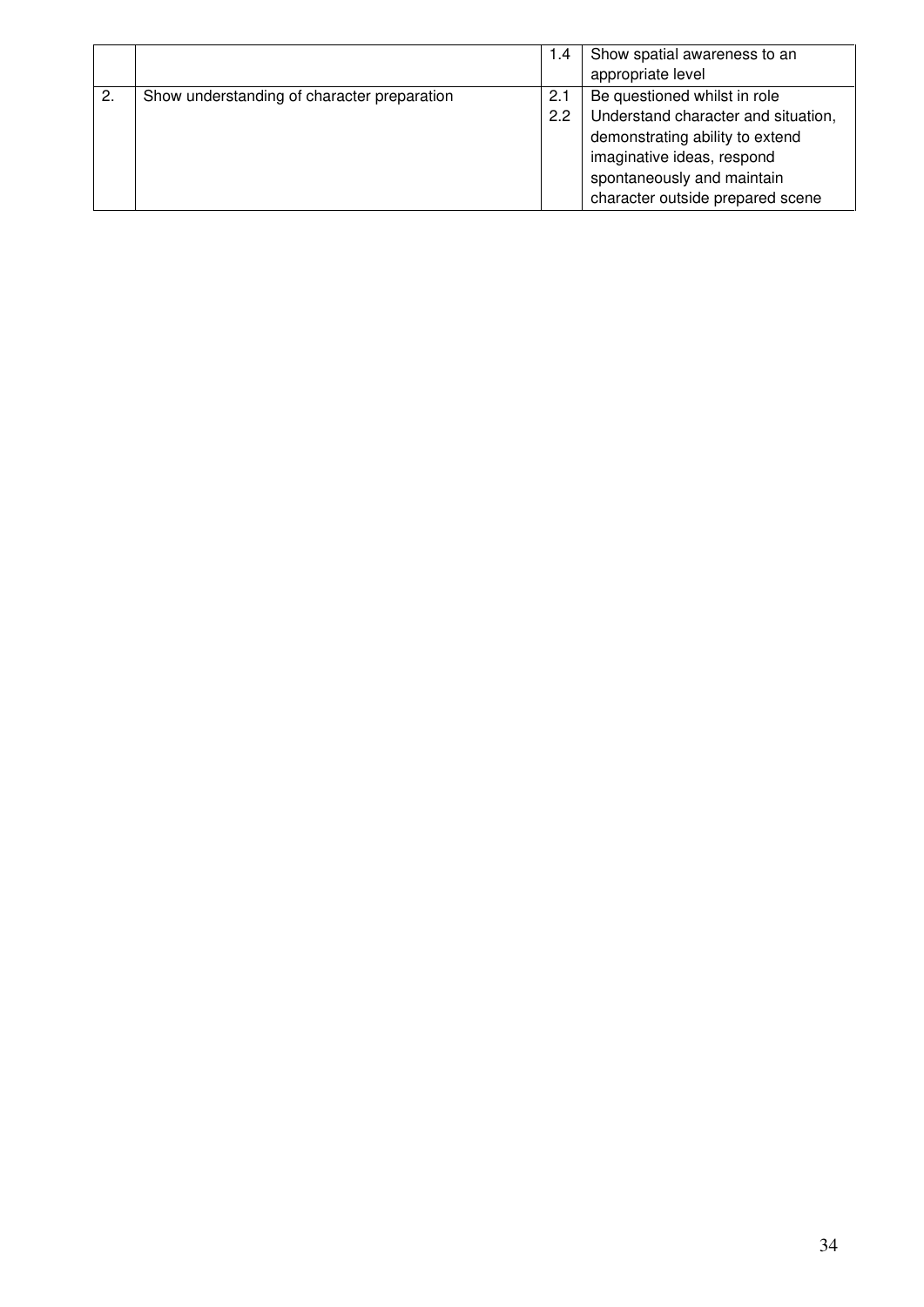|    | <b>Title:</b>                                    | Devised Drama Group - Preliminary |     |                                                                   |
|----|--------------------------------------------------|-----------------------------------|-----|-------------------------------------------------------------------|
|    | Level:                                           | Entry 3                           |     |                                                                   |
|    | GLH:                                             | 15                                |     |                                                                   |
|    | TQT:                                             | 80                                |     |                                                                   |
|    | <b>Learning Outcomes</b>                         |                                   |     | <b>Assessment Criteria</b>                                        |
|    | The Learner will:                                |                                   |     | The Learner can:                                                  |
| 1, | Be able to devise a scene and create a character |                                   | 1.1 | Create a scene as outlined by the                                 |
|    |                                                  |                                   |     | syllabus                                                          |
|    |                                                  |                                   | 1.2 | Show structure to the scene and<br>believability to the character |
|    |                                                  |                                   | 1.3 | Clearly show and react to the other                               |
|    |                                                  |                                   |     | character/s and imagined third                                    |
|    |                                                  |                                   |     | parties, where relevant within the                                |
|    |                                                  |                                   |     | scene, to an appropriate level                                    |
|    |                                                  |                                   | 1.4 | Show structure to the scene and                                   |
|    |                                                  |                                   |     | believability to the character                                    |
|    |                                                  |                                   |     | Show special awareness to an                                      |
|    |                                                  |                                   |     | appropriate level                                                 |
| 2. | Show understanding of character preparation      |                                   | 2.1 | Be questioned whilst in role                                      |
|    |                                                  |                                   | 2.2 | Understand character and situation,                               |
|    |                                                  |                                   |     | demonstrating ability to extend                                   |
|    |                                                  |                                   |     | imaginative ideas, respond                                        |
|    |                                                  |                                   |     | spontaneously and maintain                                        |
|    |                                                  |                                   |     | character outside prepared scene                                  |
|    |                                                  |                                   | 1.3 | Show teamwork to an appropriate                                   |
|    |                                                  |                                   |     | level.                                                            |

|    | Title:                                           |                            | Devised Drama Group Performance - Preliminary |                                                                                                                                                                                                                |  |
|----|--------------------------------------------------|----------------------------|-----------------------------------------------|----------------------------------------------------------------------------------------------------------------------------------------------------------------------------------------------------------------|--|
|    | Level:                                           | Entry 3                    |                                               |                                                                                                                                                                                                                |  |
|    | GLH:                                             | 15                         |                                               |                                                                                                                                                                                                                |  |
|    | TQT:                                             | 80                         |                                               |                                                                                                                                                                                                                |  |
|    | <b>Learning Outcomes</b>                         | <b>Assessment Criteria</b> |                                               |                                                                                                                                                                                                                |  |
|    | <b>The Learner will:</b>                         | The Learner can:           |                                               |                                                                                                                                                                                                                |  |
| 1, | Be able to devise a scene and create a character |                            | 1.1<br>1.2<br>1.3<br>1.4                      | Create a scene as outlined by the<br>syllabus<br>Show structure to the scene and<br>believability to the character<br>Show spatial awareness to an<br>appropriate level<br>Contribute to the group performance |  |
| 2. | Show understanding of character preparation      |                            | 2.1                                           | Contribute to a group discussion<br>about the scene                                                                                                                                                            |  |

|    | <b>Title:</b>                                    |         | Devised Drama - Transition |                                     |  |
|----|--------------------------------------------------|---------|----------------------------|-------------------------------------|--|
|    | Level:                                           | Entry 3 |                            |                                     |  |
|    | GLH:                                             | 15      |                            |                                     |  |
|    | TQT:                                             | 70      |                            |                                     |  |
|    | <b>Learning Outcomes</b>                         |         |                            | <b>Assessment Criteria</b>          |  |
|    | <b>The Learner will:</b>                         |         |                            | The Learner can:                    |  |
| 1. | Be able to devise a scene and create a character |         | 1.1                        | Create a scene as outlined by the   |  |
|    |                                                  |         |                            | syllabus                            |  |
|    |                                                  |         | 1.2                        | Show some structure to the scene    |  |
|    |                                                  |         |                            | and believability to the character  |  |
|    |                                                  |         | 1.3                        | Clearly show other imagined         |  |
|    |                                                  |         |                            | character/s within the scene, where |  |
|    |                                                  |         |                            | relevant, to an appropriate level   |  |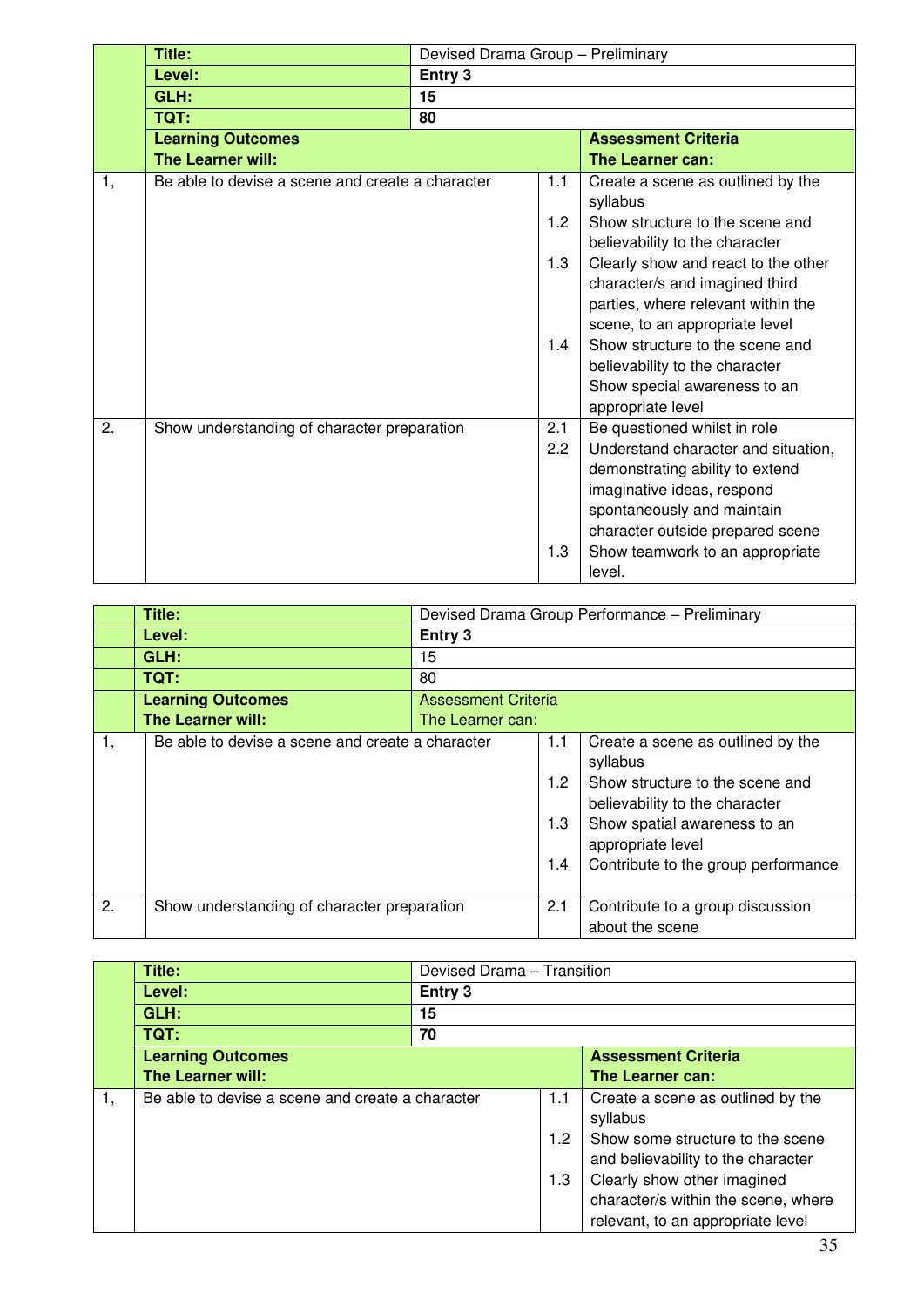|    |                                             | 1.4 | Show spatial awareness to an        |
|----|---------------------------------------------|-----|-------------------------------------|
|    |                                             |     | appropriate level                   |
| 2. | Show understanding of character preparation | 2.1 | Be questioned whilst in role        |
|    |                                             | 2.2 | Understand character and situation, |
|    |                                             |     | demonstrating ability to extend     |
|    |                                             |     | imaginative ideas, respond          |
|    |                                             |     | spontaneously and maintain          |
|    |                                             |     | character outside prepared scene    |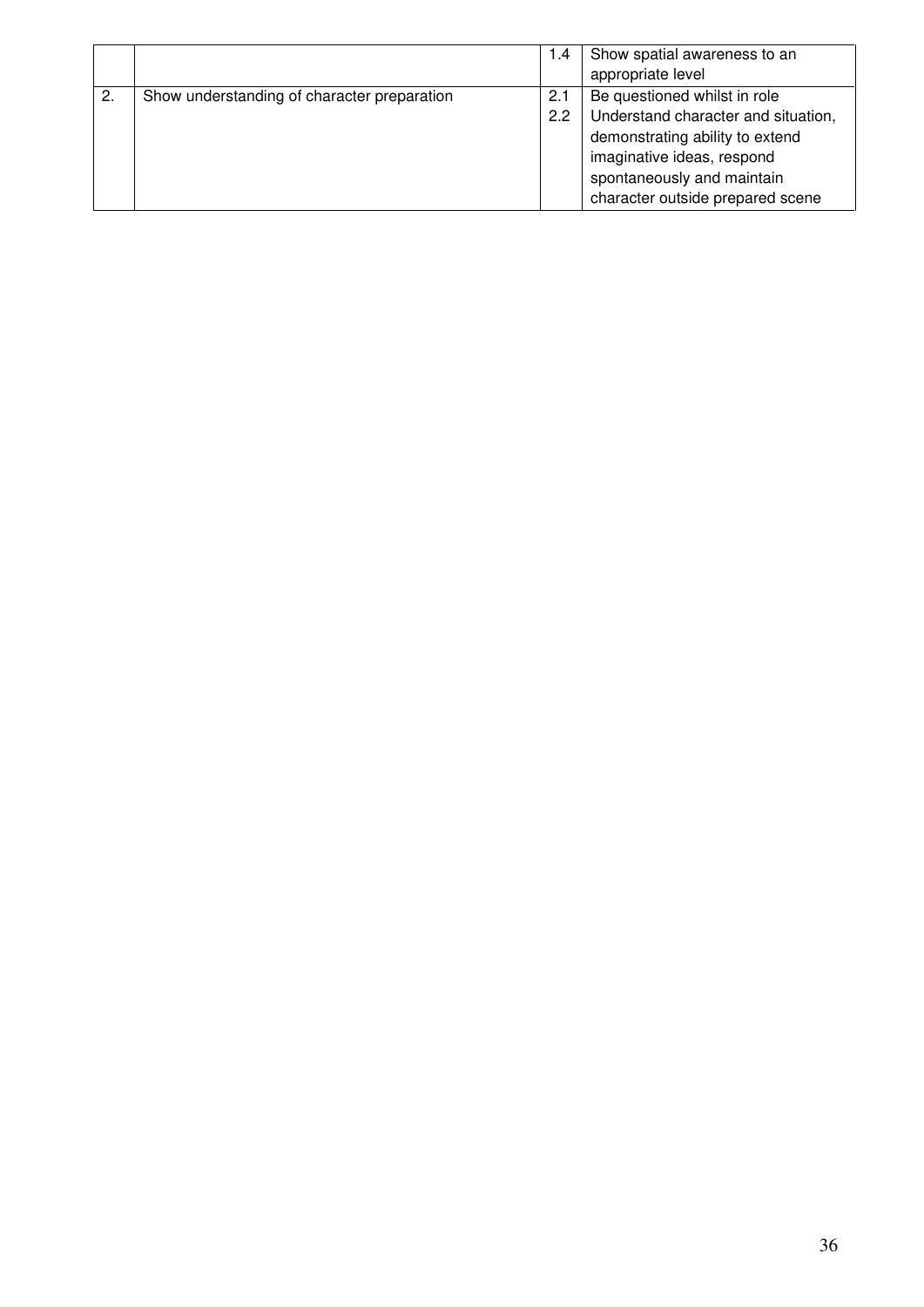|    | <b>Title:</b>                                    | Devised Drama Duologue - Transition<br>Entry 3<br>15<br>80 |     |                                     |
|----|--------------------------------------------------|------------------------------------------------------------|-----|-------------------------------------|
|    | Level:                                           |                                                            |     |                                     |
|    | GLH:                                             |                                                            |     |                                     |
|    | <b>TQT:</b>                                      |                                                            |     |                                     |
|    | <b>Learning Outcomes</b>                         |                                                            |     | <b>Assessment Criteria</b>          |
|    | <b>The Learner will:</b>                         |                                                            |     | The Learner can:                    |
| 1, | Be able to devise a scene and create a character |                                                            | 1.1 | Create a scene as outlined by the   |
|    |                                                  |                                                            |     | syllabus                            |
|    |                                                  |                                                            | 1.2 | Show some structure to the scene    |
|    |                                                  |                                                            |     | and believability to the character  |
|    |                                                  |                                                            |     |                                     |
|    |                                                  |                                                            | 1.3 | Clearly show other imagined         |
|    |                                                  |                                                            |     | character/s within the scene, where |
|    |                                                  |                                                            |     | relevant, to an appropriate level   |
|    |                                                  |                                                            |     |                                     |
|    |                                                  |                                                            | 1.4 | Show spatial awareness to an        |
|    |                                                  |                                                            |     | appropriate level                   |
| 2. | Show understanding of character preparation      |                                                            | 2.1 | Be questioned whilst in role        |
|    |                                                  |                                                            | 2.2 | Understand character and situation, |
|    |                                                  |                                                            |     | demonstrating ability to extend     |
|    |                                                  |                                                            |     | imaginative ideas, respond          |
|    |                                                  |                                                            |     | spontaneously and maintain          |
|    |                                                  |                                                            |     | character outside prepared scene    |

|    | <b>Title:</b>                                    | Devised Drama Group - Transition                                                      |     |                                                                   |
|----|--------------------------------------------------|---------------------------------------------------------------------------------------|-----|-------------------------------------------------------------------|
|    | Level:                                           | Entry 3                                                                               |     |                                                                   |
|    | GLH:                                             | 15<br>TQT:<br>80<br><b>Learning Outcomes</b><br>The Learner will:<br>The Learner can: |     |                                                                   |
|    |                                                  |                                                                                       |     |                                                                   |
|    |                                                  |                                                                                       |     | <b>Assessment Criteria</b>                                        |
|    |                                                  |                                                                                       |     |                                                                   |
| 1, | Be able to devise a scene and create a character |                                                                                       | 1.1 | Create a scene as outlined by the                                 |
|    |                                                  |                                                                                       |     | syllabus                                                          |
|    |                                                  |                                                                                       | 1.2 | Show structure to the scene and                                   |
|    |                                                  |                                                                                       |     | believability to the character                                    |
|    |                                                  |                                                                                       | 1.3 | Clearly show and react to the other                               |
|    |                                                  |                                                                                       |     | character/s and imagined third                                    |
|    |                                                  |                                                                                       |     | parties, where relevant within the                                |
|    |                                                  |                                                                                       | 1.4 | scene, to an appropriate level<br>Show structure to the scene and |
|    |                                                  |                                                                                       |     | believability to the character                                    |
|    |                                                  |                                                                                       |     | Show special awareness to an                                      |
|    |                                                  |                                                                                       |     | appropriate level                                                 |
| 2. | Show understanding of character preparation      |                                                                                       | 2.1 | Be questioned whilst in role                                      |
|    |                                                  |                                                                                       | 2.2 | Understand character and situation,                               |
|    |                                                  |                                                                                       |     | demonstrating ability to extend                                   |
|    |                                                  |                                                                                       |     | imaginative ideas, respond                                        |
|    |                                                  |                                                                                       |     | spontaneously and maintain                                        |
|    |                                                  |                                                                                       |     | character outside prepared scene                                  |
|    |                                                  |                                                                                       | 1.3 | Show teamwork to an appropriate                                   |
|    |                                                  |                                                                                       |     | level.                                                            |

| Title:                   | Devised Drama Group Performance - Transition |                            |
|--------------------------|----------------------------------------------|----------------------------|
| Level:                   | <b>Entry 3</b>                               |                            |
| GLH:                     | 15                                           |                            |
| TOT:                     | 80                                           |                            |
| <b>Learning Outcomes</b> |                                              | <b>Assessment Criteria</b> |